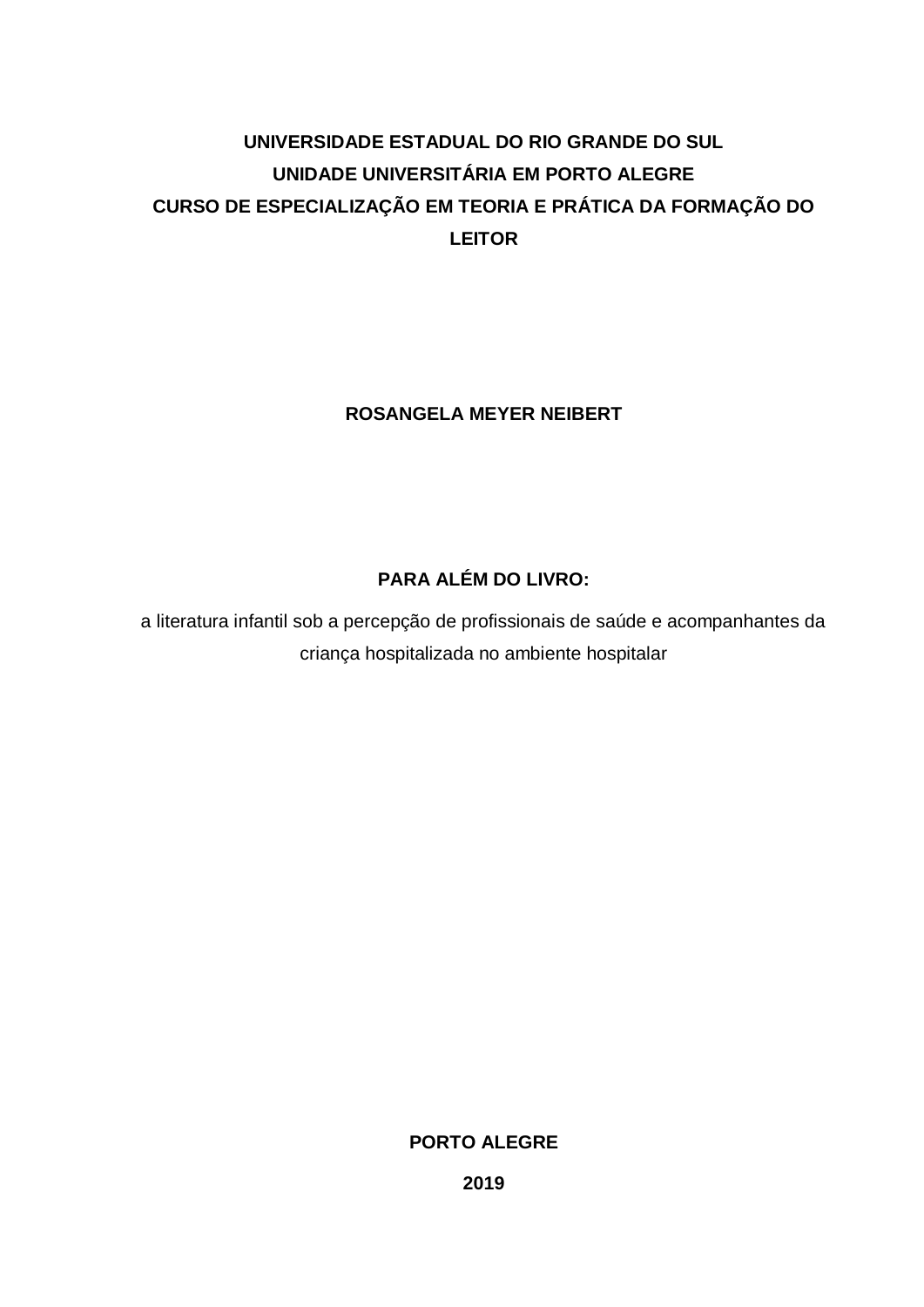## **ROSANGELA MEYER NEIBERT**

## **PARA ALÉM DO LIVRO:**

a literatura infantil sob a percepção de profissionais de saúde e acompanhantes da criança hospitalizada no ambiente hospitalar

> Trabalho de conclusão de curso de especialização apresentado à Universidade Estadual do Rio Grande do Sul como requisito parcial para a obtenção do título de Especialista em Teoria e Prática da Formação do Leitor.

Orientadora: Profª. Dra. Ana Maria Bueno Accorsi

**PORTO ALEGRE 2019**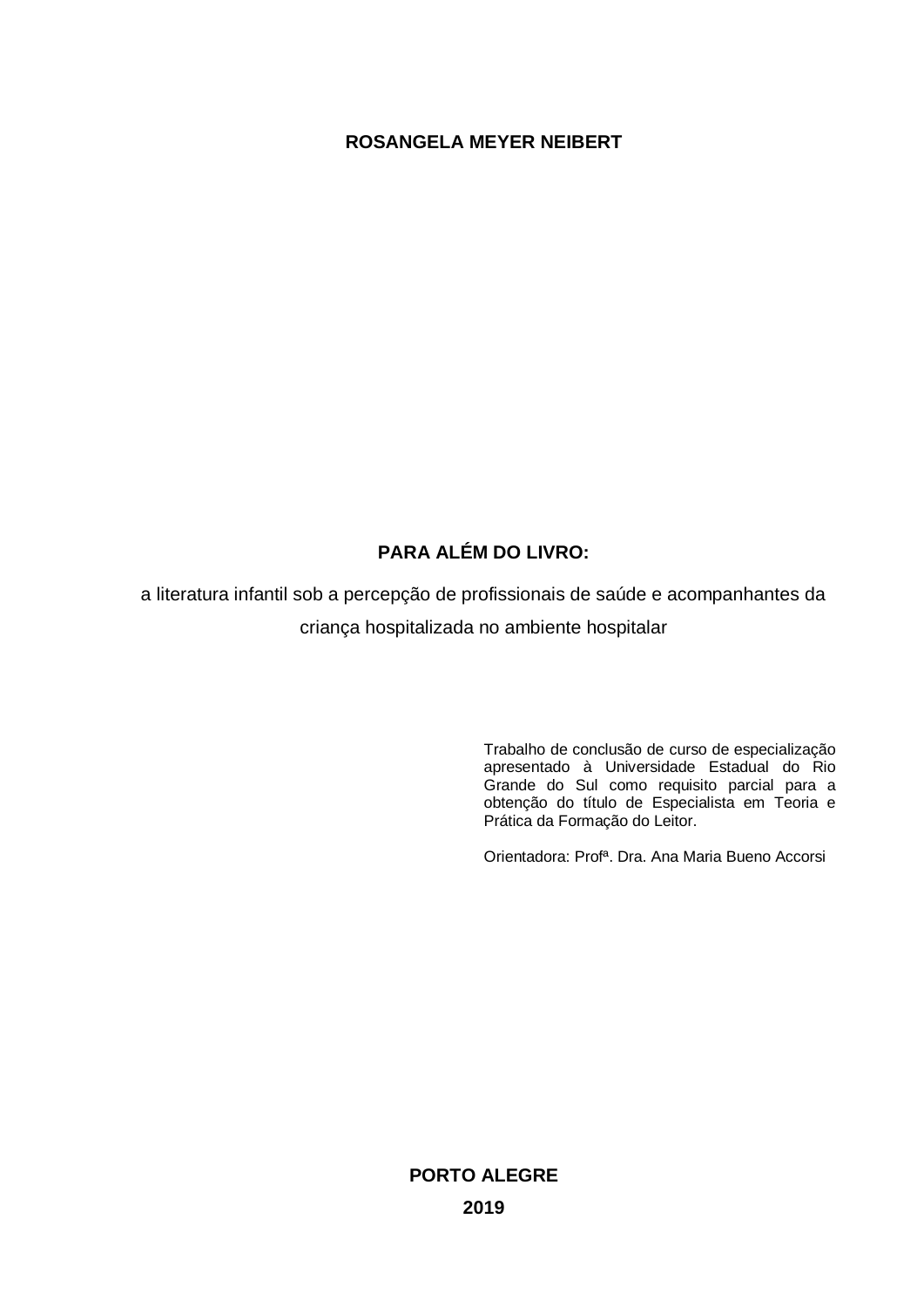## Catalogação de Publicação na Fonte

| N397p | Neibert, Rosangela Meyer.<br>Para além do livro: a literatura infantil sob a percepção de<br>profissionais de saúde e acompanhantes da criança hospitalizada<br>no ambiente hospitalar / Rosângela Meyer Neibert. - Porto Alegre,<br>2019.<br>60 f. |
|-------|-----------------------------------------------------------------------------------------------------------------------------------------------------------------------------------------------------------------------------------------------------|
|       | Orientadora: Prof <sup>a</sup> . Dra. Ana Maria Bueno Accorsi.                                                                                                                                                                                      |
|       | Trabalho de Conclusão (Especialização) – Universidade<br>Estadual do Rio Grande do Sul, Curso de Especialização em Teoria<br>e Prática da Formação do Leitor, Unidade em Porto Alegre, 2019.                                                        |
|       | 1. Literatura Infantil. 2. Criança Hospitalizada. 3. Humanização<br>em Saúde. I. Accorsi, Ana Maria Bueno. II. Título.                                                                                                                              |
|       |                                                                                                                                                                                                                                                     |

Ficha catalográfica elaborada pelo Sistema Bibliotecas da Uergs.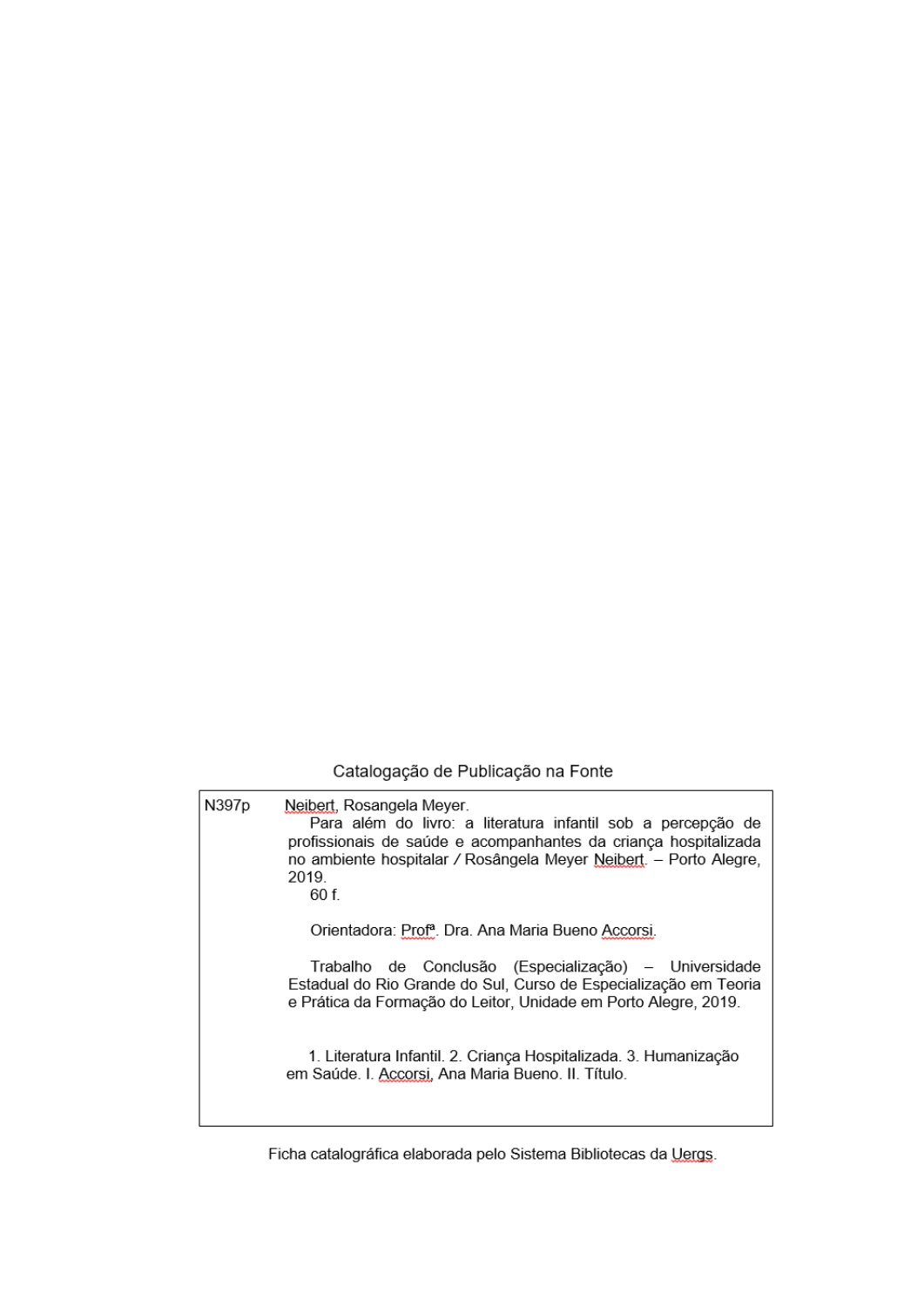## **ROSANGELA MEYER NEIBERT**

## **PARA ALÉM DO LIVRO:**

# **a literatura infantil sob a percepção de profissionais de saúde e acompanhantes da criança hospitalizada no ambiente hospitalar**

Trabalho de conclusão de curso apresentado como requisito parcial para a obtenção do título de Especialista na Universidade Estadual do Rio Grande do Sul.

Orientadora: Profª. Dra. Ana Maria Bueno Accorsi

Aprovado em: \_\_\_\_\_/ \_\_\_\_\_/ \_\_\_\_\_\_\_\_

## **BANCA EXAMINADORA**

\_\_\_\_\_\_\_\_\_\_\_\_\_\_\_\_\_\_\_\_\_\_\_\_\_\_\_\_\_\_\_\_\_\_\_\_\_\_\_\_\_\_\_\_\_\_\_\_\_\_\_\_\_\_\_\_\_ Profª. Drª. Ana Maria Bueno Accorsi

\_\_\_\_\_\_\_\_\_\_\_\_\_\_\_\_\_\_\_\_\_\_\_\_\_\_\_\_\_\_\_\_\_\_\_\_\_\_\_\_\_\_\_\_\_\_\_\_\_\_\_\_\_\_\_\_\_ Prof.ª Drª**.** Fani Averbuh Tesseler

\_\_\_\_\_\_\_\_\_\_\_\_\_\_\_\_\_\_\_\_\_\_\_\_\_\_\_\_\_\_\_\_\_\_\_\_\_\_\_\_\_\_\_\_\_\_\_\_\_\_\_\_\_\_\_ Esp. Gislene Sapata Rodrigues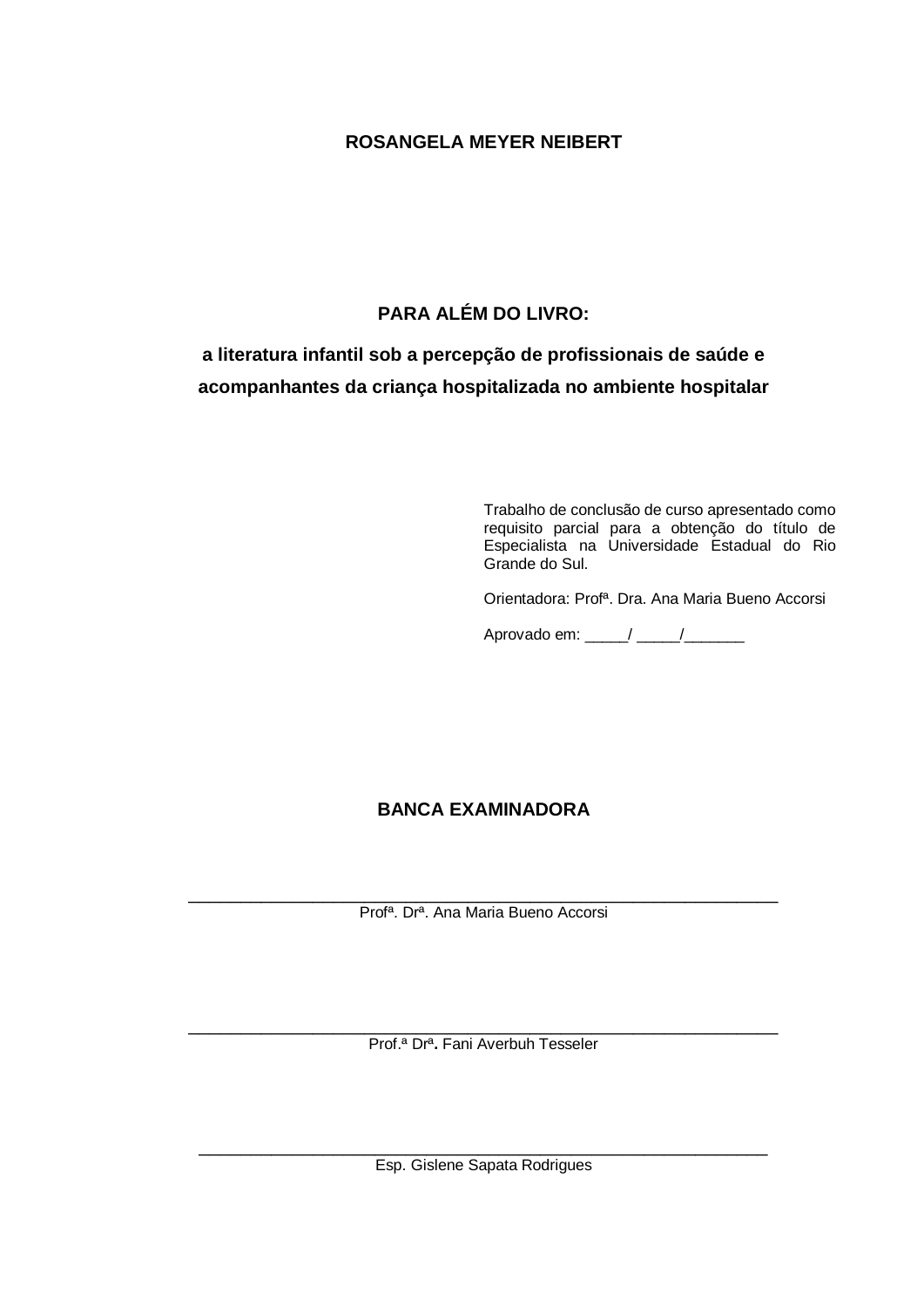### **AGRADECIMENTOS**

À Professora Dra. Ana Maria Bueno Accorsi, pelo encorajamento, carinho e disponibilidade para discussões tão valiosas.

Aos meus pais, Zélia e Luiz Carlos, por terem contribuído nos momentos difíceis.

À minha sobrinha Bibiana, por ter me ajudado na adequação de normas técnicas e revisão do meu projeto de pesquisa.

À Rafaela Haygertt, pela parceria e incentivo.

À amiga e colega Marina Finatto, pelo carinho e apoio durante o curso.

Aos colegas, que apesar da perda inestimável e das dificuldades ao longo do curso, vencemos mais esta etapa.

Ao colega Juliano Rodrigues, *in memoriam*, por toda sua gentileza, parceria e contribuição significativa.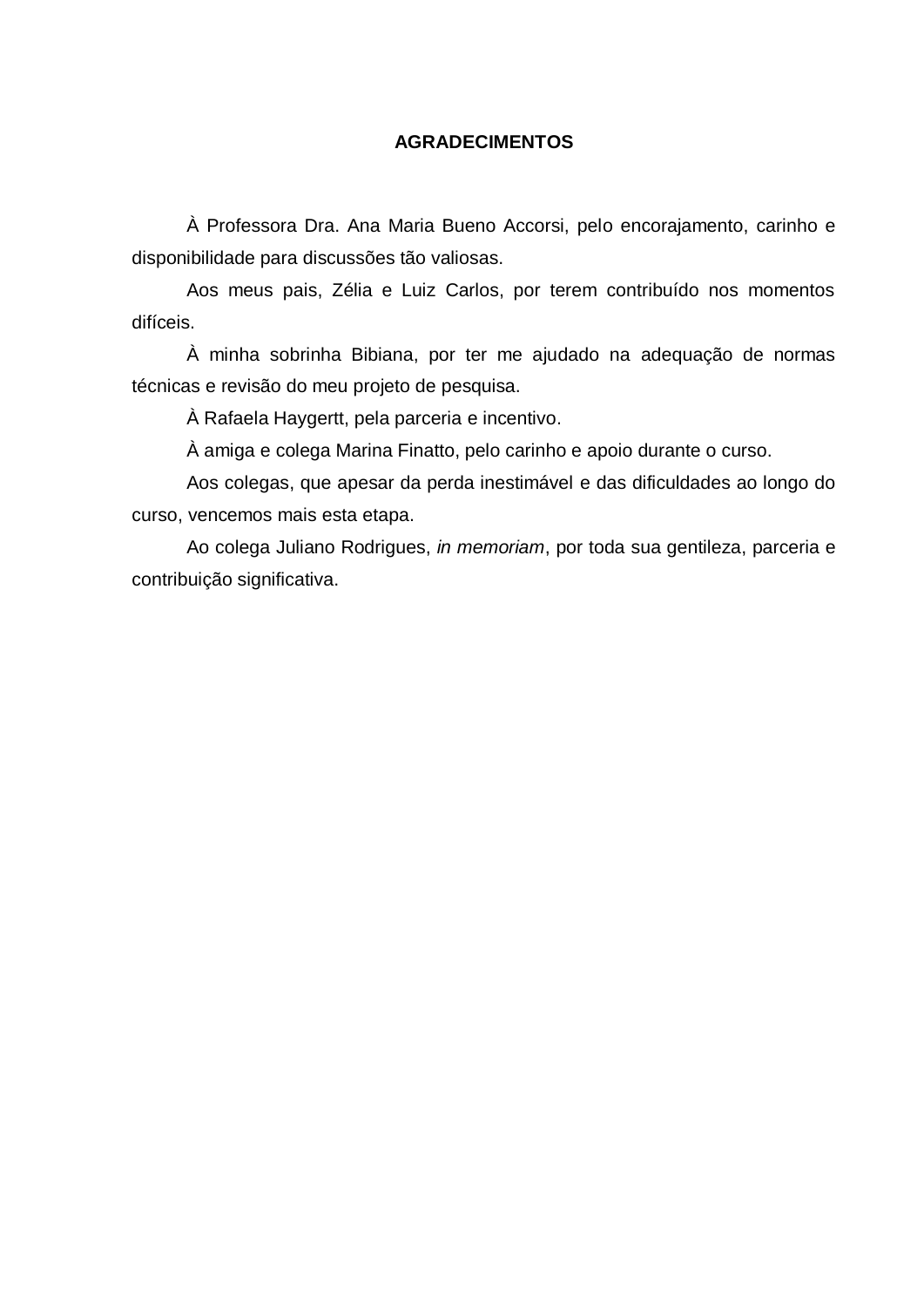#### **RESUMO**

Estudos revelam que o lúdico no ambiente hospitalar contribui na melhora das relações entre profissionais-pacientes e profissionais-acompanhantes. Assim, a literatura infantil surge como alternativa no benefício das relações, tornando o atendimento mais empático e atento às necessidades do paciente. O presente estudo analisa a percepção de profissionais de saúde e acompanhantes da criança hospitalizada sobre a promoção das atividades com literatura infantil no Hospital Materno Infantil Presidente Vargas. Trata-se de um estudo descritivo com caráter quantitativo e qualitativo. Foram aplicados questionários para acompanhantes da criança internada e para os profissionais de saúde do Serviço de Pediatria do Hospital Materno Infantil Presidente Vargas, em Porto Alegre/RS. Para a análise das práticas de leitura e identificação do acervo de literatura infantil utilizado no projeto de extensão intitulado *Biblioterapia: humanização do espaço hospitalar para crianças e adolescentes na internação pediátrica*, coordenado pela Dra. Ana Maria Bueno Accorsi, da Universidade Estadual do Rio Grande do Sul, foi elaborado um diário de campo no qual sucederam os registros de observação. Foram usadas análises descritivas e tabela de frequências, as quais foram estabelecidas e ordenadas categorias e tabulação de frequência. Como resultados, comprovou-se que, embora seja um estudo em fase inicial, os acompanhantes da criança hospitalizada e os profissionais de saúde do Hospital Materno Infantil Presidente Vargas entendem que a contação de histórias deve continuar no ambiente hospitalar por contribuir na melhora do humor da criança hospitalizada. A construção de um espaço lúdico, que tem como instrumento a promoção da leitura, é reconhecida por auxiliar no ambiente hospitalar diminuindo estresse e ansiedade das crianças e dos acompanhantes. Além de apresentar mudanças no trabalho dos profissionais de saúde por conviverem em um ambiente com literatura infantil. Neste sentido, os resultados apresentados revelam a percepção de acompanhantes e profissionais de saúde acerca do entendimento da leitura e de um espaço de formação leitora ao perceberem a sua importância e seus benefícios. Como contribuição cientifica, espera-se que esse estudo, de relevância histórica, cultural e social, contribua para o fortalecimento do debate acerca do tema a fim de proporcionar qualidade nas ações de promoção da literatura infantil no ambiente hospitalar.

Palavras-chave: Literatura Infantil. Criança Hospitalizada. Humanização em Saúde.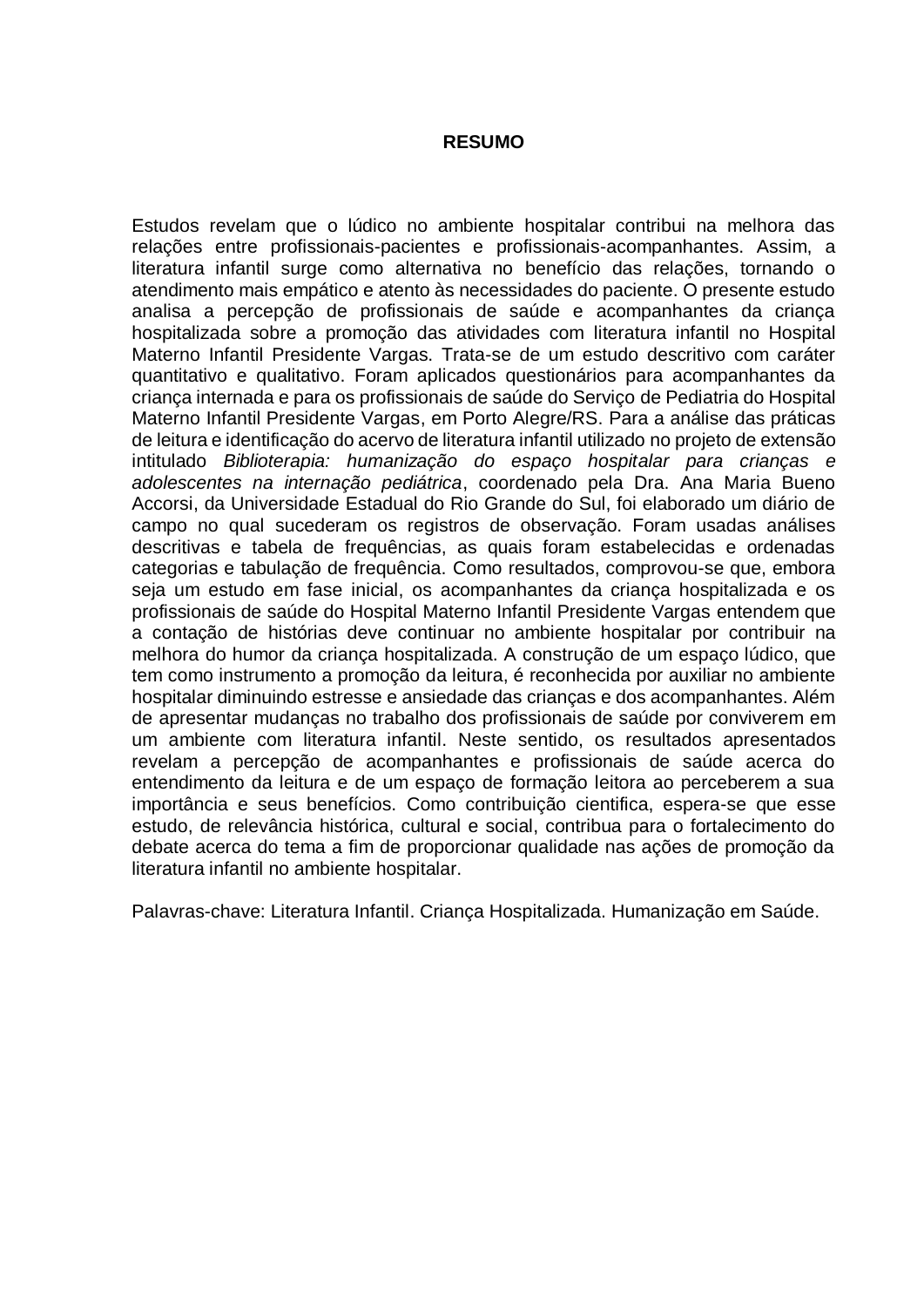#### **ABSTRACT**

Studies show that playfulness in the hospital environment contributes to the improvement of the relationships between professional-patients and professionalscompanions. Thus, children's literature appears as an alternative in the benefit of relationships, making the service more empathetic and attentive to the needs of the patient. The present study analyzes the perception of health professionals and companions of the hospitalized child about the promotion of activities with children's literature in the Hospital Materno Infantil Presidente Vargas. It is a descriptive study with quantitative and qualitative character. Questionnaires were applied to the hospitalized child's caregivers and to the health professionals of the Pediatric Service of the Hospital Materno Infantil Presidente Vargas. For the analysis of the practices of reading and identification of the collection of children's literature used by the scholars of the course of Letters: Licenciatura in Portuguese Language and Literatures of Portuguese Language, State University of Rio Grande do Sul, from the observation records. Descriptive analyzes and frequency tables were used, which were established and ordered categories and frequency tabulation. As results, it was verified that, although it is an early study, the companions of the hospitalized child and the health professionals of the Hospital Materno Infantil Presidente Vargas understand that the storytelling should continue in the hospital environment for contributing in the improvement of the mood of the hospitalized child. The construction of a ludic space, which has as an instrument the promotion of reading, is recognized for helping the hospital environment by reducing the stress and anxiety of children and their companions. In addition to presenting changes in the work of health professionals by living in an environment with children's literature. In this sense, the results presented reveal the perception of caregivers and health professionals about the understanding of reading and of a space of reading training when they perceive its importance and its benefits. As a scientific contribution, it is hoped that this study, of historical, cultural and social relevance, contributes to the strengthening of the debate about the theme in order to provide quality in actions to promote children's literature in the hospital environment. Studies show that playfulness in the hospital environment contributes to the improvement of the relationships between professional-patients and professionalscompanions. Thus, children's literature appears as an alternative in the benefit of relationships, making the service more empathetic and attentive to the needs of the patient. The present study analyzes the perception of health professionals and companions of the hospitalized child about the promotion of activities with children's literature in the Hospital Materno Infantil Presidente Vargas. It is a descriptive study with quantitative and qualitative character. Questionnaires were applied to caregivers of the hospitalized child and to the health professionals of the Pediatric Service of the Presidente Vargas Materno Infantil Hospital, in Porto Alegre / RS. For the analysis of the practices of reading and identification of the collection of children's literature used in the extension project titled Biblioterapia: humanization of the hospital space for children and adolescents in pediatric hospitalization, coordinated by Dr. Ana Maria Bueno Accorsi, State University of Rio Grande do Sul South, a field diary was drawn up in which the observation records succeeded. Descriptive analyzes and frequency tables were used, which were established and ordered categories and frequency tabulation. As results, it was verified that, although it is an early study, the companions of the hospitalized child and the health professionals of the Hospital Materno Infantil Presidente Vargas understand that the storytelling should continue in the hospital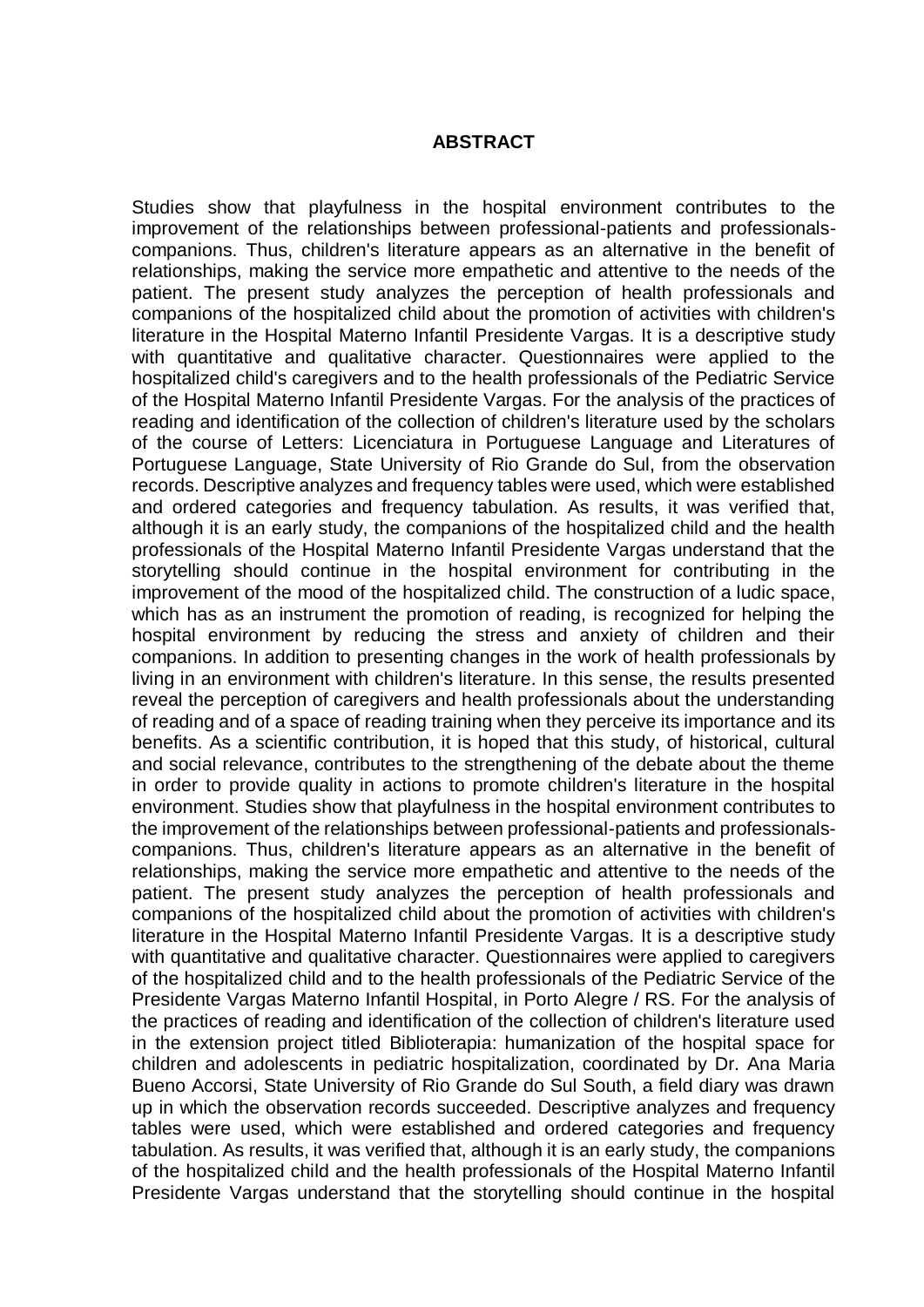environment for contributing in the improvement of the mood of the hospitalized child. The construction of a ludic space, which has as an instrument the promotion of reading, is recognized for helping the hospital environment by reducing the stress and anxiety of children and their companions. In addition to presenting changes in the work of health professionals by living in an environment with children's literature. In this sense, the results presented reveal the perception of caregivers and health professionals about the understanding of reading and of a space of reading training when they perceive its importance and its benefits. As a scientific contribution, it is hoped that this study, of historical, cultural and social relevance, contributes to the strengthening of the debate about the theme in order to provide quality in actions to promote children's literature in the hospital environment.

Keywords: Children's Literature. Hospitalized child. Humanization in Health.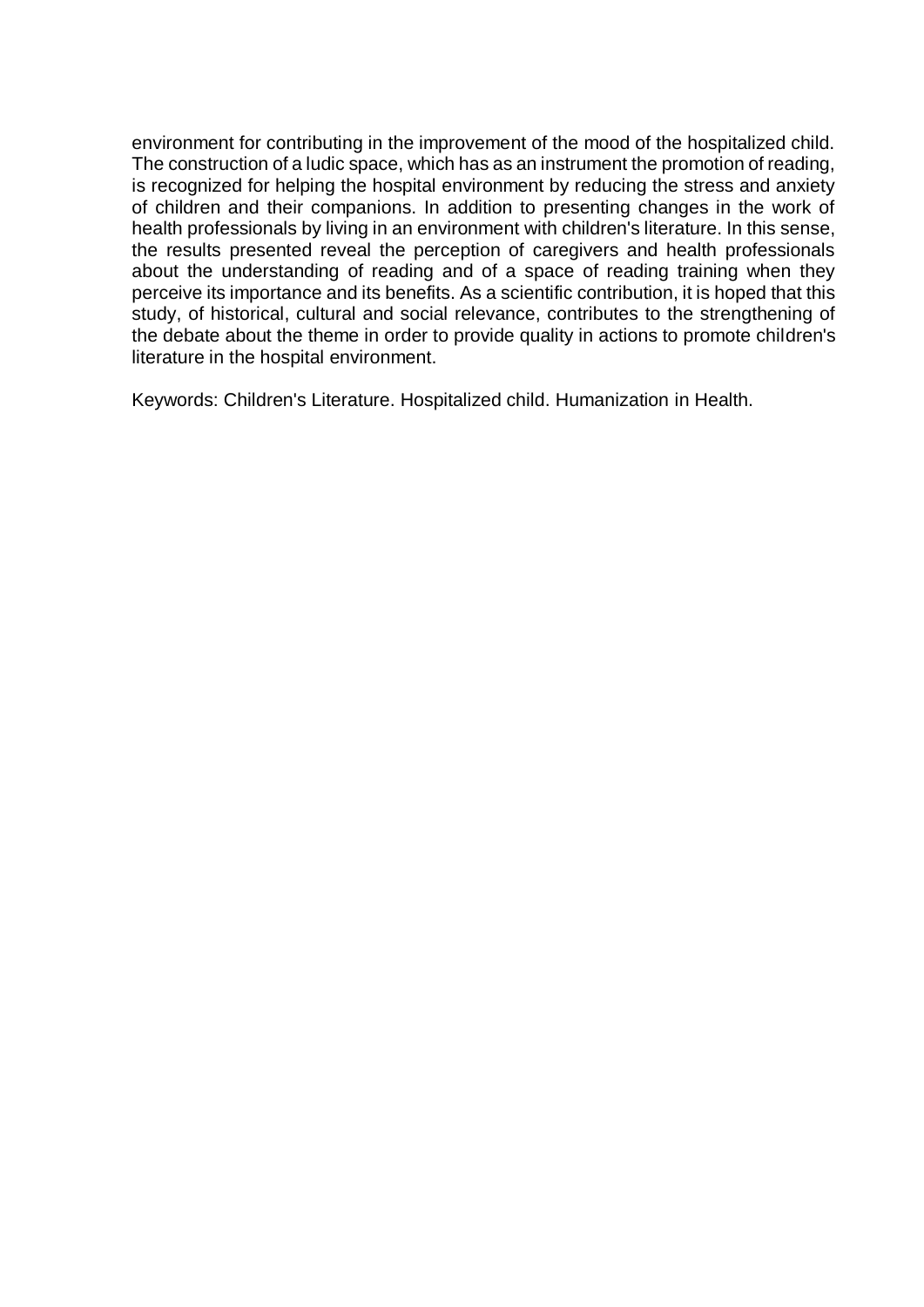# **SUMÁRIO**

| 1              |                                                                                    |
|----------------|------------------------------------------------------------------------------------|
| $\mathbf{2}$   |                                                                                    |
|                |                                                                                    |
|                | 2.2 A CRIANÇA HOSPITALIZADA E O AMBIENTE HOSPITALAR15                              |
|                | 3 A LITERATURA INFANTIL COMO FUNÇÃO TERAPÊUTICA E HUMANIZADORA                     |
|                |                                                                                    |
|                |                                                                                    |
|                | 3.2 A FUNÇÃO TERAPÊUTICA E HUMANIZADORA DA LITERATURA INFANTIL.22                  |
|                |                                                                                    |
|                |                                                                                    |
|                | 4.2 O HOSPITAL MATERNO INFANTIL PRESIDENTE VARGAS 28                               |
| 5              |                                                                                    |
|                |                                                                                    |
|                |                                                                                    |
|                |                                                                                    |
|                |                                                                                    |
|                | 6.1 A LITERATURA INFANTIL SOB A PERCEPÇÃO DE ACOMPANHANTES DA                      |
|                |                                                                                    |
|                | 6.2 A LITERATURA INFANTIL SOB A PERCEPÇÃO DE PROFISSIONAIS DE                      |
|                |                                                                                    |
|                | 6.3 BIBLIOTERAPIA: análise da implantação do projeto sob vários pontos de vista 41 |
|                |                                                                                    |
| $\overline{7}$ |                                                                                    |
|                |                                                                                    |
|                | APÊNDICE A - Questionário: roteiro de entrevista com acompanhantes 56              |
|                | APÊNDICE B - Questionário: roteiro de entrevista com profissionais de saúde 58     |
|                | APÊNDICE C - Termo de consentimento livre e esclarecido 59                         |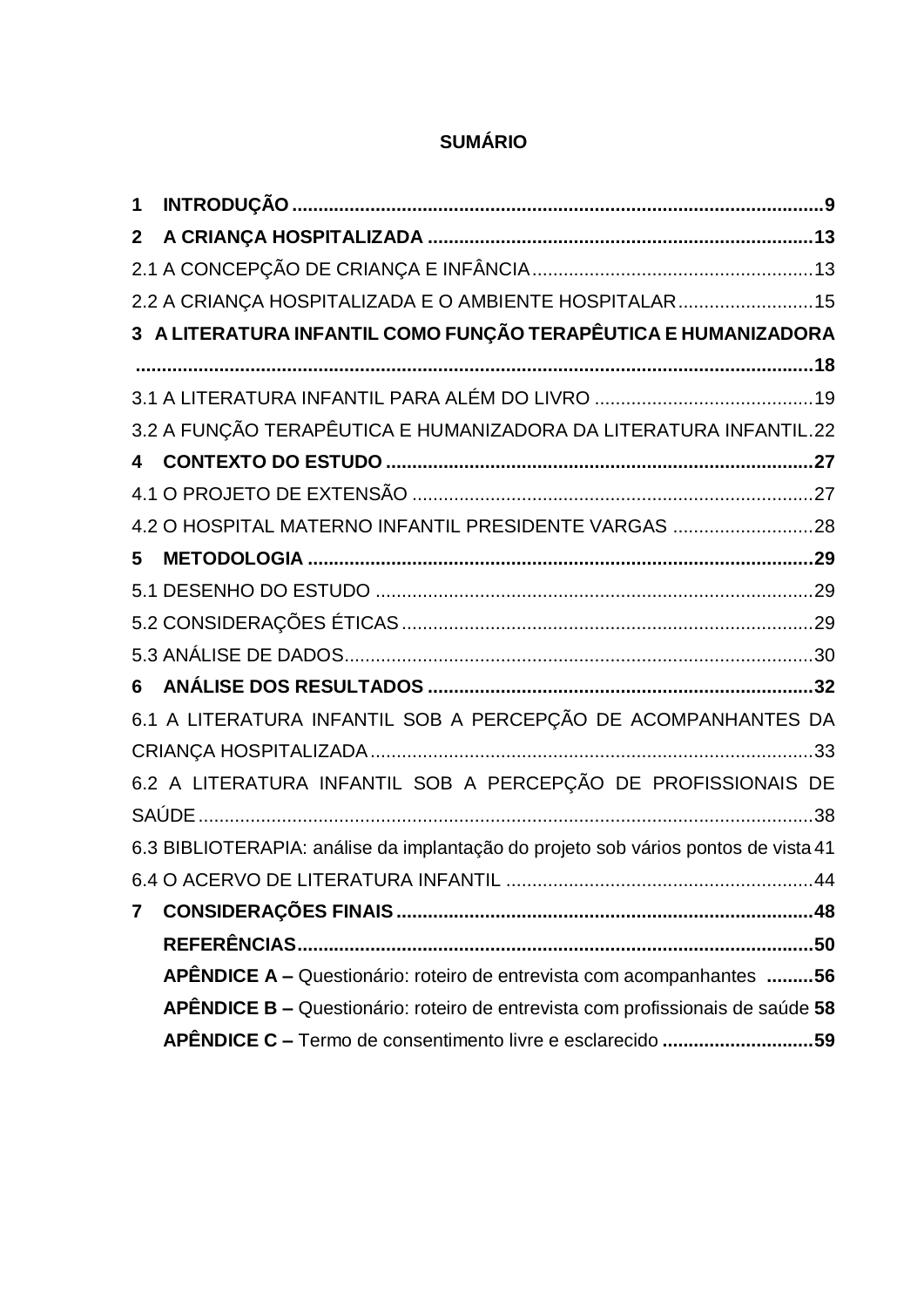### <span id="page-9-0"></span>**1 INTRODUÇÃO**

O presente estudo é resultado da pesquisa realizada para a conclusão do Curso de Especialização em Teoria e Prática da Formação do Leitor, da Universidade Estadual do Rio Grande do Sul (UERGS).

Percebi que desde o início do curso almejava aprimorar os meus conhecimentos na área de literatura infantil. Eis que surge o interesse em estudar a literatura infantil no ambiente hospitalar, em especial analisar os resultados do projeto Viva e Deixa Viver que realiza contações de histórias no Hospital da Criança Santo Antônio, em Porto Alegre.

Contudo, o Comitê de Ética em Pesquisa da UERGS ainda passava por capacitações dos seus membros. Portanto, naquele momento, não havia incentivo para realizar pesquisa com seres humanos. Logo, outro tema na área de literatura infantil foi sendo estimulado para a realização da pesquisa do trabalho de conclusão de curso.

Passados alguns meses e com estudos iniciados no novo tema, recebemos na sala de aula dois acadêmicos do curso de Letras: Licenciatura em Língua Portuguesa e Literaturas de Língua Portuguesa, da UERGS, que apresentavam o projeto de extensão, intitulado "Biblioterapia: humanização do espaço hospitalar para crianças e adolescentes da internação pediátrica", coordenado pela professora Dra. Ana Maria Bueno Accorsi, que seria iniciado no Hospital Materno Infantil Presidente Vargas (HMIPV), em Porto Alegre. O interesse em retomar os estudos nesta área foram percebidos mais adiante quando soube que o CEP da UERGS estava analisando projetos com seres humanos. Decidi levar o projeto adiante.

Pouco depois, vieram a revisão de literatura e a escolha de um título que pudesse expressar o que eu desejava estudar - Para além do livro: a literatura infantil sob a percepção de profissionais de saúde e acompanhantes da criança hospitalizada no ambiente hospitalar.

Muitos têm me questionado sobre o que quero dizer com essa expressão "para além do livro". A expressão "para além do livro" para mim designa o que fica além da leitura do livro; aquilo que é produzido a partir da narrativa textual e da visual, para além da corporeidade do objeto livro, associada à emoção da palavra lida em voz alta que vai além da transmissão oral do texto. Como no diz Brenman (2012, 112), "os livros permanecem (...) no imaginário de quem ouviu as histórias". E, neste sentido, o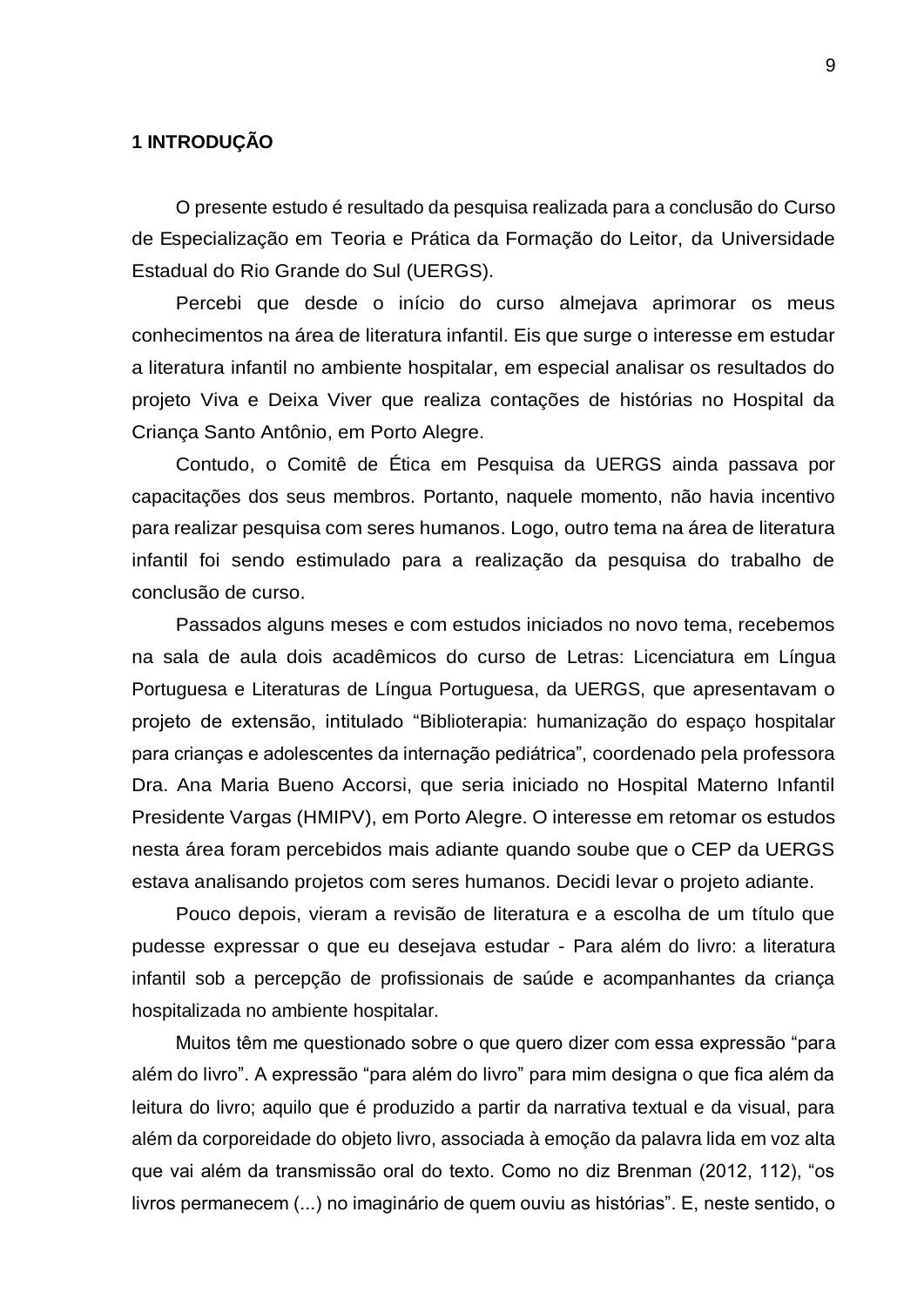tom poético da expressão remete à memória afetiva que a leitura oportuniza aos leitores. Além disso, o título deste estudo também encaixa-se perfeitamente na análise das práticas de leitura observadas durante as visitas hospitalares. A escolha deste título também revela quem eu sou e de onde eu vim.

Outrossim, a pedagogia, ou melhor, os conhecimentos apreendidos nesse campo de saber foram fundamentais e complementares para o olhar desta pesquisa. A partir dos saberes da minha formação acadêmica em pedagogia e da minha atividade profissional na ONG Doutorzinhos é que fui buscando novos saberes para responder às minhas inquietações a partir do que era observado. Importante dizer que não buscava, neste estudo, associar a arte do palhaço com a da literatura, apenas como o ponto de partida para a pesquisa. Mas, cada visita hospitalar para observar as ações da presente pesquisa, me deixava mais próxima das inquietudes observadas no meu trabalho profissional. Como entrar e sair de um quarto? Quais conhecimentos se têm sobre a criança em situação de internação? O que se sabe sobre humanização em saúde? De que modo é percebido o impacto do trabalho na rotina hospitalar? O rol de perguntas crescia na medida em que iam sendo realizadas as observações no hospital e as leituras sobre o tema.

Antes de discorrer sobre o estudo e os seus resultados, percebo a necessidade de mostrar o caminho percorrido para primeiro escrever o projeto de pesquisa. Para tanto, primeiro, busquei estudar sobre as concepções de criança e de infância para poder fazer reflexões sobre o conceito de criança hospitalizada. Segundo, vieram os estudos a respeito da humanização em saúde e da função terapêutica e humanizadora da literatura infantil.

Fez-se também necessário pensar sobre a humanização no ambiente hospitalar, esse ambiente atípico para os estudantes de graduação do curso de licenciatura em Letras.

É sabido que há mais de duas décadas muito se tem discutido sobre humanização em saúde. As políticas públicas e os programas de humanização contribuíram significativamente para ressignificar as práticas e as relações humanas no ambiente hospitalar. Das concepções, Vaitsman & Andrade (2005 *apud* PEREIRA; LIMA, 2008, p.245) definem humanização como dignidade e respeito à vida humana, enfatizando-se a dimensão ética na relação entre pacientes e profissionais de saúde.

Como resultado, tem-se observado um crescente movimento de grupos de profissionais e de voluntários que realizam atividades lúdicas no ambiente hospitalar.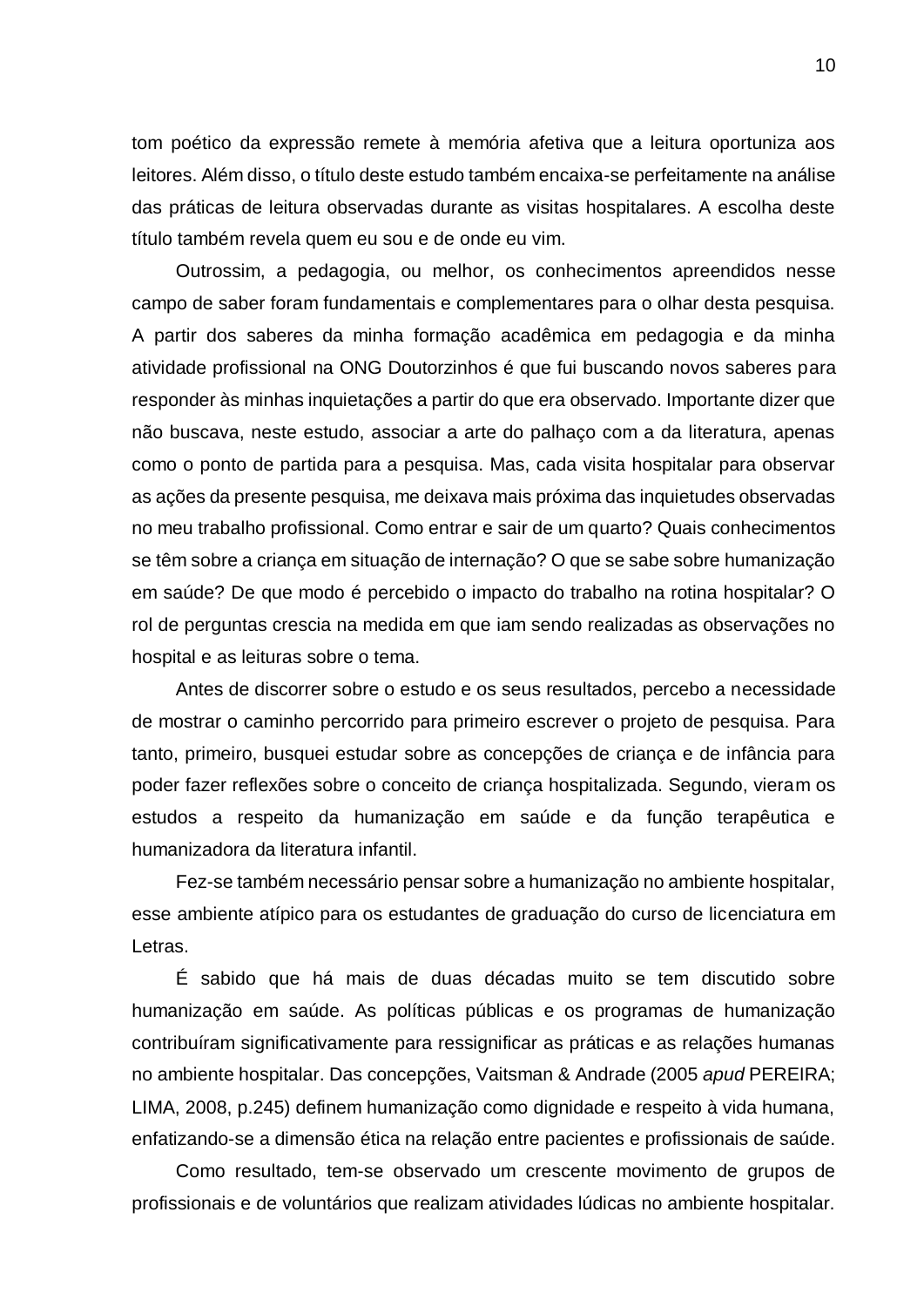As entidades Doutores da Alegria e Associação Viva e Deixa Viver, pioneiras na arte do palhaço e na contação de histórias, respectivamente (DOUTORES DA ALEGRIA, 2018; VIVA E DEIXA VIVER, 2018). Hoje são centenas de grupos, que usam as mais diversas linguagens artísticas, que contribuem com a humanização em saúde em todo território brasileiro.

O reconhecimento dessas ações deu-se também a partir da Lei nº 11.104, de 21 de março de 2005, que obriga a instalação de brinquedotecas nas unidades de saúde que ofereçam atendimento pediátrico em regime de internação. Desse modo, ações que promovem o brincar passaram a ser muito bem vindas, pois contribuem com essa nova concepção de ambiente hospitalar.

Diante disso, percebe-se, pois a importância deste estudo que visa analisar a percepção de profissionais de saúde e acompanhantes da criança hospitalizada sobre a promoção das atividades com literatura infantil. Além deste, são objetivos específicos identificar as práticas de leitura e o acervo de literatura infantil utilizado no projeto de extensão intitulado *Biblioterapia: humanização do espaço hospitalar para crianças e adolescentes na internação pediátrica* realizado no Hospital Materno Infantil Presidente Vargas, em Porto Alegre/RS

As hipóteses do projeto de pesquisa, são de que a promoção das atividades de literatura infantil no ambiente hospitalar sob a percepção de profissionais de saúde e acompanhantes (a) auxilia na melhora do humor da criança hospitalizada e na aderência ao tratamento, apresentando evidencias de melhora clínica; (b) contribui para a melhora das relações no ambiente hospitalar, como experiência humana.

Para o desenvolvimento do presente trabalho, organizou-se o conteúdo em capítulos.

No capítulo *A Criança Hospitalizada*, serão abordadas as concepções de criança e infância, do ponto de vista histórico e social. Além disso, será tratada a concepção de criança hospitalizada e o ambiente hospitalar.

No terceiro capítulo, serão tratadas as concepções de literatura infantil e sua importância como função terapêutica e humanizadora. Neste capítulo, também será abordada a leitura como afeto e os conceitos que distinguem contação de histórias de mediação de leitura.

O quarto capítulo exibe o contexto do estudo apresentando o projeto de extensão intitulado *Biblioterapia: humanização do espaço hospitalar para crianças e adolescentes na internação pediátrica*, coordenado pela Dra. Ana Maria Bueno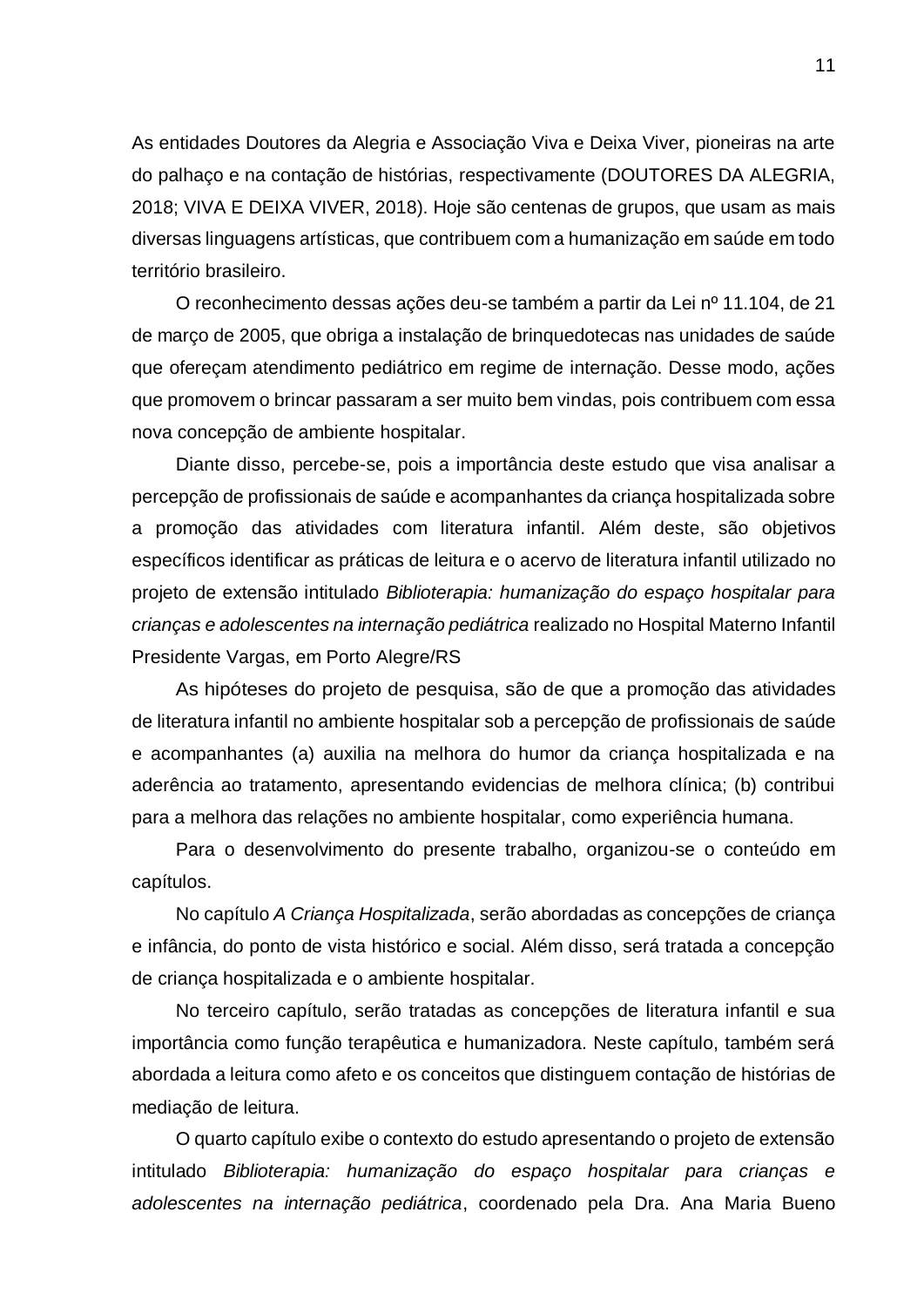Accorsi e realizado na Unidade de Internação do Hospital Materno Infantil Presidente Vargas.

O quinto capítulo apresenta de maneira detalhada a metodologia aplicada na pesquisa.

O sexto capítulo intitulado *Análise de Resultados* discorre sobre os dados coletados e análises a partir do tema de pesquisa. Este capítulo está dividido em quatro subcapítulos *A literatura infantil sob a percepção de acompanhantes da criança hospitalizada*; *A literatura infantil sob a percepção de profissionais de saúde*; *Biblioterapia: análise da implantação do projeto sob vários pontos de vista*; *O acervo de literatura infantil.*

O sétimo capítulo intitulado Considerações Finais retoma o tema do projeto mostrando as discussões e reflexões finais da pesquisa.

Por fim, este estudo se justifica se pela sua relevância científica e social ao analisar a percepção de profissionais de saúde e acompanhantes da criança hospitalizada sobre a promoção das atividades de literatura infantil no ambiente hospitalar. Esta pesquisa que abrange temática de áreas distintas de conhecimento, literatura e saúde, se faz necessária para uma análise do tema pesquisado. É sabido que um diagnóstico não transforma realidades, mas possibilita reflexões acerca da qualidade das ações de literatura infantil promovidas no ambiente hospitalar.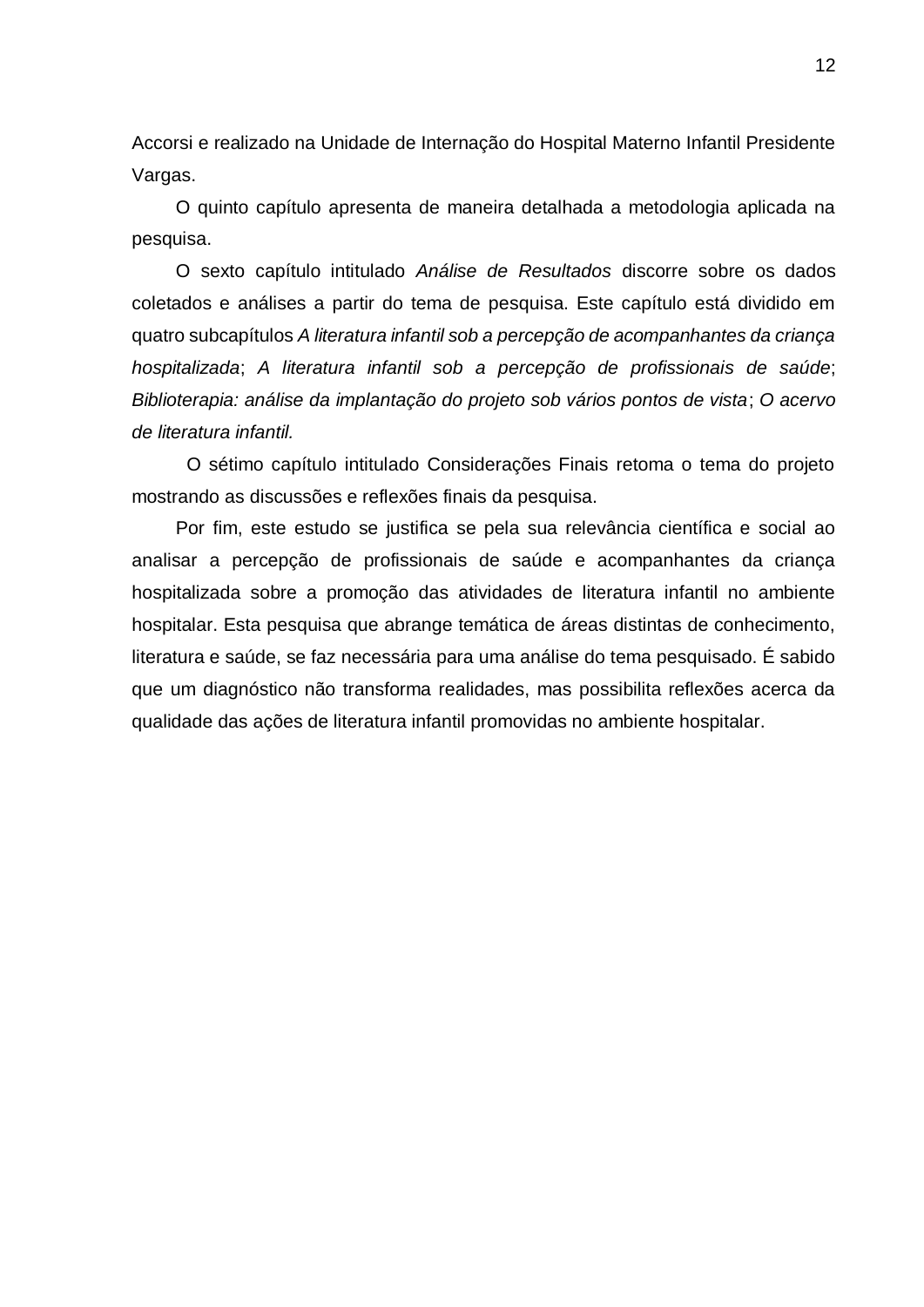#### <span id="page-13-0"></span>**2 A CRIANÇA HOSPITALIZADA**

São abordadas brevemente neste capítulo algumas concepções sobre criança e infância, do ponto de vista histórico e social, assim como apresentar algumas imagens estereotipadas sobre esta fase, e também se discute sobre a criança hospitalizada.

## <span id="page-13-1"></span>2.1 A CONCEPÇÃO DE CRIANÇA E INFÂNCIA

Antes de se discutir sobre a criança hospitalizada, é fundamental pensar no conceito de criança e de infância.

Quando pensamos em criança e infância nos vem à cabeça uma imagem do senso comum. É geralmente a de uma criança brincando; de uma criança sorrindo, "pensada como a fase mais feliz da vida do ser humano, onde o brincar é universal e os problemas são inexistentes" (CHISTÉ, 2015, p. 57). "As ideias produzidas em torno delas têm sido sempre no intuito de proteger, amparar e defender" (CHISTÉ, 2015, p. 54). Desse modo, a pesquisadora Bianca Chisté propõe uma reflexão acerca da concepção de criança. "Como é o seu brincar, seus gostos, como pensa, o que deve saber, pensar e dizer em cada idade; e o que é ter infância" (CHISTÉ, 2015, p. 54-55).

Daniel Goldin Halfon (2012, p. 56), em sua obra *Os dias e os livros* traz esses mesmos questionamentos sobre o que chamamos de infância: "o paraíso da inocência perdida, o reino do prazer e da brincadeira, o período da vida que não dispomos de poder nem de responsabilidade?".

Entretanto, para o historiador Philippe Ariès em *História social da criança e família* a representação da criança e infância é figurada, ao longo da história, em cada época. Com a elevada mortalidade infantil retratada na Idade Média, "uma nova sensibilidade atribuiu a esses seres frágeis e ameaçados uma particularidade que antes ninguém se importava em reconhecer: foi como se a consciência comum só então descobrisse que a alma da criança também era imortal" (ARIÉS, 2014, p.25).

Deste modo, é possível dizer que a "criança e a infância são capturadas pelas ideias que produzimos sobre elas; (...) parecendo que se pode antecipar tudo sobre elas, restando muito pouco para o inesperado e para os encontros" (CHISTÉ, 2015, p.55).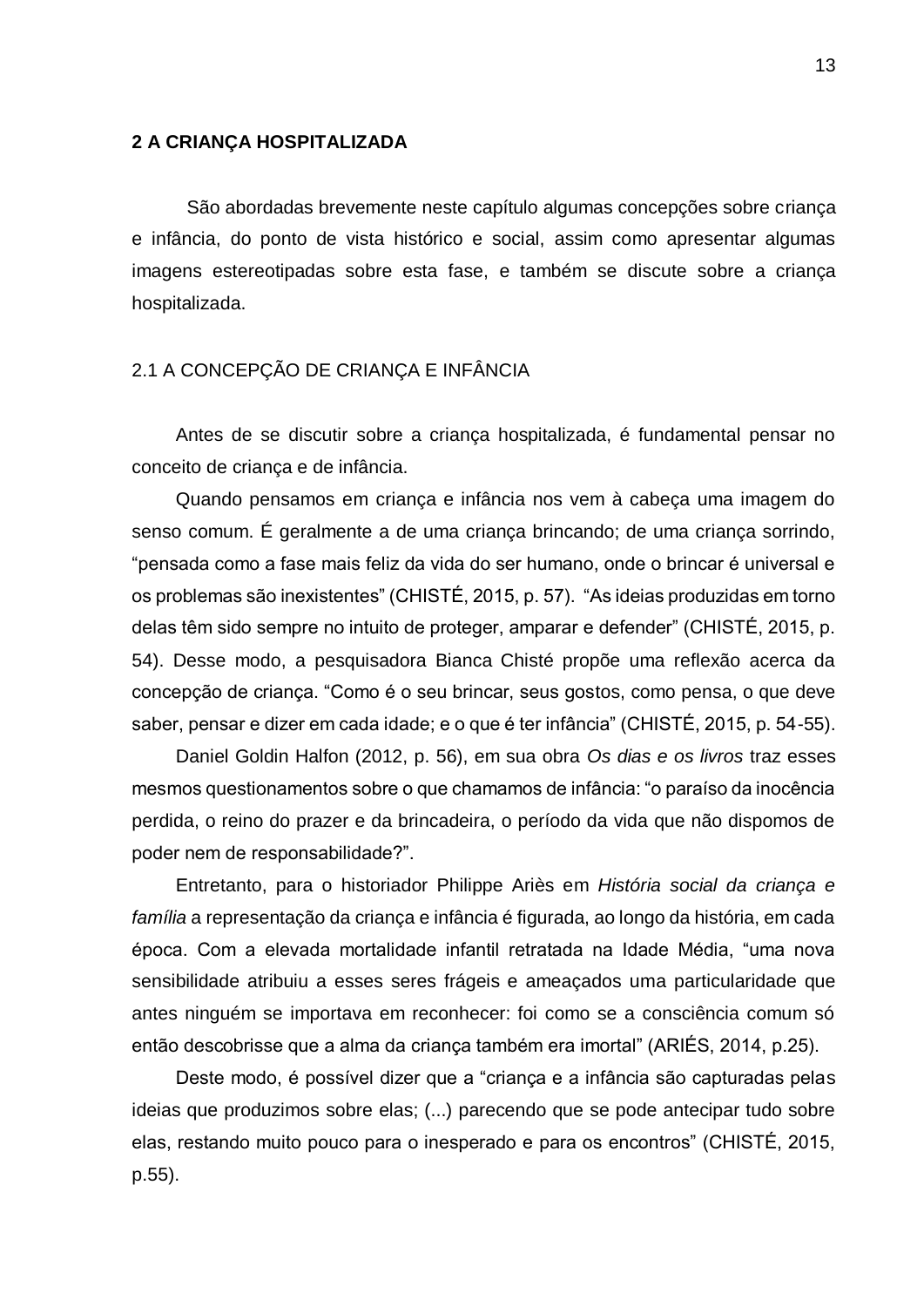É percebido ao longo dos anos, e a partir de diferentes concepções, que a infância foi considerada inexistente (ARIÈS, 2014) e a criança como um ser incapaz, inocente e alegre (CHISTÉ, 2015). A esse ser inacabado, que é moldado para a vida adulta, não foi atribuída uma natureza ambígua como a dos seres humanos adultos. Na relação do adulto com a criança criou uma linha divisória, um dualismo, que produz ideias idealizadas que separa esses dois mundos, como ser capaz e incapaz, como ser responsável e ser livre de responsabilidade, um ser que tudo pode e outro que nada pode, numa correspondência entre superioridade e inferioridade (CHISTÉ, 2015). Nestes estudos analisados, observou-se que a criança é representada como inferior ao adulto, portanto são produzidas ideias do ser criança. "Tentemos produzir um único tipo de criança. Conhecemo-la para retirar toda a sua força, toda sua potência" (CHISTÉ, 2015, p. 59).

Da mesma maneira, a biologia, a pedagogia e a psicologia foram classificando a criança em etapas, processos de desenvolvimento, contribuindo para uma produção idealizadora do que é infância e criança (CHISTÉ, 2015; CECCIM, 2009).

Também se observou no estudo de Chisté, *Vestígios de Infância,* uma série de questionamentos relevantes sobre os modos de pensar a infância. A autora pergunta: "Como seria pensar a criança e a infância distanciada dos estereótipos que temos produzido nossa imagem de criança e infância?" (CHISTÉ, 2015, p. 61). Essa é a razão pela qual se deve ficar aberto no encontro com a criança, sem criar uma imagem idealizada.

Isto posto, na relação com as crianças, a pesquisadora propõe pensar e dizer com as crianças sobre a criança e sobre a infância, excluindo o dizer delas para dizer com elas e o que nos toca no encontro com elas:

> E se em de dizer algo delas, disséssemos o que nos toca quando somos atravessados pela infância, pela infância do mundo, das crianças? E se as produções imagéticas das crianças nos provocassem, até convidassem a pensar coisas outras? Acho que é assim que quero me colocar nessa escritura. Dizer coisas que nasce desse encontro. (CHISTÉ, 2015, p. 62)

Todavia, o objetivo deste subcapítulo não é o de alongar discussão sobre as concepções históricas de criança e infância, mas propor uma breve reflexão sobre o entendimento de criança e infância para compreendermos a criança em situação de internação.

Mas, antes de finalizar é preciso perceber que: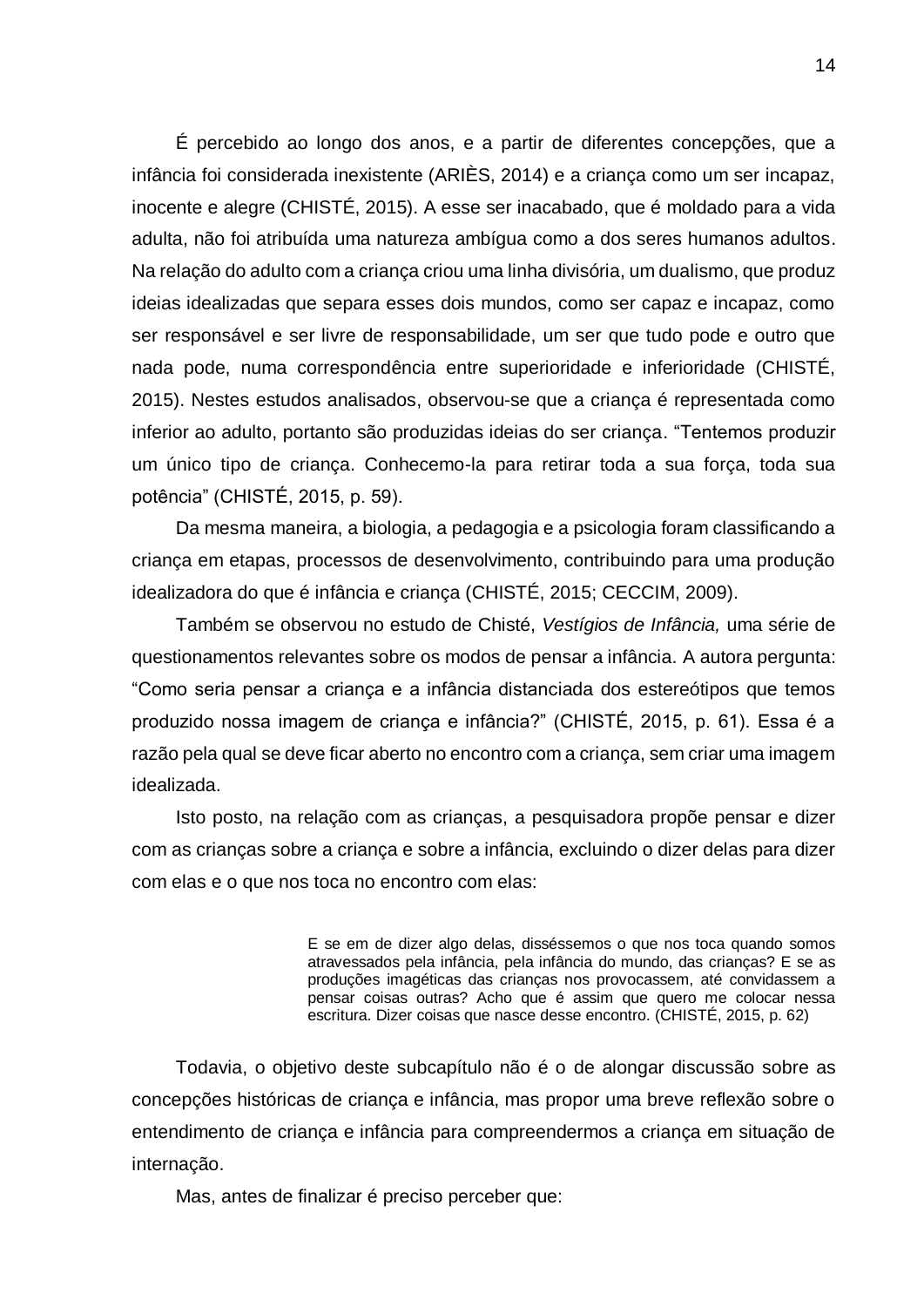As crianças soam, vibram, tremem, retumbam, ecoam, festejam, bradam, ressoam, ecoam, alastram, contagiam, contaminam, gracejam, gargalham. Há uma alegria que cheira à vida, diante do novo, do olhar que inaugura o mundo. Que resiste à morte, ao peso, à servidão. (...) Resistência de vida. Invenção constante da vida. (CHISTÉ, 2015, p. 64)

A criança em qualquer lugar e espaço de tempo quando aberta para a descoberta e o encontro com o outro transborda, transforma (CHISTÉ, 2015).

### <span id="page-15-0"></span>2.2 A CRIANÇA HOSPITALIZADA E O AMBIENTE HOSPITALAR

Quando pensamos em criança hospitalizada estamos falando de qual criança? Muitos estudos referem-se à criança hospitalizada relacionando-a a sentimentos de dor, desconforto, mal-estar, medo, angústia, ansiedade, insônia e estresse (OLIVEIRA; OLIVEIRA, 2008; OLIVEIRA et al, 2004; SIKILERO et al, 1997), associada à fragilidade corporal que resulta no adoecimento (JUNQUEIRA, 2003, p.193). No entanto, acima de todo o adoecimento, deve-se ter como significativa "a busca do que há de mais saudável na criança, na sua essência, naturalmente lúdica" (OLIVEIRA; OLIVEIRA, 2008, p. 231).

Observa-se, dentre as inúmeras concepções sobre o tema, que Gomes et al (2016) remete a conceitos mais humanizados sobre essa criança. Refere-se a uma situação e acontecimento na infância, desfazendo de algum modo os estigmas da hospitalização. No entanto, não deixam de reconhecer que a hospitalização implica em ansiedade, por se tratar de uma situação perturbadora na vida do ser humano. Esse conceito possibilita pensar sobre uma situação de internação, afastando o conceito institucionalizado de hospitalização, numa perspectiva humanizada.

Ceccim (1997, p. 37) incita ao dizer que "as crianças, simplesmente por estarem hospitalizadas, são chamadas de pacientes (não mais de piás, baixinhos, pequenos, garotos, crianças)". Quando no hospital, os pequenos vão perdendo sua identidade de criança.

Situação semelhante ocorre com quem acompanha a criança na internação. As condições de insegurança diante da doença, o estresse por estar em um ambiente desconhecido e nova rotina tendem a despersonalizar o familiar, que pode, assim, ter sua identidade afetada (XAVIER et al, 2014). Durante a hospitalização da criança, a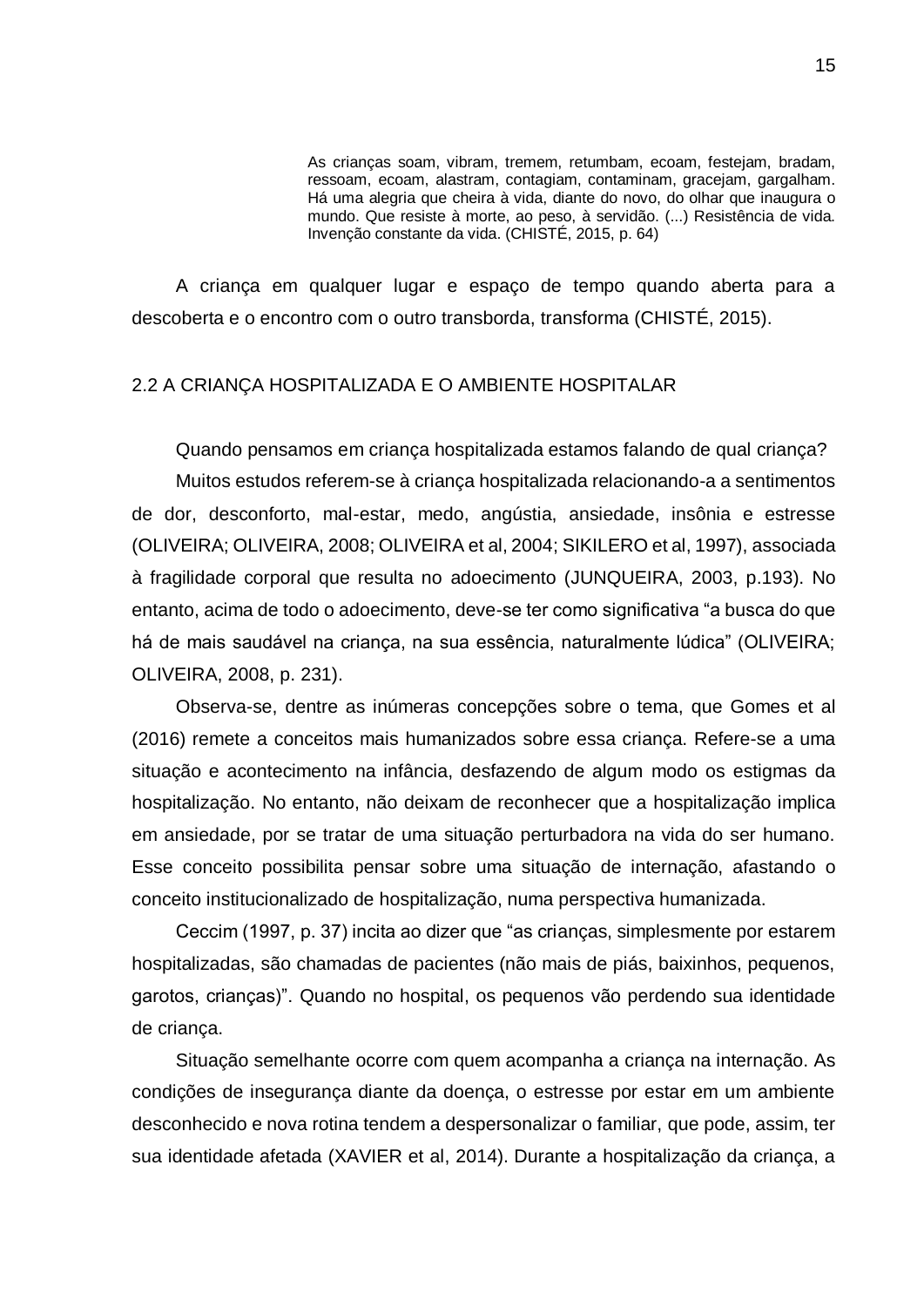mãe também se sente internada, vivenciando medos dessa condição (JUNQUEIRA, 2003).

Em vista da fragilidade vivenciada pela criança e pelos acompanhantes, a equipe de saúde pode contribuir para auxiliá-los nesse enfrentamento (XAVIER et al, 2014). Do mesmo modo, Ceccim (1997) propõe uma atenção para a escuta das demandas dos pais e da criança em um espaço de encontro e afetos. Entretanto, destaca-se a sobrecarga de trabalho dos profissionais de saúde e a estrutura rígida de normas, rotinas e procedimentos que podem ocasionar lacunas no diálogo entre a família e a equipe, acarretando angústias no período de internação (XAVIER et al, 2014).

Contudo, é importante refletir do ponto de vista histórico e social sobre esse local asséptico e de estrutura rígida de normas. Segundo Foucault (1984, p.99) "O hospital como instrumento terapêutico é uma invenção relativamente nova, que data do final do século XVIII". O autor revela que é nesse período que surge o conceito de que o hospital pode e deve ser destinado à cura. "Antes do século XVlII, o hospital era essencialmente uma instituição de assistência aos pobres. Instituição de assistência, como também de separação e exclusão" (FOUCAULT, 1984, p. 101). O hospital era considerado como um morredouro, um lugar em que o pobre é levado quando está morrendo. Assim, se entende que não um local para a cura, mas para os últimos cuidados (FOUCAULT, 1984).

Em diferentes épocas a instituição hospitalar foi se modificando. Até meados do século XVIII nada havia de prática médica no ambiente hospitalar. Esse modelo surge nos hospitais marítimos e militares que, devido às epidemias, mantinham em quarentena as pessoas que desembarcavam nas cidades. A partir do padrão militar, caracterizada pela disciplina e de uma vigilância constante dos indivíduos, surge uma disciplina hospitalar que assegura o mesmo *modus operandis*, de vigilância e disciplinarização. Nesse contexto, o médico atinge a função de principal responsável pela organização hospitalar (FOUCAULT, 1984).

> O hospital define-se, então, como lugar onde os doentes podem ser observados, a causa de suas doenças, descoberta, tratados e curados. E esse novo hospital, que não mais se constitui em um lugar de abrigo e de asilo ou modelo disciplinar, destina-se a um outro tipo de doentes. (ORNELLAS, 1998)

No final do século XX, o princípio de integralidade da assistência rege as ações dos serviços de saúde e a criação do Sistema Único de Saúde, dispostos na Lei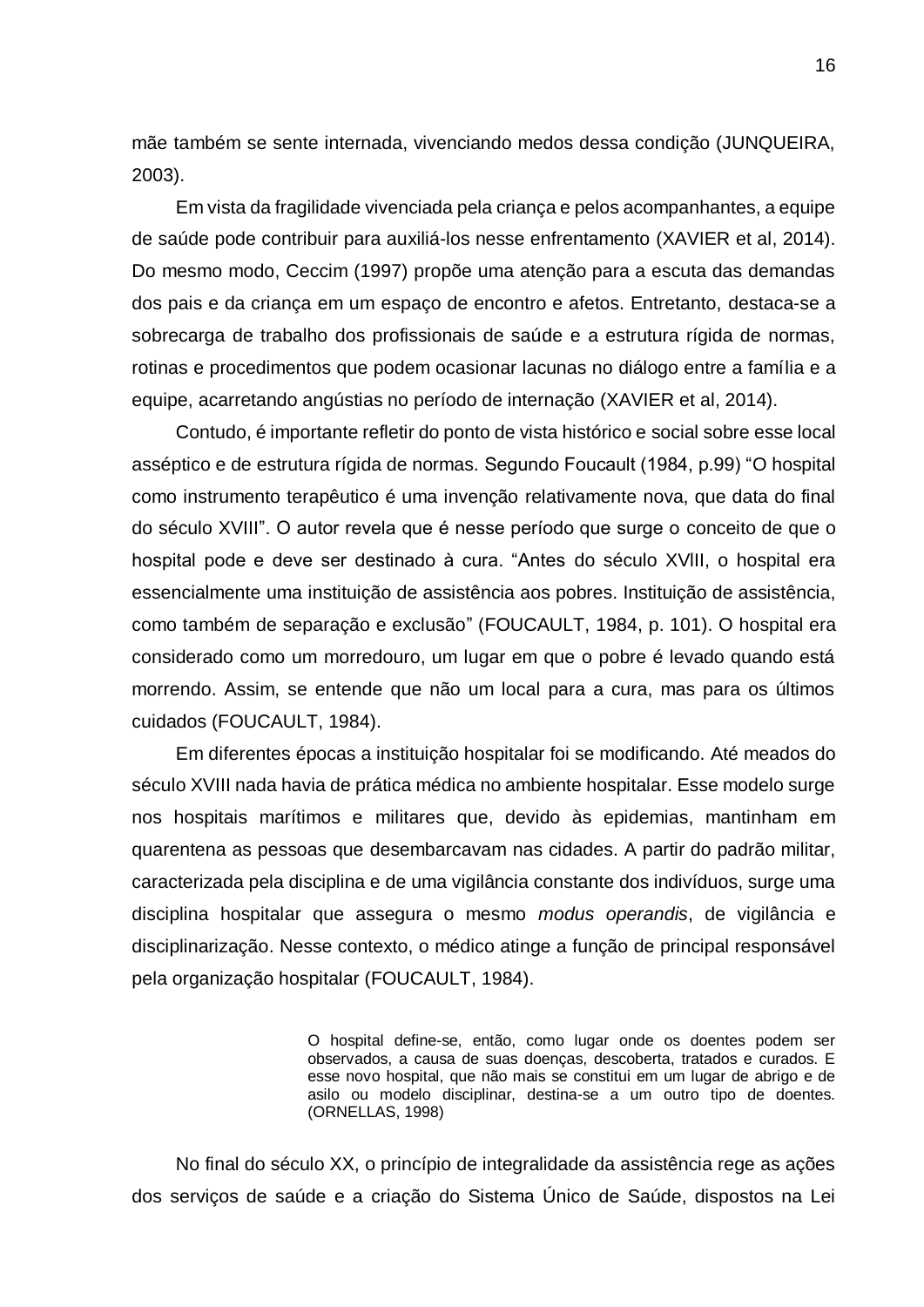Orgânica da Saúde (BRASIL, 1990). A esta norma Ceccim (1997, p.28) contribui ao propor uma "atenção integral como sendo escuta à vida". O autor reconhece a doença e/ou o sintoma como experiência vivida, que dela se aprende sobre as maneiras de viver, cuidar e se relacionar.

Neste contexto, "o modo como a criança percebe a hospitalização e sua própria doença está ligado diretamente ao processo de restabelecimento da sua saúde e resultará em sentimentos que devem ser considerados durante o cuidado da enfermagem" (LAPA; SOUZA, 2011, p. 812).

> O hospital e a enfermidade produzem, para a criança, uma relação peculiar com o mundo, onde o cuidado, a cura e os atos de saúde requerem uma abordagem mais integral, em que os saberes sobre o comportamento clínico não desprezem a relevância dos atos objetivos de construção singular da existência. (CECCIM, 1997, p.33)

Em vista disso, reconhece-se que a hospitalização afasta a criança do lar, da escola e dos amigos, quando ingressa nesse ambiente com pessoas estranhas e um aparato terapêutico e de rotina diversos da sua vida cotidiana (OLIVEIRA; OLIVEIRA, 2008, p. 231).

Durante a hospitalização, a criança passa a maior parte do tempo limitada ao espaço do leito, sujeita à rotina e aparatos desagradáveis que podem trazer mais dor e sofrimento como intervenções com agulhas, cortes e medicações (OLIVEIRA et al, 2004).

Ao entrar no mundo do hospital, a criança e a família necessitam adequar-se a normas e condutas para o funcionamento da rotina dos profissionais de saúde, a fim de que o processo de trabalho possa ser organizado e harmonizado (XAVIER et al, 2014). No entanto, as autoras afirmam que essa conduta ditada por manuais de normas, rotinas e procedimentos técnicos, extrapola-se "inclusive ditando-se essas normas de conduta e comportamento aos pacientes e seus familiares cuidadores no hospital" (XAVIER et al, 2014, p. 69).

As autoras concluem ao revelar que as transgressões às rotinas impostas aproximam a vida hospitalar da domiciliar, quando as famílias não são ouvidas e as práticas de cuidados terapêuticos não são partilhadas e decididas em conjunto. Quando embasadas em diálogo, tende a diminuir o sofrimento da criança e da família. O cuidado compartilhado à criança entre a equipe e o acompanhante passa a transformar o ambiente, tornando-o mais humanizado (XAVIER et al, 2014).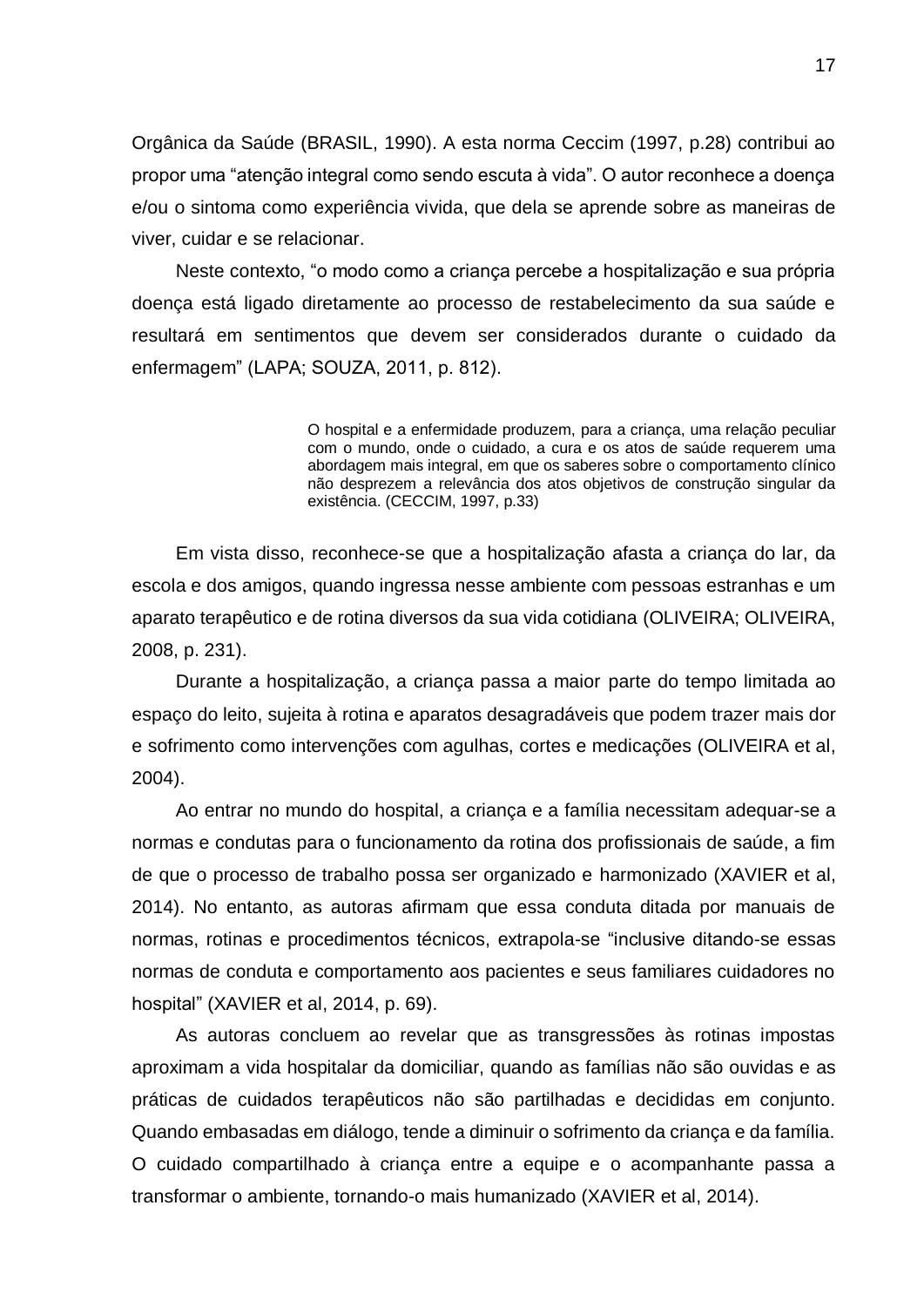# <span id="page-18-0"></span>**3 A LITERATURA INFANTIL COMO FUNÇÃO TERAPÊUTICA E HUMANIZADORA**

Antes de iniciarmos a investigação acerca da literatura infantil como função terapêutica e humanizadora é fundamental perguntar: o que é literatura infantil?

Brenman (2012) revela que muitos estudos afirmam que só se pode falar em literatura infantil a partir do século XVII. Nesse período, conforme o autor, o ensino e o sistema educacional passavam por uma reorganização. Como resultado, a literatura infantil surge em espaços culturais, fora do meio educacional, no século XVIII, na Europa, e no século XIX, na América Latina. Este avanço busca garantir à literatura infantil sua condição de literatura, de arte (ROBLEDO, 2012). Segundo a autora, "supera-se, ao menos teoricamente, a utilização da literatura para deixar à criança ensinamentos de cunho moral, religioso, ecológico entre outros" (ROBLEDO, 2012).

Por conseguinte, a fase lobatiana configura-se num marco no Brasil. "Lobato era visto como aquele que queria fazer a cabeça das criancinhas com ideias comunistas e liberais" (LOIS, 2010, p. 12). Esse momento repercutia contra a finalidade pedagógica que o autor buscava não representar na sua literatura. No entanto, em 1921, na primeira edição de Narizinho, havia um título que revelava uma finalidade pedagógica, mesmo sem sua aprovação aceitou para que a publicação se efetivasse (LOIS, 2010).

Ao passo que na pós fase-lobatiana, entre os anos 60/70, surge uma diretriz inovadora que apresenta como característica a lição de vida. Nessa fase, busca estimular as crianças a resolução de problemas próprios da vida cotidiana (COELHO, 2000a). A autora mostra que nesta literatura, "a intenção maior é dotar as personagens de ficção e ambiguidade natural dos homens e, através dela, revelar as forças polares ou contraditórias, inerentes à condição humana" (COELHO, 2000a, p. 154).

Contudo, a literatura infantil como valorização da experiência humana:

Expande-se cada vez mais a ideia de que a literatura (narrativas, estórias, poesia) atua em seus leitores como uma espécie de "ponte" entre a sua experiência individual e o mundo de experiências contido no livro, mundo que, ao ser vivenciado pelo leitor, passa a integrar sua particular experiência de vida e oferecer-lhe de maneira subliminar (inconscientemente) ou explícita, não só sugestões de conduta ou de valores (emocionais, éticos, existenciais, etc.), mas também um sentido maior para a sua vida real. (COELHO, 2000b, p.154)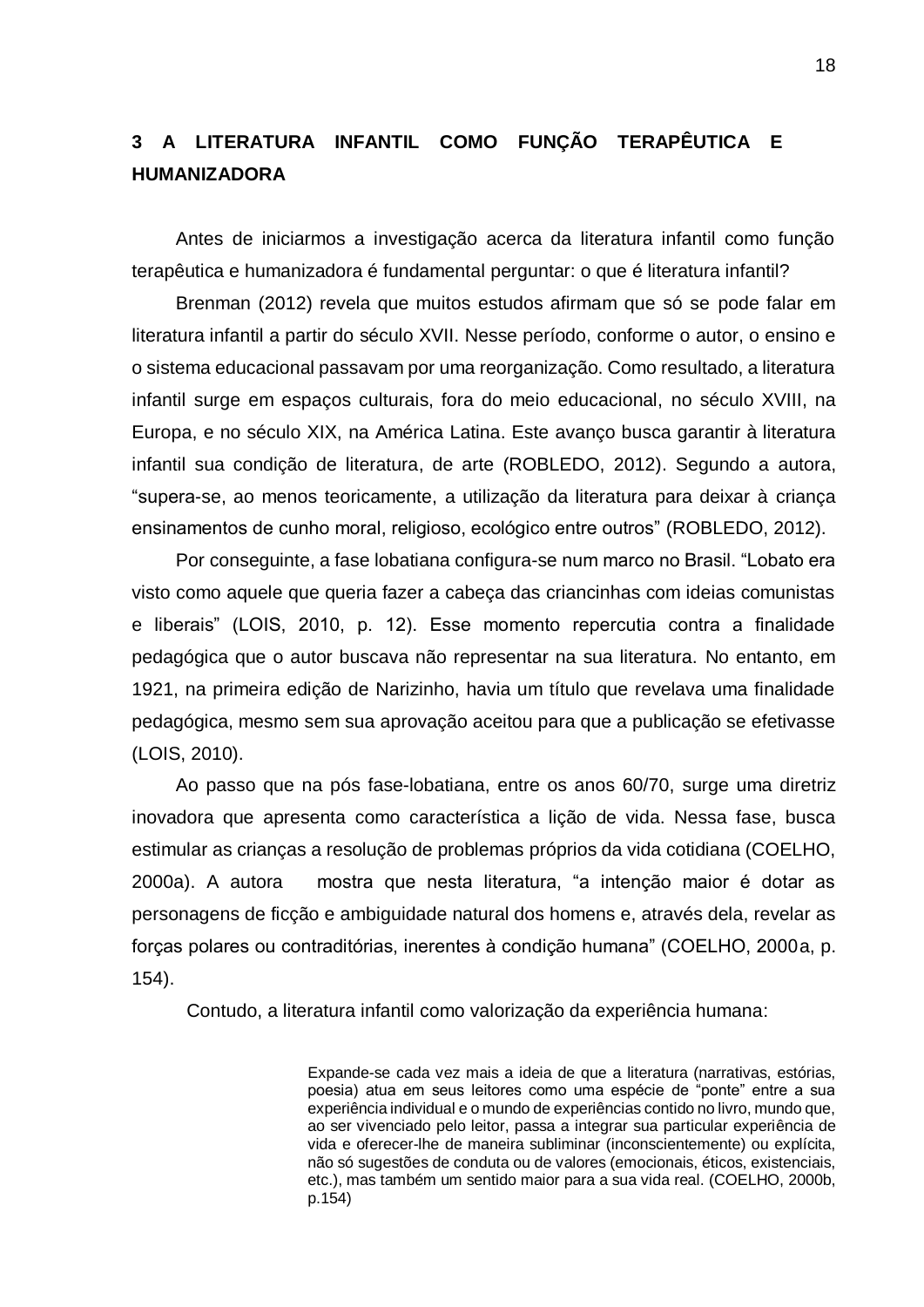Observa-se que "a produção literária, principalmente a infantil, mesmo com muitos avanços, ainda reflete a origem desse processo, ou seja, o bom livro é aquele que educa" (BRENMAN, 2012, p.142).

Diante disso, em cada época histórica a literatura e a literatura infantil foram abordadas a sua maneira, com suas diferentes concepções (COELHO, 2000a, HUNT, 2010).

"Outra questão que sempre acompanhou a literatura infantil é a de a considerarem-na um gênero menor" (BRENMAN, 2012, p. 155). MIGUEL (2012) provoca ao perguntar sobre qual termo é mais importante na expressão literatura infantil, literatura ou infantil. Na sua discussão, o autor refere a esse ser o único gênero literário que tem expressado o perfil de público leitor, infantil. Por trás dessa adjetivação, estaria o entendimento de um texto simples e um receptor imaturo para textos mais complexos.

Por fim, ressalta-se que muitas são as concepções de literatura infantil, mas pode-se dizer que a de Nelly Novaes Coelho não pode ser contestada, uma vez que reforça o conceito de literatura como arte e defende a literatura infantil como agente transformador.

Coelho (2000a, p. 27) revela que:

A literatura infantil é, antes de tudo, literatura; ou melhor, é arte: fenômeno de criatividade que representa o mundo, o homem, a vida, através da palavra. Funde os sonhos e a vida prática, o imaginário e o real, os ideais e sua possível/impossível realização... Literatura é uma linguagem específica que, como toda linguagem, expressa

determinada experiência humana, e dificilmente pode ser definida com exatidão.

Portanto, a literatura infantil contemporânea, que não se desvia do caminho da arte e que não faz concessão ao didático e ao utilitário (SISTO, 2018), apresenta uma teoria relacionada ao afeto, numa relação afetiva com a narrativa (HALFON, 2012; CADEMARTORI, 2012; LOIS, 2010).

### <span id="page-19-0"></span>3.1 A LITERATURA INFANTIL PARA ALÉM DO LIVRO

Mas ler em voz alta não é suficiente, é preciso contar também, oferecer nossos tesouros, desembrulha-los na praia ignorante. Escutem, escutem e vejam como é bom ouvir uma história.

Não há melhor maneira de abrir apetite de um leitor do que lhe dar a farejar uma orgia de leitura. (PENNAC, 1993, p.124)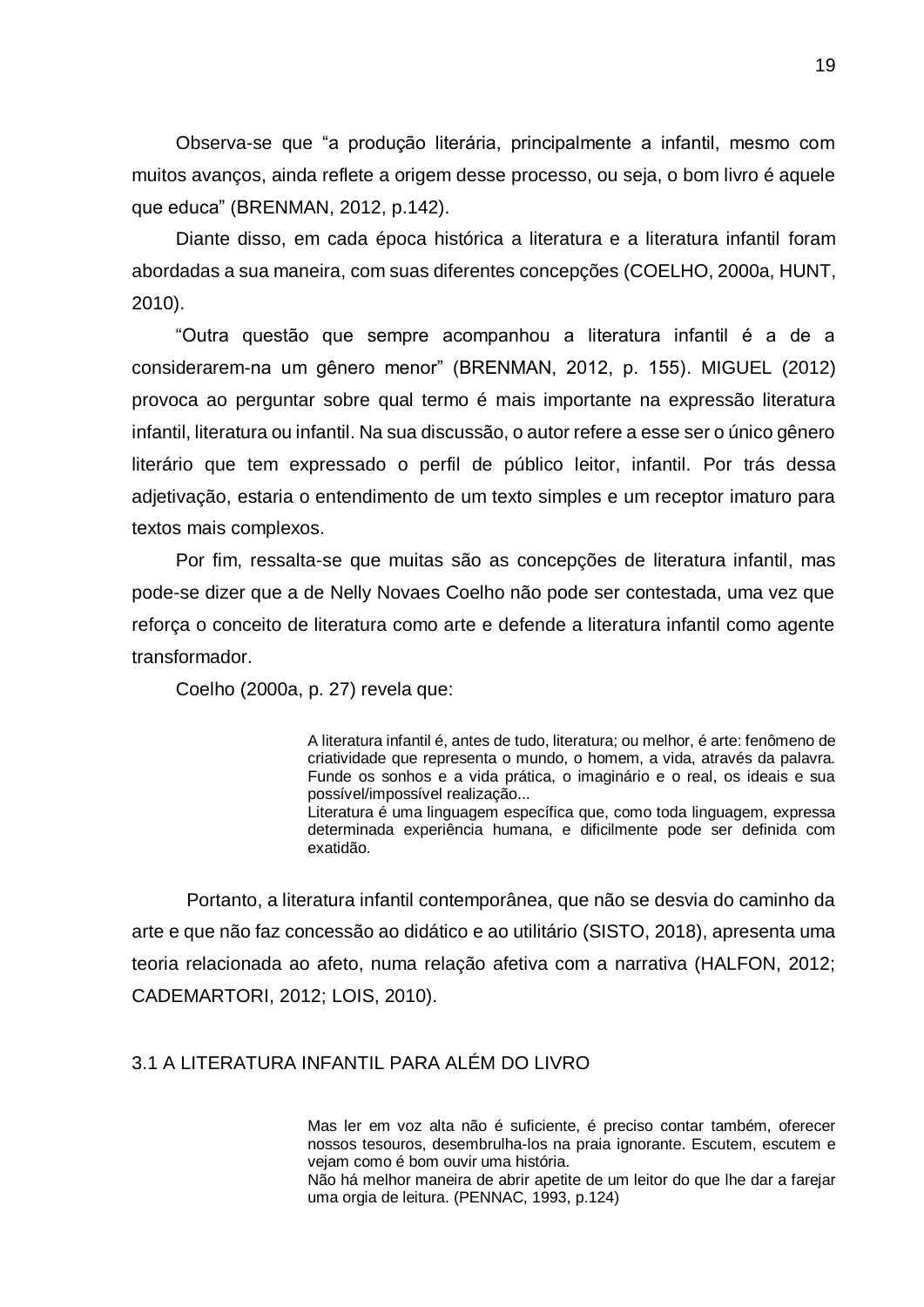Daniel Pennac promove uma reflexão sobre a diferença entre o contar histórias e a leitura em voz alta, aquela que transmite de modo vocal, no campo do dizer o texto, emissão, e não de recepção (BRENMAN, 2012), "como uma atividade de produção de sentido" (KOCH; ELIAS 2006). "Portanto, não poderíamos chamar de leitura aquilo que não é recepção." (BRENMAN, 2012, p. 54).

Contudo, contar não é apenas ler em voz alta. Contar é envolver-se e envolver o outro com a voz e o texto (SISTO, 2007). Para Celso Sisto (2007, p. 39):

> Contar histórias pode ser uma dança coreográfica. Desde que nesta sequência de palavras com corpos e corpos com palavras, se esteja inteiramente comprometido com a melhor maneira – e nunca única – de se expressar o coração da palavra. E que a fala, os movimentos, passos e gestos estejam associados à emoção e claro, à plasticidade.

A literatura infantil para além do livro possibilita pensar nas diferentes leituras, leitores e práticas de leitura. É sobre esses pensares a que se propõe esse capítulo.

Entende-se que existem diversas concepções de leitura e de leitores, por conseguinte existem também diversos modos como os leitores se relacionam com as leituras que fazem. Há leitores que elegem a leitura silenciosa enquanto outros preferem ler em voz alta. Ainda há aquelas pessoas que preferem que as histórias sejam lidas em voz alta por outros, que vai além da transmissão oral do texto. O que vale mesmo é o pulsar, o ritmo da fala e, a emoção dada às palavras por aquele que conta (LOIS,2010; SISTO,2007)

Lois (2010, p.53) faz refletir ao descrever a relação do leitor com a leitura, quer seja de uma leitura silenciosa ou em voz alta.

> O leitor é o termômetro, limite e ritmo para o livro. Ele é quem determina as direções da leitura. Escolhe. Pretere. Prefere. Um mesmo livro descortina leitores diferentes. Um texto, magnífico aos olhos de alguns, se apresenta abominável para outros. Os leitores são tantos quantos são os sujeitos e, para cada um, as razões para se envolver, ou não, numa leitura possuem raízes na intimidade de seus desejos.

Sabe-se que a literatura oral é, na maioria das vezes, o primeiro contato do leitor com o mundo ficcional (COLOMER, 2017; CADEMARTORI, 2012). Para muitos, a voz materna, uma voz amada, é a voz daquele que conta e produz afetos a partir das narrativas (LOIS, 2010; PETIT, 2009). Lois (2010, p.28) reforça ao dizer que as histórias são "apresentadas pelas mãos do afeto, por alguém representativo na vida da criança". Assim, o leitor vai sendo formado a partir da oralidade de quem o ama.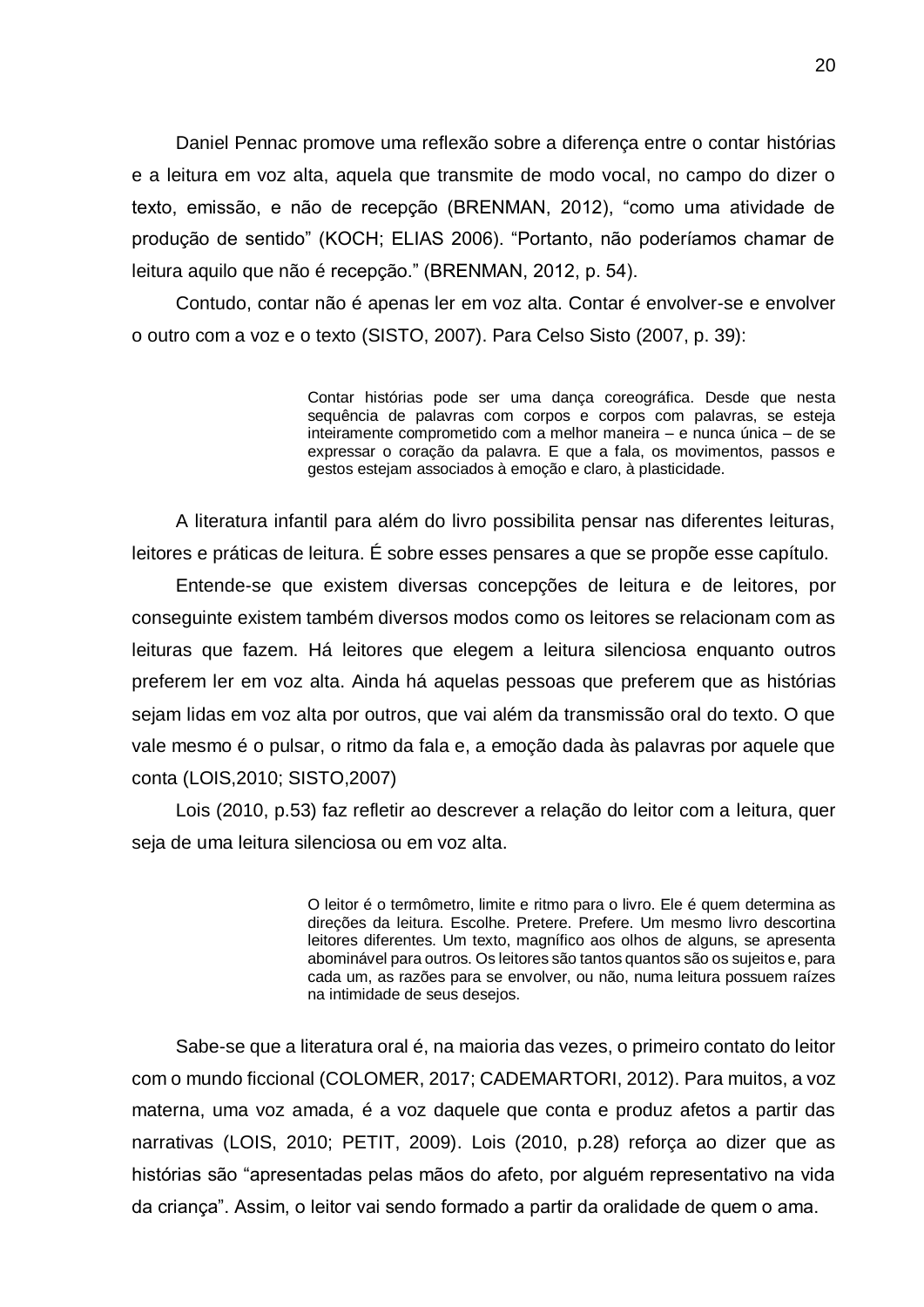Da mesma maneira, é oportuno verificar, a partir das práticas de leitura, sobre como as histórias estão chegando aos leitores e como eles as têm recebido. Muito se tem enfatizado a contação de histórias. No entanto, observa-se um crescente equívoco no entendimento do conceito de contação de histórias, visto que na maioria das vezes, se refere a práticas distintas como se fossem todas contação. Nesse sentido, vale conhecer suas concepções para melhor compreendermos o que distingue uma da outra.

Visando esclarecer, o escritor e psicólogo Ilan Brenman descreve a diferença entre contar e ler histórias.

Em sua experiência profissional, Brenman (2012, p. 111-112) observou que:

O contador de histórias chega com seu corpo, sua personalidade, suas narrativas, no momento da apresentação. Ao encerrá-la, deixa com os outros muitas coisas, porém sua corporeidade retira-se do espaço da *performance*. As crianças entram em contato com o contador de histórias e o querem de volta, mas não sabem quando isso será possível. [...] Já na mediação de leituras às crianças, a corporeidade do mediador vai embora, mas os livros permanecem fisicamente, quando pertencem à instituição, ou no imaginário de quem ouviu e viu as histórias.

Compreende-se deste modo, que a mediação de leitura é uma prática de leitura que utiliza o livro no ato de contar, de ler para o outro. Importante ressaltar que o conceito de mediação apresentado por Brenman não está relacionado com a prática de mediar o texto, pois o texto não deve ser mediado e sim apresentado ao leitor para que o mesmo dê sentido a ele.

Outrossim, Sisto (2013, p. 41) discute a mediação de leitura de maneira poética, afirmando que:

> Todo leitor pode ser um mediador de leitura, na medida em que sua vivência com o livro, sua inserção em ambientes leitores e seu entusiasmo com o que leu se espelham em suas ações e discurso, tornando-se ferramentas para tocar o outro.

De acordo com os estudos realizados para esta pesquisa, é possível concluir sobre como é concebida a formação leitora no ambiente hospitalar. No hospital, ao promover o lúdico, a partir das atividades de promoção da leitura, os aspectos afetivos com o texto e com quem conta, ou lê, constituirão suporte enfrentamento do medo e da separação.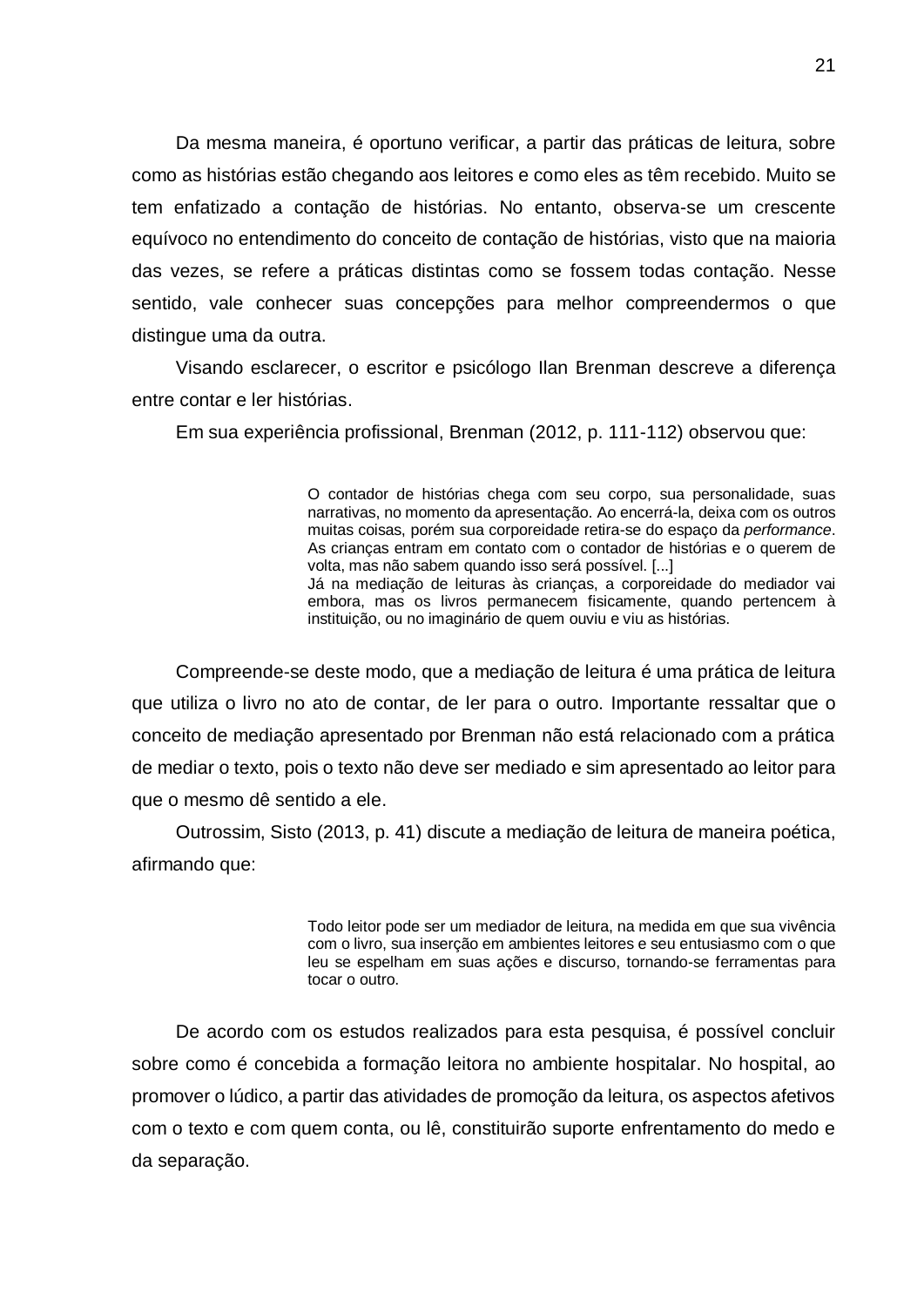De tal modo, a antropóloga Michèle Petit atesta a importância da leitura para crianças no hospital ao compartilhar a sua experiência no ambiente hospitalar. Petit (2009, p. 65) reforça a potência da conexão com outro por meio da leitura: a pessoa que acolhe, que ama, que ajuda a enfrentar medos:

> No início está a recepção e a voz. Ler, apropriar-se dos livros, é reencontrar eco longínquo de uma voz amada da infância, o apoio de sua presença sensível para atravessar a noite, enfrentar a escuridão e a separação. Como para essas crianças no hospital, que dizem ouvir, enquanto dormem a voz da pessoa que leu histórias para ela durante o dia.

Assim também, a leitura é associada pelo ensaísta mexicano Daniel Goldin que remete à ideia de hospitalidade, acolhimento e celebração do encontro (MACHADO, 2012). O encontro entre aquele que lê e o leitor-ouvinte mediados pelo livro.

Nesse sentido, destaca-se a importância das práticas de leitura para a criança, em especial à em situação de internação, envoltas com livros e leituras "em que os gestos de ternura e as nuanças da voz se mesclam com as palavras" (PETIT, 2013, p. 35).

#### <span id="page-22-0"></span>3.2 A FUNÇÃO TERAPÊUTICA E HUMANIZADORA DA LITERATURA INFANTIL

A relação entre a psicologia e os estudos sobre literatura infantil sempre foi muito profunda, especialmente com as contribuições significativas do campo da psicanálise, que estudam os processos psicológicos implicados na literatura (COLOMER, 2003).

Desse modo, muitos estudos tem discutido que a literatura possibilita às crianças se refugiarem no profundo de si mesmas, contribuindo para a resolução de conflitos internos (BETTELHEIM, 1980; COLOMER, 2003; CORSO; CORSO, 2006; REYS, 2012; GUTFREIND, 2014).

Segundo Reyes (2012, p. 27) "a experiência do texto literário e o encontro com esses livros reveladores que não se leem com os olhos ou a razão, mas com o coração e o desejo, sejam hoje mais necessários do que nunca como alternativas para que essas casas interiores sejam construídas".

Portanto entende-se que a literatura infantil pode e muito contribuir para a humanização no ambiente hospitalar com relação à experiência das crianças internadas. O hospital, considerado muitas vezes como um ambiente ameaçador, no momento em que se abre e promove atividades com literatura, possibilita que jovens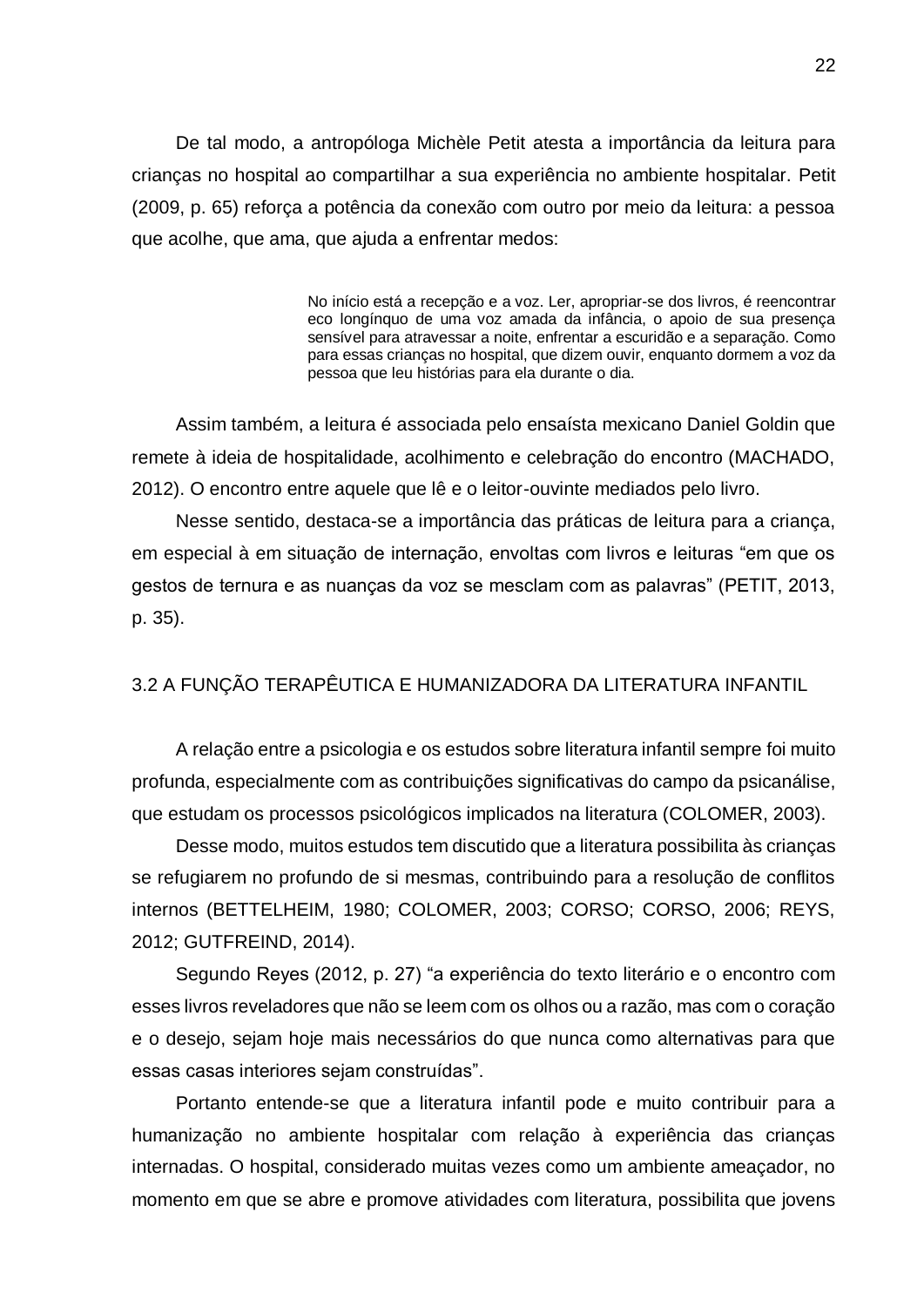venham a habitar um local profundo dentro de si promovido pelo texto ficcional. A ficção que tira a criança daquele ambiente asséptico e cheio de regras, mesmo que por poucos momentos do dia ou do tempo de internação.

Nesse sentido, Reyes (2012, p. 28) sinaliza que:

Embora a literatura não transforme o mundo, pode fazê-lo ao menos mais habitável, pois o fato de nos vermos em perspectiva e de olharmos para dentro contribui para que se abram novas portas para a sensibilidade e para o entendimento de nós mesmos e dos outros.

Ao concordar com esses argumentos, entendemos que a literatura infantil conforta, acolhe e ajuda a aceitar melhor a internação hospitalar. Ao analisar a importância dos contos de fadas para o desenvolvimento emocional das crianças, Bettelheim (1980, p.14) afirma que:

> [...] os contos de fada transmitem à crianca de forma múltipla: que uma luta contra dificuldades graves na vida é inevitável, e é parte intrínseca da existência humana – mas que se a pessoa não se intimida mas se defronta de modo firme com as opressões inesperadas e muitas vezes injustas, ela dominará todos os obstáculos e, ao fim, emergirá vitoriosa.

Bettelheim (1980), em sua obra *A psicanálise dos contos de fada*, defende que somente os contos de fadas são capazes de dirimir o sofrimento da criança. Por outro lado, Colomer (2003) e Corso e Corso (2006) argumentam que as narrativas contemporâneas também contribuem para o desenlace dos conflitos psicológicos da criança. Diana Corso e Mario Corso contribuem sobre o estudo do impacto da narrativa ficcional para a criança ao afirmar que "elas se apegam a alguma história e usam-na para elaborar seus dramas íntimos, para dar colorido e imagens ao que estão vivendo" (CORSO; CORSO, 2006, p.28).

Como visto no capítulo anterior, é necessário que o hospital possa se constituir num local de escuta à criança, que naturalmente encontra-se afastada da sua rotina, experimentando um cotidiano diferente do qual vivia. A literatura científica defende que essa separação pode causar angustia na criança.

Ceccim (1997, p. 33) corrobora ao afirmar que:

"A enfermidade e a hospitalização das crianças passam por seu corpo e emoções; passam por sua cultura e relações; produzem afetos e inscrevem conhecimentos sobre si, o outro, a saúde, a doença, o cuidado, a proteção, a vida. A corporeidade e a inteligência vivenciam essas informações como conhecimento e saber pessoal."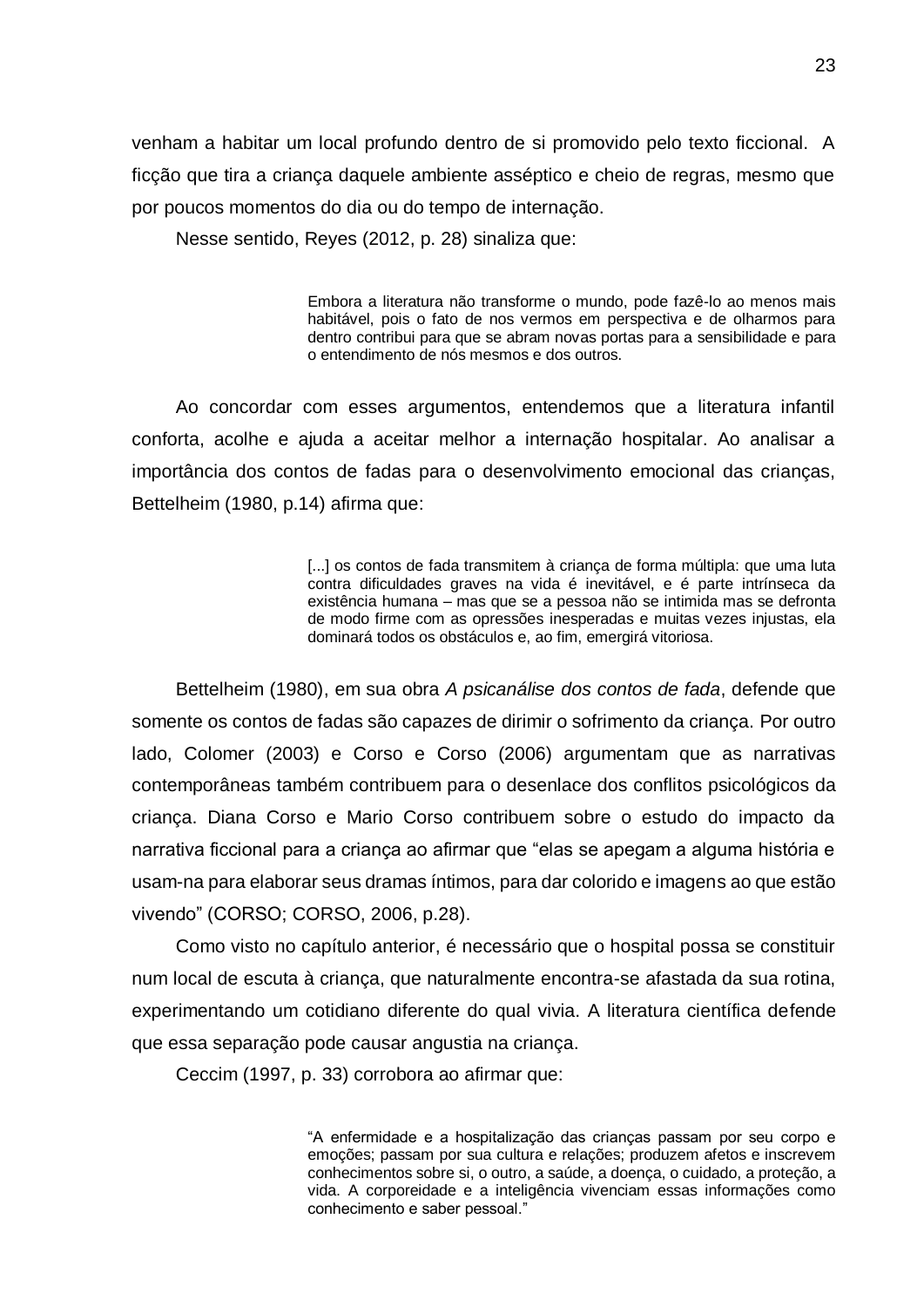Nesse sentido que a literatura infantil pode contribuir como potência ao transformar o ambiente hospitalar, abrindo portas ao imaginário. Colomer (2017, p. 20) argumenta que:

> Uma das funções da literatura infantil e juvenil é a de abrir a porta ao imaginário humano configurado pela literatura. O termo "imaginário" foi utilizado pelos estudos antropológico-literários para descrever o imenso repertório de imagens, símbolos e mitos que nós humanos utilizamos como fórmulas típicas de entender o mundo e as relações com as demais pessoas. Frequentemente os encontramos presentes no folclore e na literatura de todos os tempos.

A contação de histórias como meio de acesso ao livro e à literatura infantil no ambiente hospitalar criam essa ponte com a criança. Segundo Gutfreind (2014, p.23) "contar e ouvir, o mais sagrado dos remédios". Para o autor, "a literatura servia sem se dar conta para que falassem, contassem, nomeassem os fantasmas, enchessem de ritmos e imagens os vazios. A literatura serviu para preencher. Como a psicanálise" (GUTFREIND, 2014, p.25).

Sobre essas histórias que chegam às crianças, Corso e Corso (2006, p. 29) indicam que "quanto menos impessoal for o veículo da narrativa, tanto melhores serão seus efeitos."

> O que fica de um conto para uma criança é o que ele fez reverberar na sua subjetividade, aliado ao fato de como chegou até ela. Caso tenha vindo pela mão de um adulto, pode ser tomado pela criança como se ele tivesse tido a intenção de dizer algo através da escolha daquele trecho dramático específico. Por sua vez, a criança faz suas encomendas, quer escutar determinada história, pede que lhe alcancem um livrinho, propõe que se brinque com ela considerando-a como se fosse uma personagem. Enfim, essas trocas entre o adulto e a criança, tendo os contos como intermediário, podem operar como uma espécie de diálogo inconsciente. (CORSO; CORSO, 2006, p. 29)

Colomer (2013) ressalta que esta concepção terapêutica da literatura infantil é vista como uma catarse, que auxilia para que as crianças possam falar dos problemas com facilidade.

Para Gutfreind (2014) a literatura não cura, mas melhora as vidas. Com a literatura o leitor descobre que não são únicos a padecer de sofrimentos. Diz o autor que "com a literatura, não se é só" (GUTFREIND, 2014, p. 25). E esse não estar e não se sentir só contribui para a melhora da criança hospitalizada, auxiliando-a a aceitar a internação e sua enfermidade.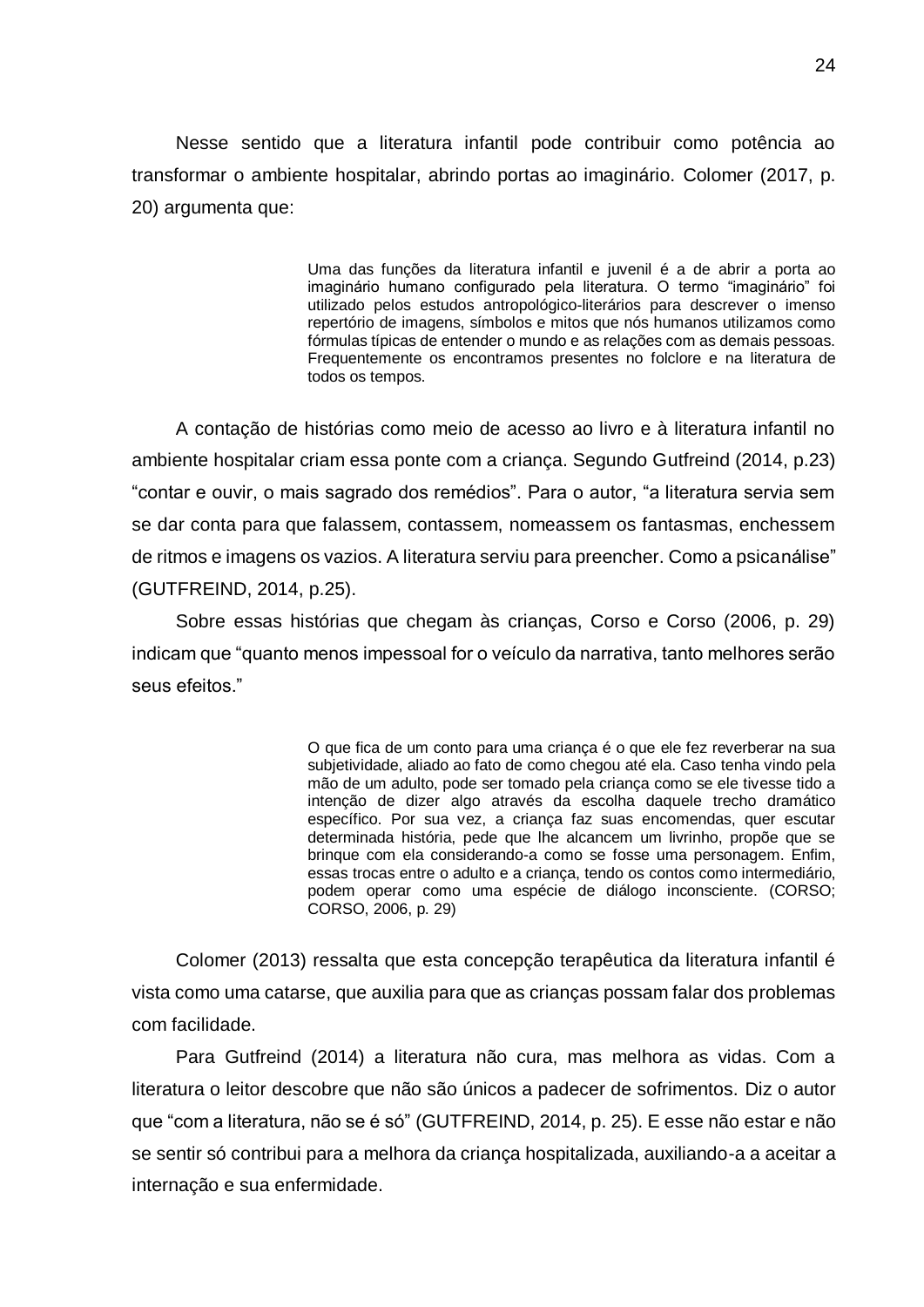Além disso, Antonio Candido (1995) revela como uma das funções da literatura seu papel humanizador, pela possibilidade de fabulação e afinamento das emoções.

> Verifiquei que a literatura corresponde a uma necessidade universal que deve ser satisfeita sob pena de mutilar a personalidade, porque pelo fato de dar forma aos sentimentos e à visão do mundo ela nos organiza, nos liberta do caos e portanto nos humaniza. Negar a fruição da literatura é mutilar a nossa humanidade. (CANDIDO, 1995, p.186)

Nesse sentido, Petit (2013) afirma estar convencida de que a leitura é uma experiência imprescindível que simboliza a especificidade humana.

> Queria apenas insistir no fato de que na leitura ou na rememoração de obras literárias (quando ler é impossível materialmente), há algo que pode ir muito além do esquecimento temporário da dor. Algo que, no hospital, tem a ver com o sentido da vida, com manter a dignidade, com manter a humanidade, apesar das mutilações e dos tratamentos humilhantes. Isto tem a ver também com a recomposição da imagem de si próprio ás vezes profundamente ferido. Quando a pessoa se sente despedaçada, quando o corpo é atingido, angústias e fantasias arcaicas são despertadas, e a reconstrução de uma representação de si, de sua interioridade, pode ser vital. E nas leituras, ou também na contemplação de obras de arte, há algo que pode ser profundamente reparador. (PETIT, 2013, p. 68)

A doença e a situação de hospitalização geram momentos em que a pessoa se defronta com fragilidade, medo e a solidão. É uma condição que separa dos próximos, causando uma sensação de isolamento. Nessas condições e no ambiente hospitalar que a leitura permite suportar melhor a dor da separação. A capacidade da leitura possibilita deixar a imaginação vagar, respeitando a dignidade da existência. Os textos lidos contribuem para um processo de cura (PETIT, 2013)

Brenman (2012) relata a sua experiência de dois anos na formação de mediadores de leitura em hospitais de diversos estados brasileiros. Segundo o autor, observou-se durante esse período, que as crianças que fazem quimioterapia e apresentam estar mais debilitadas reagem à leitura das histórias esboçando sorrisos e falando mais, percebendo-se uma melhora aparente no ânimo. Os acompanhantes demonstram gratidão pelas intervenções e participam tanto quanto as crianças e, por vezes, até mais. Descreve que funcionários dos hospitais também percebem a melhora das crianças. Destaca por fim, que o projeto não tinha o intuito de curar e que talvez por isso contribuísse na cura dos pacientes.

Igualmente para Sisto (2013), é indiscutível o sentido humanístico da leitura. E para esse leitor, que está num lugar especial como o hospital, precisa do acesso às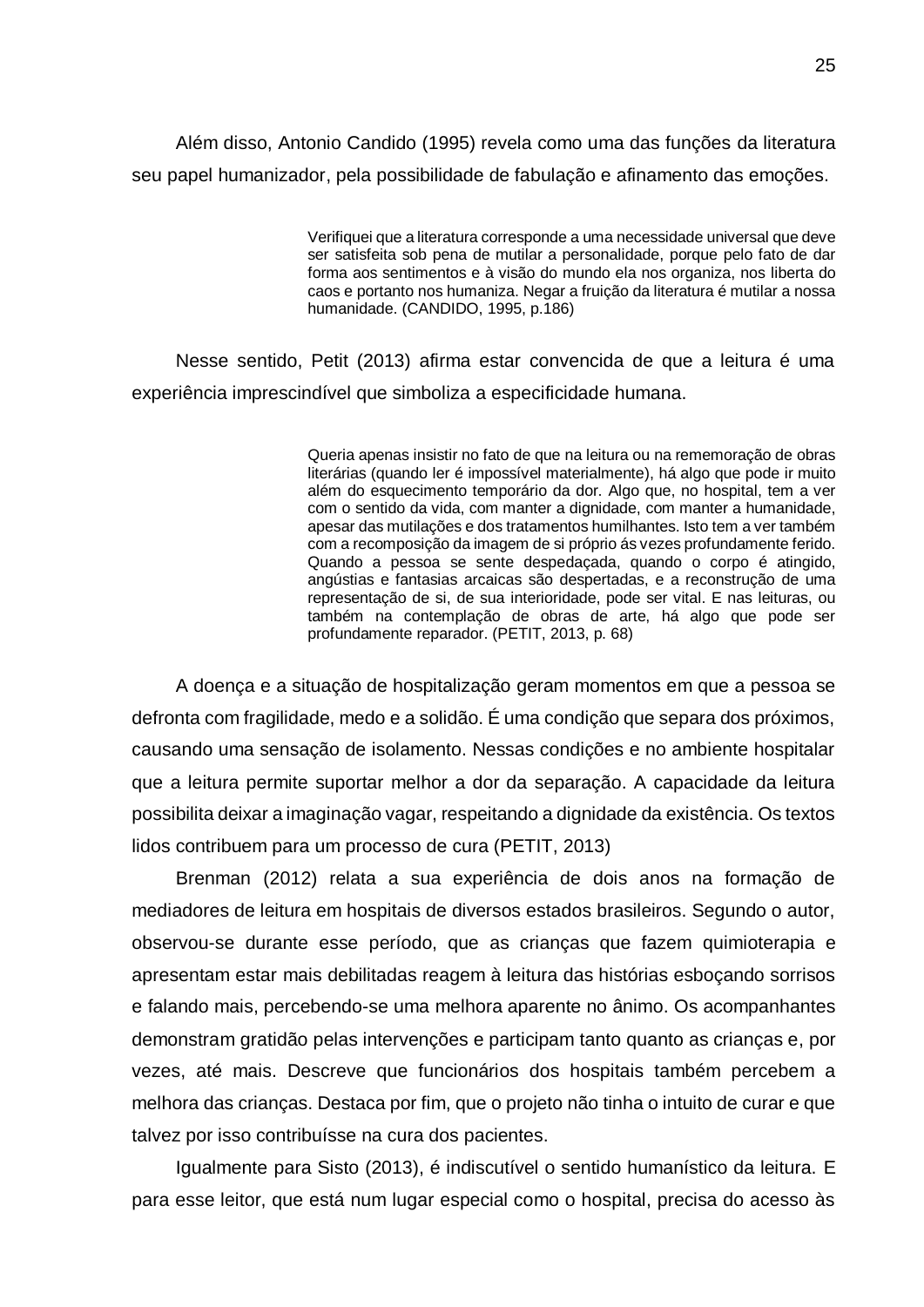atividades de promoção de leitura. "Ao mesmo tempo em que a atividade literária recupera o valor terapêutico da palavra, serve para amenizar as esperas, serve de adiamento das angústias, ajuda a suportar a pressão da dor e da indefinição do futuro" (SISTO, 2013, p. 44).

No sentido de transformação social, humana, o acervo de literatura infantil, ou seja, a seleção de livros, deve ser de qualidade literária e estética, a fim de provocar transformações profundas nos leitores, como afirma Robledo (2018). Ademais, é necessário que seja transformador no ambiente hospitalar, a fim de proporcionar uma melhor aceitação da internação pela criança.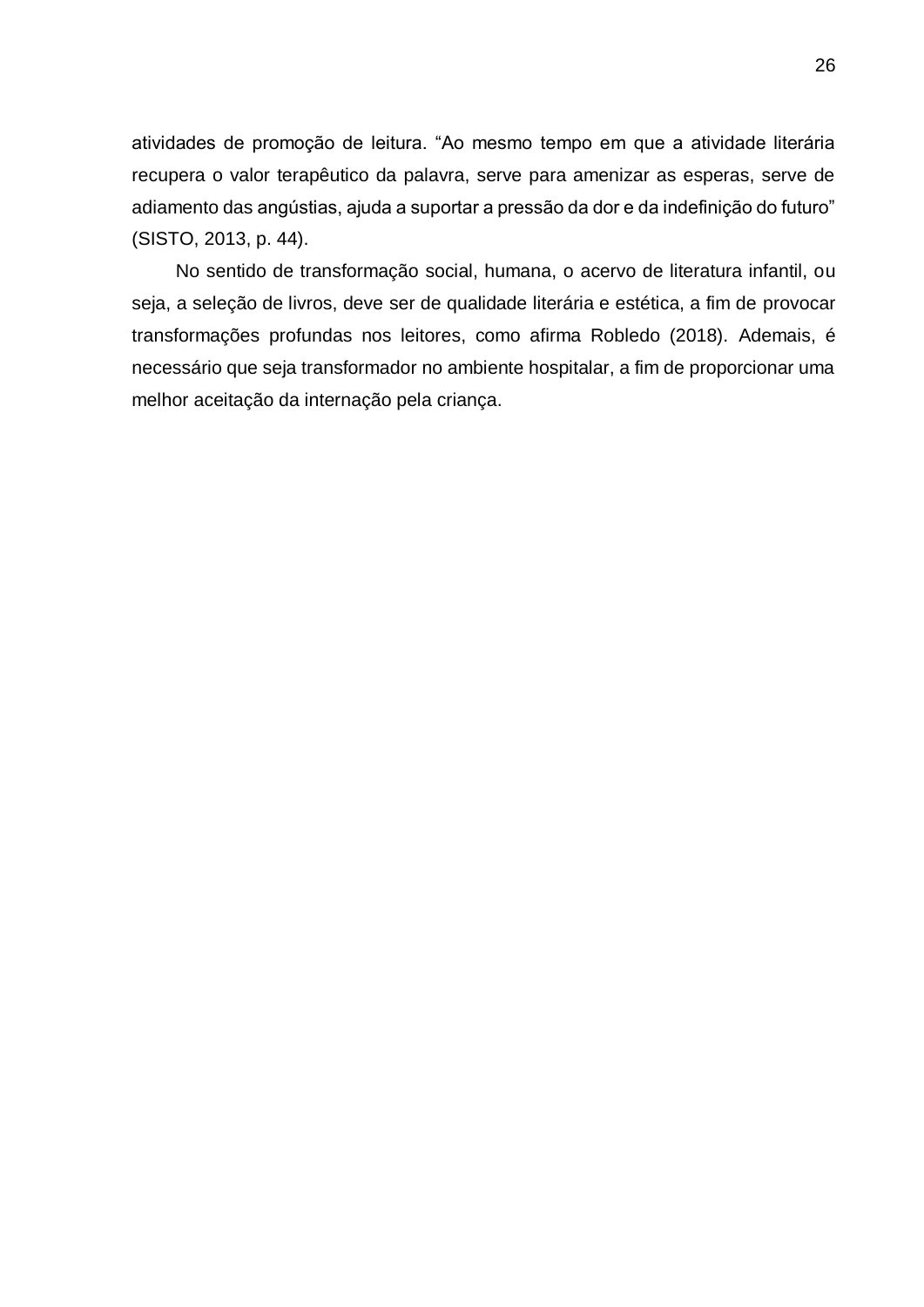#### <span id="page-27-0"></span>**4 CONTEXTO DO ESTUDO**

O contexto do estudo caracteriza-se pela identificação do vínculo dessa pesquisa com o projeto de extensão do curso de Letras: Licenciatura em Língua Portuguesa e Literaturas de Língua Portuguesa, da Universidade Estadual do Rio Grande do Sul (UERGS) realizado na unidade de pediatria do Hospital Materno Infantil Presidente Vargas (HMIPV). O presente estudo busca, a partir de observações das práticas de leitura desse projeto e da aplicação de questionários, analisar a percepção de profissionais de saúde e de acompanhantes da criança hospitalizada sobre a promoção das atividades de literatura infantil no ambiente hospitalar.

A pesquisa compreende dois momentos, o primeiro, o período das coletas de dados para o Diário de Campo, entre os dias 30 de outubro à 13 de dezembro de 2018; e o segundo, da aplicação de questionários, entre os dias 14 de novembro à 27 de dezembro de 2018.

### <span id="page-27-1"></span>4.1 O PROJETO DE EXTENSÃO

O projeto de extensão "Biblioterapia: humanização do espaço hospitalar para crianças e adolescentes da internação pediátrica" criado e desenvolvido por um grupo de alunos e professores do curso de Letras da UERGS que atuam semanalmente na unidade de pediatria do HMIPV, localizado na cidade de Porto Alegre. O projeto, cuja parte prática iniciou em 30 de outubro de 2018, no começo realizou quatro visitas semanais com dias e horários estabelecidos, passando para duas e com alternância de dias e horários, na terceira semana. Participam da iniciativa 01 (um) bolsista remunerado do curso de Letras: Licenciatura em Língua Portuguesa e Literaturas de Língua Portuguesa e 05 (cinco) pesquisadores voluntários do referido curso, divididos em duplas a fim de desenvolver as atividades previamente planejadas pela professora coordenadora do projeto, Dra. Ana Maria Bueno Accorsi.

Com intuito de preparar os acadêmicos para as atividades literárias e acompanhamento no hospital, os acadêmicos frequentam obrigatoriamente uma formação básica semanal que teve início assim que o projeto foi aprovado junto à Pró-Reitoria de Extensão. Essas ações formadoras são coordenadas pela pesquisadora que conta com o apoio de uma professora e psicóloga do curso de Administração na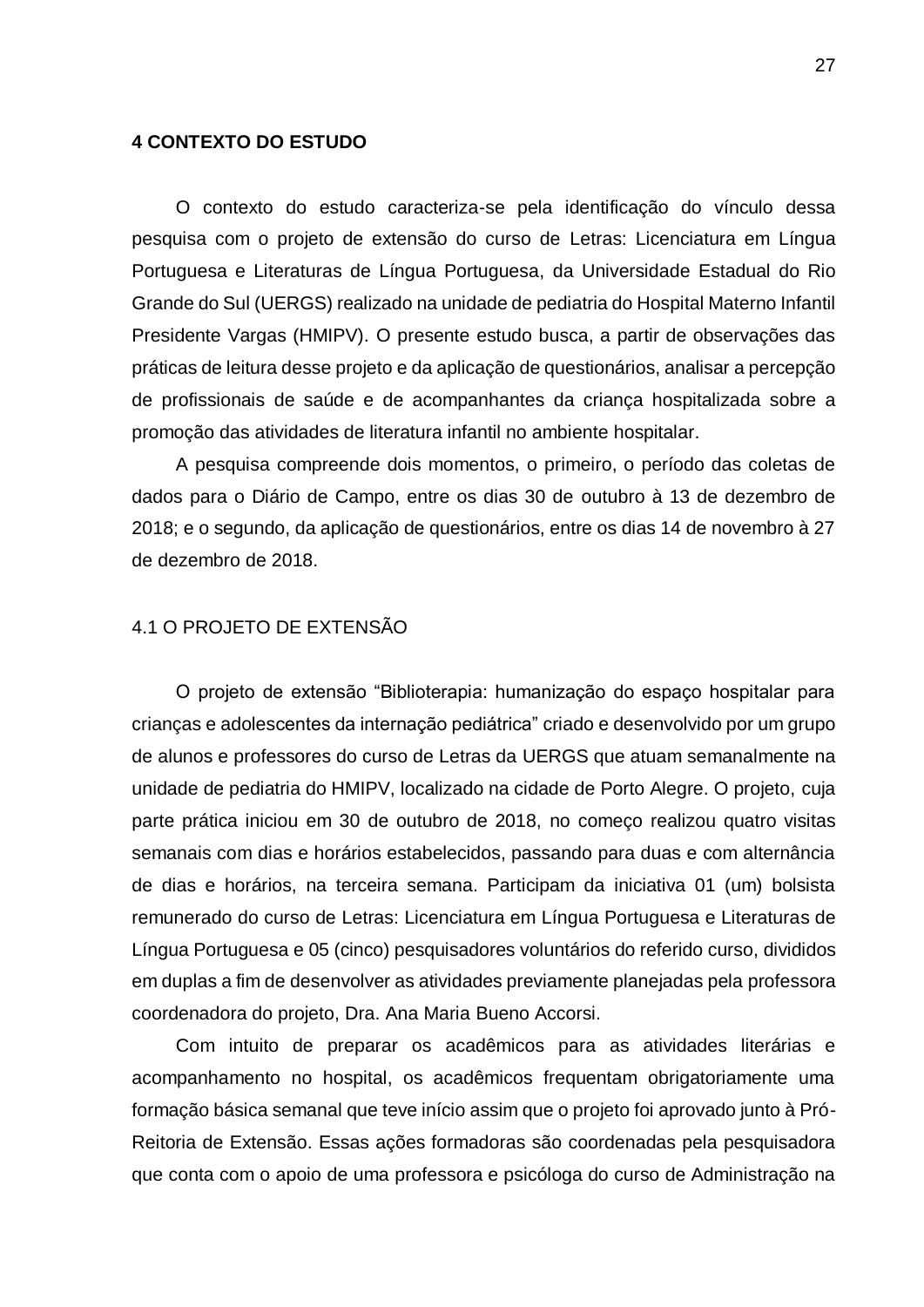Unidade Porto Alegre. Até iniciar o recesso acadêmico de verão, semanalmente, o grupo realiza encontros para estudo, trocas de experiências e novos aprendizados.

O projeto tem como base teórica a biblioterapia, a partir do conceito de Clarice Fortkamp Caldin que admite a leitura literária como possibilidade terapêutica no ambiente hospitalar. A autora argumenta que "na psique infantil o imaginário e a fantasia podem ser liberados pelo contato literário (escrita, audição ou leitura), pois são constituídos da atividade criadora da criança sobre a realidade." (CALDIN, 2004, p. 72).

Como finalidade, o projeto de extensão busca promover o entretenimento e bemestar de crianças e adolescentes hospitalizados por meio da leitura e contação de histórias da literatura infanto-juvenil.

### <span id="page-28-0"></span>4.2 O HOSPITAL MATERNO INFANTIL PRESIDENTE VARGAS

O Hospital Materno Infantil Presidente Vargas (HMIPV), fundado em 1953, deixou de ser denominado Hospital Geral quando, na década dos anos de 1970, se percebeu que o atendimento na área materno-infantil representava 70% dos atendimentos dos segurados da Previdência Social, levando o INPS (Instituto Nacional de Previdência Social), então, a elaborar alternativas para resolver o problema. É neste contexto que, em 1978, ocorre a transformação para Hospital Materno-Infantil.

Durante os anos, o hospital foi administrado por uma série de instituições, passando de uma administração privada no período de sua fundação à administrações públicas da Previdência Social, do Ministério da Educação e Cultura (Fundação Faculdade Federal de Ciências Médicas de Porto Alegre, Mistério da Saúde e Secretaria Estadual de Saúde. Somente em 2000, passou para a gestão municipal, por meio de termo de cessão de uso firmado entre o Ministério da Saúde e a Prefeitura de Porto Alegre. Atualmente, o hospital é administrado pela Secretaria Municipal de Saúde de Porto Alegre, oferecendo 100% do atendimento pelo Sistema Único de Saúde (SUS).

O hospital tornou-se referência no atendimento a gestantes de alto risco nos anos de 1980, e no ano 2000 recebeu o título de Hospital Amigo da Criança. Observase, nesse sentido, a importância do hospital para o atendimento de gestantes e de crianças. (HOSPITAL MATERNO INFANTIL PRESIDENTE VARGAS, 2018)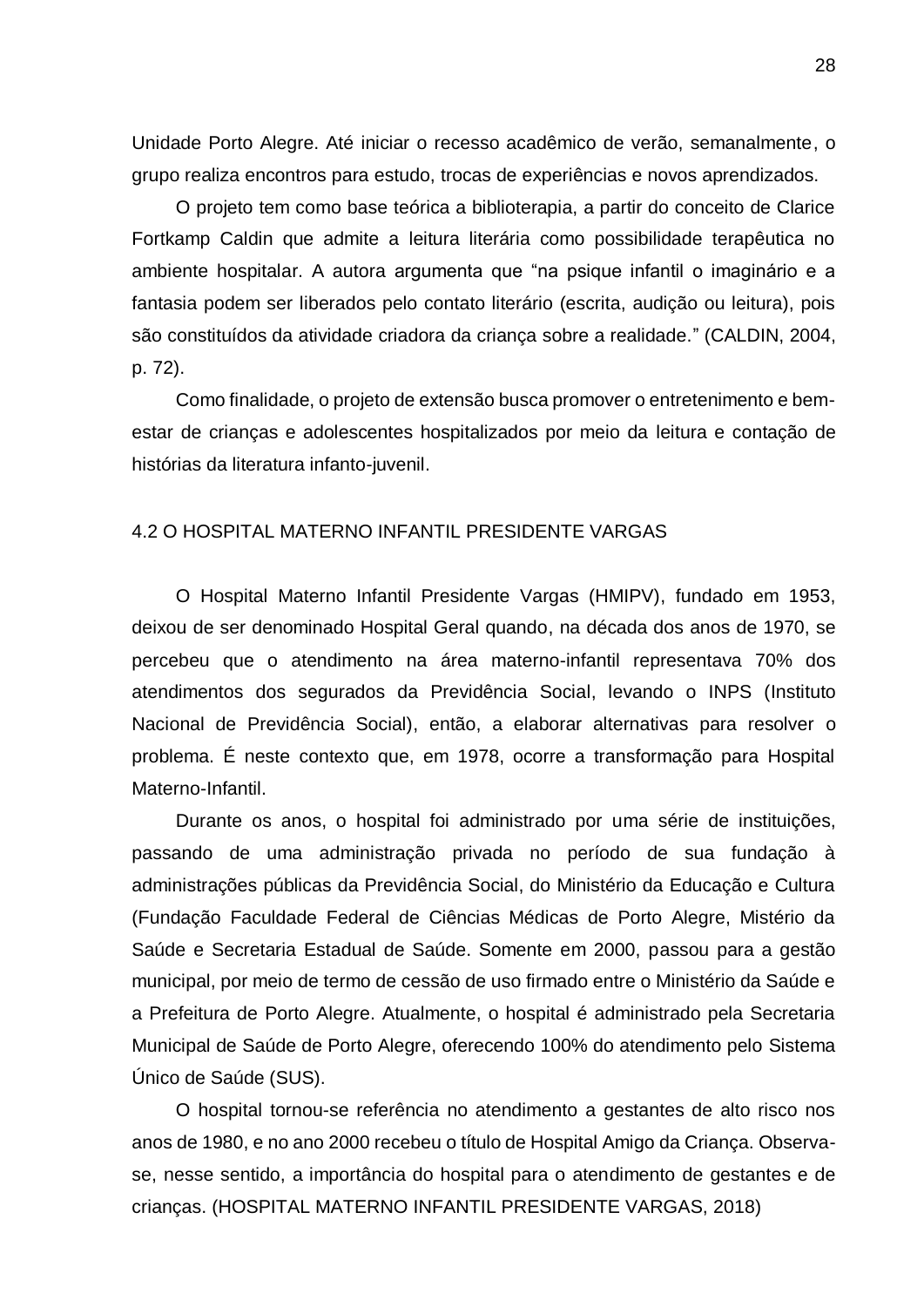#### <span id="page-29-0"></span>**5 METODOLOGIA**

Este estudo descritivo com caráter qualitativo e quantitativo, envolve o levantamento de percepções de profissionais de saúde e de acompanhantes da criança hospitalizada acerca da promoção das atividades de literatura infantil promovidas no ambiente hospitalar.

### <span id="page-29-1"></span>5.1 DESENHO DO ESTUDO

Foi elaborado um roteiro de questões com a finalidade de realizar entrevistas com profissionais de saúde e acompanhantes da criança internada no Serviço de Pediatria do Hospital Materno Infantil Presidente Vargas (APÊNDICE A e APÊNDICE B).

O instrumento de pesquisa é composto por 32 questões quantitativas e qualitativas divididas em dois instrumentos de coleta: o primeiro com 19 questões destinadas aos acompanhantes da criança hospitalizada e o segundo com 13 destinadas aos profissionais de saúde. Em ambos os instrumentos de coleta há questões abertas, de múltipla escolha e dicotômicas.

Para a identificação do acervo de literatura infantil e das práticas de promoção de leitura utilizados nas visitas foi elaborado um diário de campo a partir dos registros de observação que foram analisados nesta pesquisa.

As informações referentes ao perfil dos pacientes quanto à idade, gênero e tempo de internação foram coletadas no Censo Hospitalar Diário, que apresenta a contagem e o registro, a cada dia hospitalar, do número de leitos ocupados e vagos na unidade de internação.

### <span id="page-29-2"></span>5.2 CONSIDERAÇÕES ÉTICAS

A coleta de dados iniciou-se no ambiente hospitalar após a aprovação do projeto pelos Comitês de Ética em Pesquisa tanto o da Universidade Estadual do Rio Grande do Sul, como o do Hospital Materno Infantil Presidente Vargas.

O critério de inclusão adotado para a participação no estudo considerou que o sujeito de pesquisa acompanhante da criança hospitalizada deveria ser maior de 18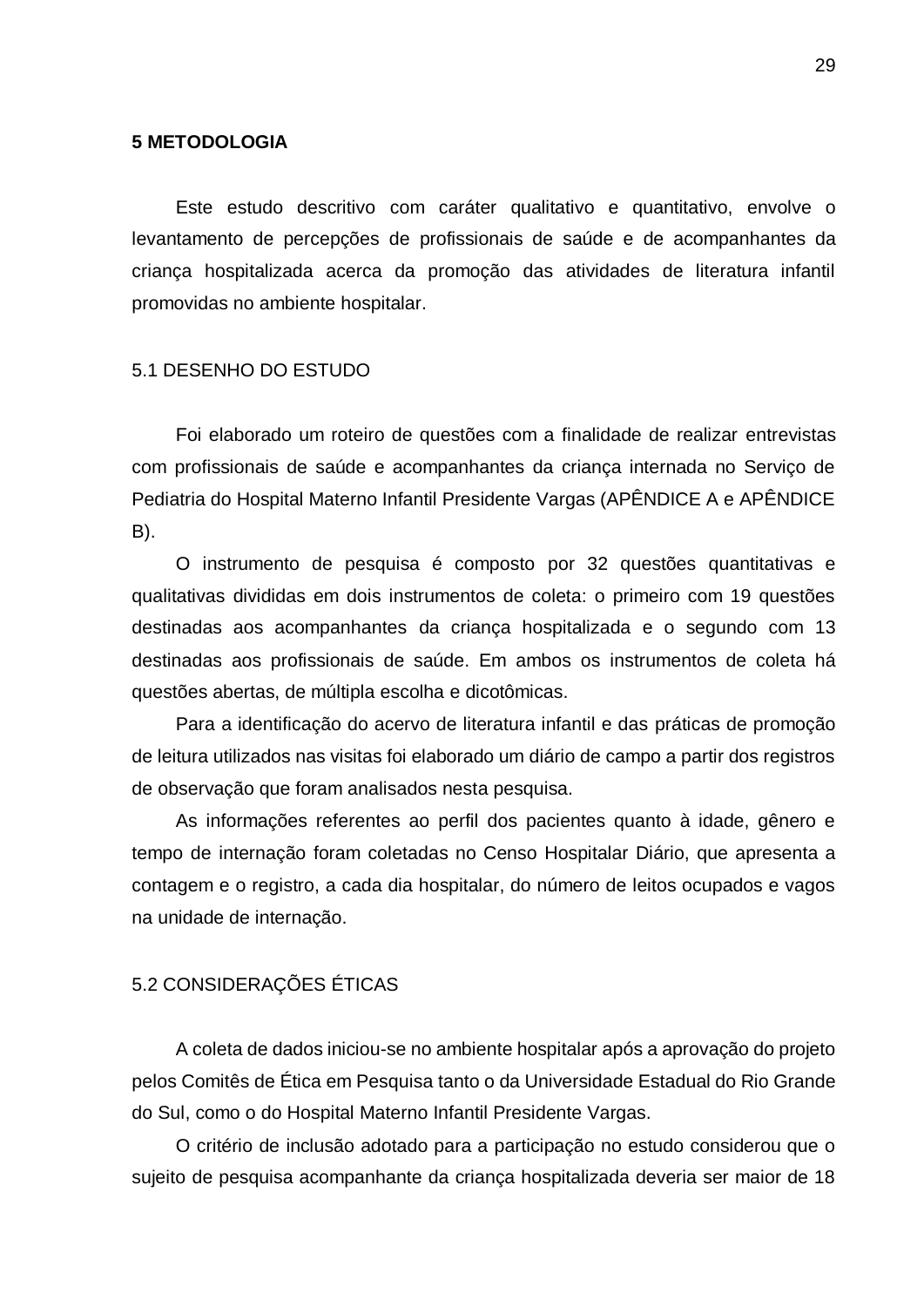anos e letrado; para os profissionais de saúde considerou o profissional que trabalha na unidade de internação pediátrica do Hospital Materno Infantil Presidente Vargas.

Quanto às considerações éticas, foi assumida a responsabilidade de que todos os envolvidos deveriam participar espontaneamente e assinar o Termo de Consentimento Livre e Esclarecido (APÊNDICE C), a fim de preservar a identidade dos participantes.

Em respeito à rotina hospitalar, o instrumento de pesquisa foi aplicado aos participantes de dois modos. O primeiro, em formato de entrevista, em que a pesquisadora leu as perguntas em voz alta e a mesma registrava as respostas no questionário. Posteriormente, observou-se interferência na rotina hospitalar. Para minimizar os danos, buscou-se aplicar o questionário no formato de autopreenchimento. Embora o participante lesse e respondesse sozinho, estava sempre acompanhado da pesquisadora para orientações e esclarecimentos sobre o preenchimento. Apenas a aplicação do questionário para a equipe de saúde, a pedido da chefia da unidade, recebeu orientação por escrito para o preenchimento do questionário.

Cada instrumento de pesquisa foi identificado de acordo com o perfil do sujeito de pesquisa, seguido de número sequencial. No instrumento intitulado "Roteiro de Entrevista com Acompanhantes da Criança Hospitalizada", o participante era identificado como "ID 01" e sucessivamente em ordem crescente. O mesmo critério foi estabelecido para o "Roteiro de Entrevista com Profissionais de Saúde". Todas as respostas foram registradas no próprio instrumento de pesquisa, sem a necessidade do uso de gravador. Apesar dos respondentes terem assinado Termo de Consentimento Livre e Esclarecido, este instrumento é apresentado de forma independente impossibilitando a identificação das respostas do sujeito de pesquisa.

## <span id="page-30-0"></span>5.3 ANÁLISE DE DADOS

Os dados obtidos foram analisados pela pesquisadora levando em consideração o estudo da percepção de acompanhantes e profissionais de saúde acerca da literatura infantil no ambiente hospitalar. As informações foram ordenadas por categorias de análise a partir de técnicas qualitativas e quantitativas. Para as abordagens qualitativa e quantitativa foram usadas análises descritivas e tabela de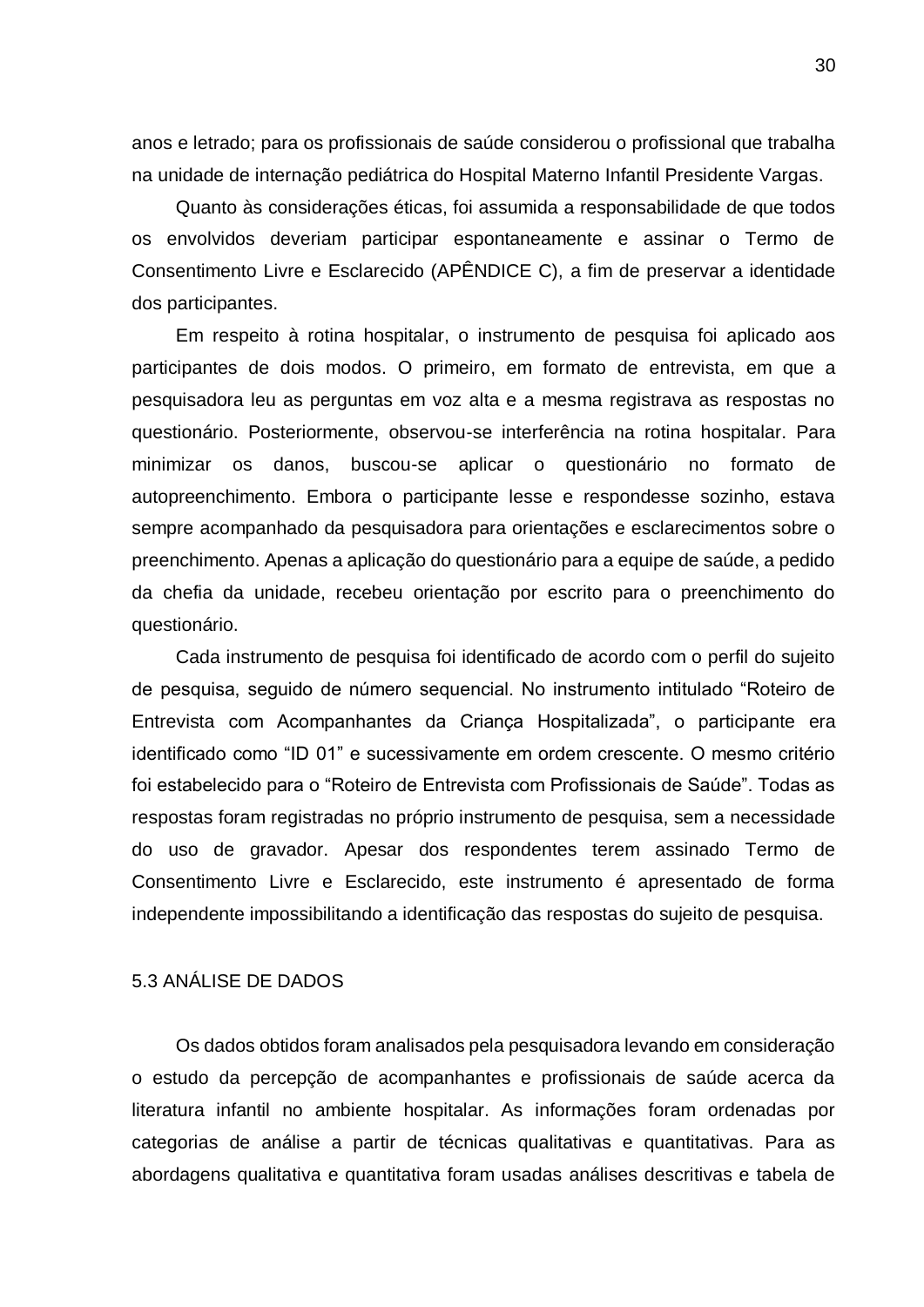frequências. Foram estabelecidas categorias, codificação das informações e tabulação de frequência.

As categorias foram determinadas por três instrumentos de coleta, os dois questionários descritos anteriormente e o diário de campo. As categorias foram constituídas pelas questões contidas nos questionários e pela identificação do acervo de literatura infantil e das estratégias de promoção de leitura registradas no diário de campo.

A abordagem quantitativa dessa pesquisa tem a intenção de representar em números uma determinada realidade social, a partir do instrumento de pesquisa utilizado. Os dados analisados com caráter quantitativo, são apenas para determinar o perfil dos participantes a partir das suas respostas.

A pesquisa, por meio de levantamentos, caracterizada preponderantemente de interrogação direta dos sujeitos cuja percepção se deseja conhecer, buscando identificar as informações individuais de um grupo significativo de pessoas do problema estudado, a fim de se analisar os dados, mediante estudo qualitativo para chegar a uma conclusão ou à conclusão provisória.

A metodologia aplicada neste estudo constitui-se da Análise de Conteúdo que descreve e interpreta os textos dos dados obtidos por meio dos instrumentos de pesquisa. Por meio de descrições sistemáticas, qualitativas ou quantitativas contribui para reinterpretar e compreender os significados. Esse método é constituído de uma busca teórica e prática no campo das pesquisas sociais. A Análise de Conteúdo tem o rigor da objetividade dos números e o profícuo campo da subjetividade. (MORAES, 1999).

Segundo Bardin (1979, p. 42), a Análise de Conteúdo pode ser definida como:

Um conjunto de técnicas de análise de comunicação visando obter, por procedimentos sistemáticos e objetivos de descrição do conteúdo das mensagens, indicadores (quantitativos ou não) que permitam a inferência de conhecimentos relativos às condições de produção/recepção destas mensagens.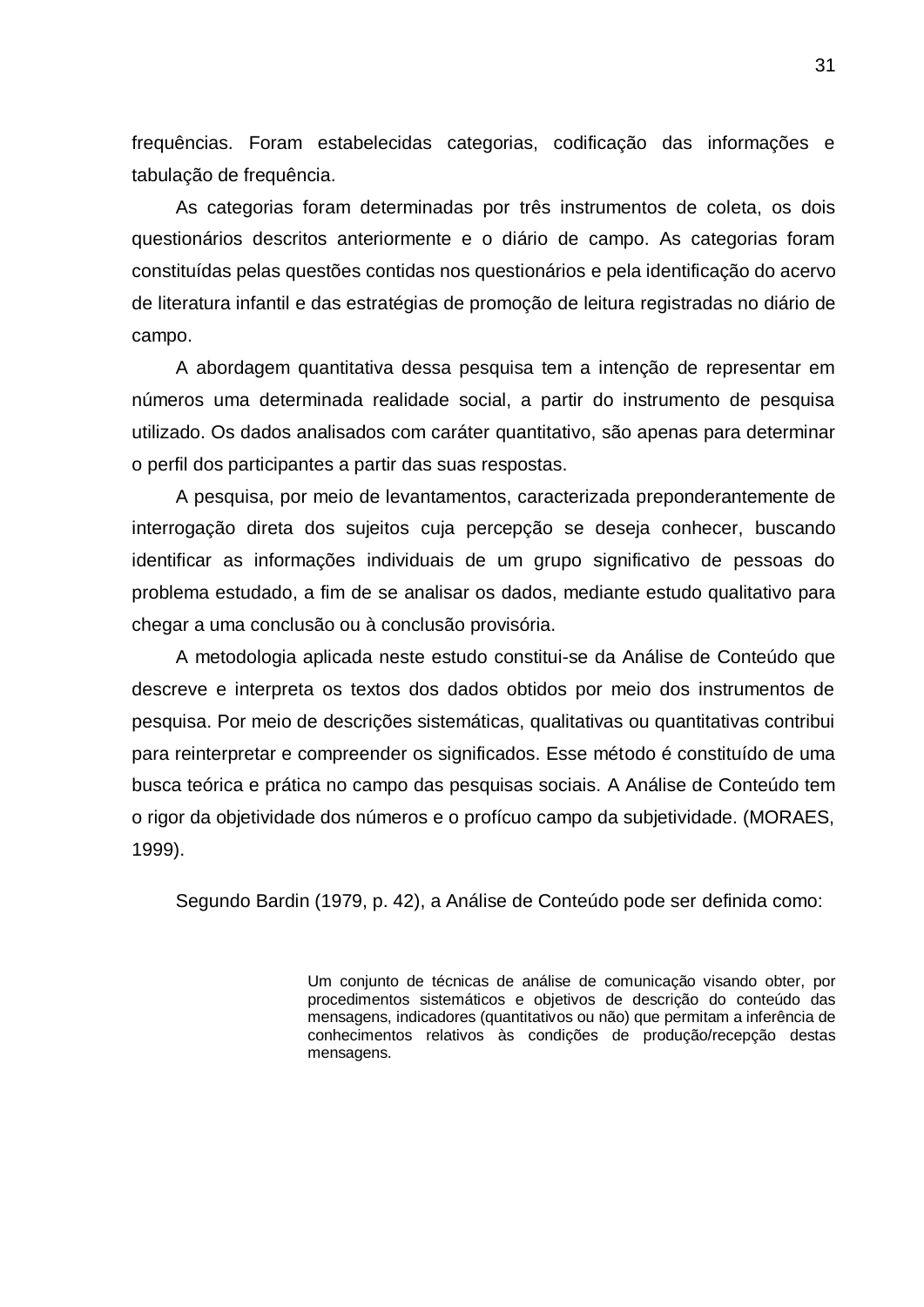### <span id="page-32-0"></span>**6 ANÁLISE DOS RESULTADOS**

Neste capítulo, são apresentados os resultados, que abordam as percepções de profissionais de saúde e acompanhantes da criança hospitalizada sobre a promoção das atividades de literatura infantil no ambiente hospitalar. Além disso, analisados os espaços lúdicos e as atividades de promoção de literatura infantil, bem como o acervo de literatura infantil utilizado nas atividades de promoção de leitura, todas as categorias previamente identificadas no projeto de pesquisa.

A Unidade de Internação Pediátrica, local do estudo, se encontra situada no quarto andar do bloco A do Hospital Materno Infantil Presidente Vargas. A ocupação de leitos no período das visitas observacionais das práticas de leitura, entre os dias 03/11/2018 a 13/12/2018, foi de 55 crianças. A unidade possui capacidade para 15 leitos por dia, sendo que no período estudado havia ocupação de apenas 10, distribuídos em dois quartos, correspondendo 77% da sua lotação. Ao indagar por que não havia lotação completa, fomos informados de que a capacidade máxima de leitos somente é ofertada no período de inverno, devido à grande demanda de pacientes com doenças respiratórias. Cada quarto da Unidade de Internação possui cinco camas para os pacientes e cinco poltronas para os acompanhantes. Nenhum paciente deve ser deixado desacompanhado. De acordo com os *Direitos da Criança e do Adolescente Hospitalizados* (SOCIEDADE BRASILEIRA DE PEDIATRIA) é direito da criança ser acompanhada por sua mãe, pai ou responsável, durante todo o período de sua hospitalização.

O Serviço de Internação Pediátrica do HMIPV é composto por cinco técnicas de enfermagem fixas e duas enfermeiras que possuem um sistema de escalas para o atendimento nessa unidade e no Serviço de Emergência. Devido ás escalas, bem como as folgas mensais, duas técnicas de enfermagem ficam diariamente na unidade, sendo uma em cada quarto. A Unidade de Internação também conta com o suporte de profissionais das áreas de serviço social, psicologia, fisioterapia, fonoaudiologia e nutrição. A instituição possui convênio com a Universidade Federal de Ciência da Saúde de Porto Alegre (UFCSPA) para residência médica e residência multiprofissional, cujos residentes fazem atendimentos na unidade. Há, ainda, uma enfermeira docente que é responsável pelo estágio curricular de técnicos de enfermagem.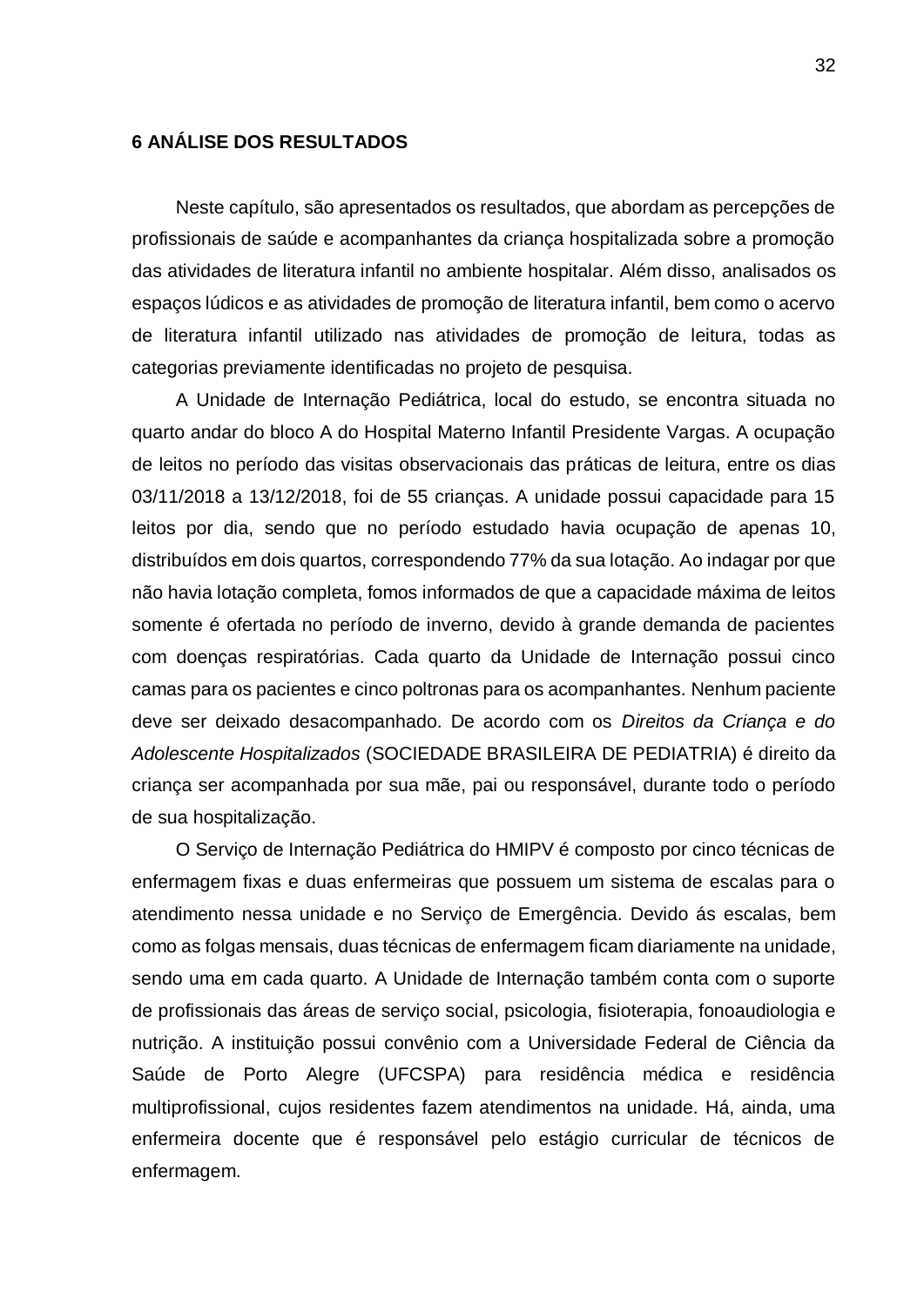Como espaços lúdicos, compreende-se, neste estudo, o conceito que designa não só o espaço físico, como toda e qualquer atividade lúdica. Assim sendo, observouse que a Unidade de Internação Pediátrica possui uma brinquedoteca que contempla uma estante de livros e brinquedos, conforme previsto na Lei 11.104, de 21 de março de 2005, que garante à criança internada o direito ao brincar. Além deste espaço de estímulo ao brincar e ao entretenimento, a instituição, em parceria com a Universidade Federal de Ciências da Saúde de Porto Alegre (UFCSPA), recebe quinzenalmente a visita de doutores-palhaços do "Programa de Extensão Doutores-Palhaços" que usa o riso como instrumento terapêutico. Ao serem questionados sobre a utilização da Brinquedoteca da unidade de internação, fomos informados de que mesmo que exista fisicamente, fica fechada, por falta de profissional para atendimento às crianças.

# <span id="page-33-0"></span>6.1 A LITERATURA INFANTIL SOB A PERCEPÇÃO DE ACOMPANHANTES DA CRIANÇA HOSPITALIZADA

Nesta etapa são analisadas as respostas às questões que envolvem a percepção de acompanhantes da criança hospitalizada sobre as atividades de literatura infantil promovidas no HMIPV.

Como universo de pesquisa levou-se em consideração que houve 52 pacientes no período da aplicação do questionário aos acompanhantes da criança hospitalizada, entre os dias 14 de novembro a 15 de dezembro de 2018. Foram aplicados 17 questionários, sendo que um não foi concluído e um não foi considerado válido, uma vez que a acompanhante da criança hospitalizada é menor de idade. Como corpus de pesquisa considera-se, pois, a resposta de 15 participantes do estudo representando, 28,8% do total da população de pesquisa.

Dentre as questões presentes no questionário, importante notar que foram usadas intencionalmente as expressões "leitor" e "hábito de ler" e outras pertinentes ao perfil leitor a fim de identificar como o participante percebe-se como leitor. Será considerado como parâmetro para a definição de comportamento leitor o conceito apresentado na pesquisa *Retratos da Leitura no Brasil (4ª edição)*. De acordo com essa pesquisa quem declara ter lido um livro inteiro ou em partes nos últimos três meses é considerado leitor, sendo considerado não leitor quem não leu (LAJOLO, 2016).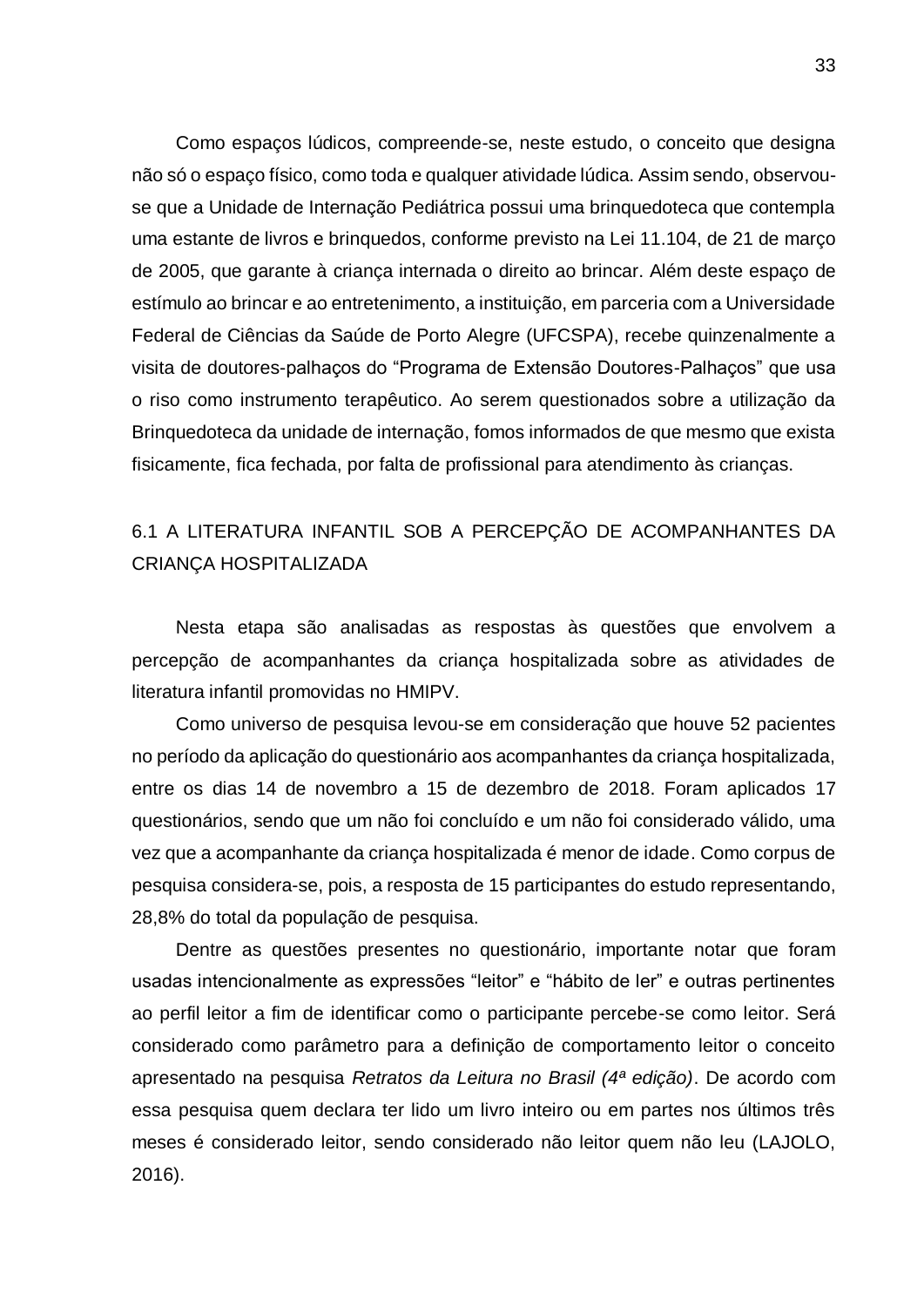As demais expressões como "contação de histórias" e "leitura" foram utilizadas para nominar as atividades de leitura realizadas no estudo. A intencionalidade dá-se por perceber que a expressão "contação de histórias" é compreendida, por meio do senso comum, como toda e qualquer atividade que envolve a leitura ou contação de uma história.

A partir do Censo Hospitalar Diário apresentado e oferecido pelos profissionais de saúde durante o período do estudo, foram identificadas as a idades das crianças em situação de internação. São considerados para análise apenas os dados das crianças com parentesco com os participantes da pesquisa, ou seja, dos acompanhantes.

Dos 15 participantes com crianças em situação de internação, observou-se que a idade das crianças está identificada como primeira infância, que compreende do nascimento aos 6 anos de idade. Dos respondentes, 73,3% têm filhos/crianças internadas entre 1 mês a 6 anos de idade. Destaca-se um perfil de público formado em predominância por bebês (0 à 1 ano e seis meses) e crianças pequenas (1 ano e 7 meses a 3 anos e 11 meses), conceitos baseados na Base Nacional Comum Curricular (BRASIL, 2019), correspondendo à 60% das crianças atendidas durante as atividades de promoção de leitura no hospital, tal como pode ser observado no quadro abaixo, que designa *N* como parâmetro que caracteriza a amostra.

| <b>Idade</b>                           | N  | %      |
|----------------------------------------|----|--------|
| De 0 à 1 ano e seis meses              | 5  | 33,34  |
| De 1 ano e 7 meses a 3 anos e 11 meses | 4  | 26,66  |
| De 4 anos a 5 anos e 11 meses          |    | 6,66   |
| De 6 a 10 anos                         | 5  | 33,34  |
| Total                                  | 15 | 100,00 |

| Tabela 1 - Faixa-etária das crianças hospitalizadas |
|-----------------------------------------------------|
|-----------------------------------------------------|

Fonte: Autor (2019)

Sobre a faixa-etária dos acompanhantes, observa-se uma faixa de idade entre 18 a 45 anos, desses 33,3% corresponde à faixa entre 18 a 25 anos; 40% entre 26 a 35 anos e 26,6% entre 36 a 45 anos. Dentre os participantes, 93,3% são mães e 6,6% são pais da criança hospitalizada. Os participantes declararam ser de Porto Alegre (73,3%), Região Metropolitana (13,3%) e Interior do Rio Grande do Sul (13,3%).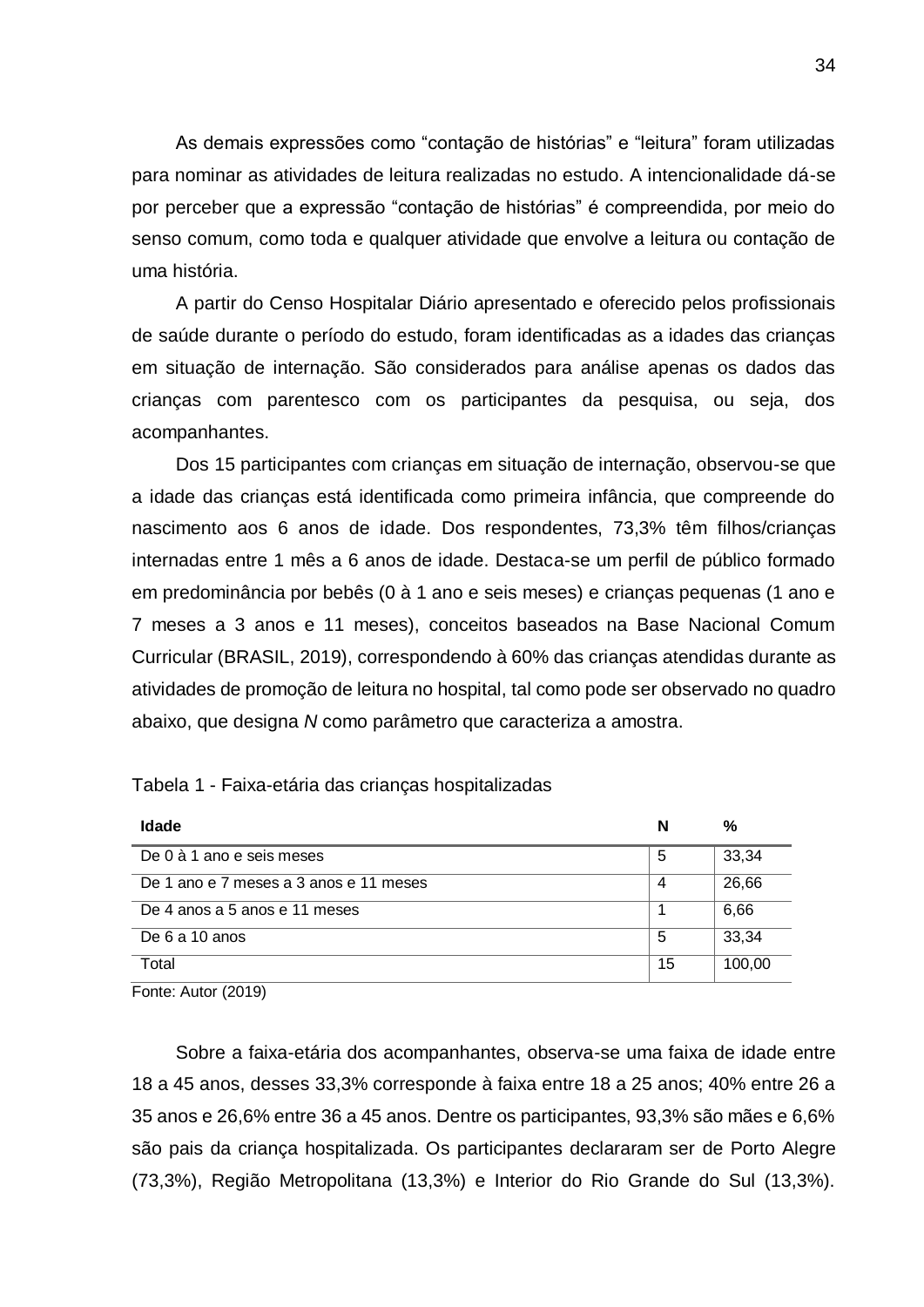Referente ao nível de escolaridade, observou-se que 40% tem ensino fundamental incompleto, 13,3% ensino fundamental completo, 20% ensino médio incompleto, 20% ensino médio completo e 6,6% ensino superior incompleto. Da ocupação profissional, 46,6% declararam trabalhar como dona de casa/do lar/trabalha em casa, 13,3% declararam trabalhar como auxiliar de serviços gerais/auxiliar de limpeza, 6,6% como auxiliar de cozinha, 6,6% atendente, 6,6% assistente administrativo e financeiro, 6,6% jovem aprendiz, 6,6% autônoma e 6,6% como mãe social.

Após avaliarmos os dados obtidos nesta pesquisa, constatou-se que 80% dos acompanhantes consideram-se leitores e 20% não se consideram leitores. Observase que dos não leitores, estão o pai com nível superior incompleto (Acompanhante 04), a mãe com ensino médio incompleto (Acompanhante 12) e a mãe com ensino fundamental incompleto (Acompanhante 16). Esses, que não se consideram leitores, declararam unanimemente ter o hábito de ler jornal. Fica explicitado que o conceito de leitor para estes acompanhantes é de que leitor é aquele que desfruta da leitura de livros (AZEVEDO, 2004). Consequentemente, quem tem o hábito de ler jornal não é leitor, assim como o conceito expresso nesta pesquisa, que tem como parâmetro a pesquisa Retratos da Leitura.

Ainda sobre o hábito de ler, a pesquisa mostra que 62,5% têm o hábito de ler livros e 37,5% de ler jornais. Dos participantes, um informou ter o hábito de ler jornal e livro. Quando perguntados sobre quantos livros inteiros ou em partes foram lidos nos últimos três meses, 33,3% responderam que leram um livro, 40% que leram de dois a três livros, 13,3% mais de três livros e 13,3% informaram que não leem.

Observa-se que a Acompanhante 09, que respondeu ser leitora, informou paradoxalmente que não lê, ao ser perguntada quantos livros leu inteiro ou em partes nos últimos três meses. Pode-se deduzir, neste caso, que essa acompanhante, ao responder ser leitor, referia-se à leitura de jornais. Portanto, poderíamos considerar que para essa acompanhante quem lê jornais é considerado leitora, ou ainda, considerar uma variável emocional que muitas vezes atua em pesquisas de entrevista, que respondera ser leitor somente para agradar a pesquisadora. Ainda é possível considerar que, de acordo com a *Retratos da Leitura no Brasil*, os livros religiosos lidos por iniciativa própria, os colocam no rol de leitores na classificação de comportamento leitor (FAILLA, 2016. p.31).

O depoimento da Acompanhante 06 testemunha que aprendeu a ler há pouco tempo e que iniciou a leitura lendo a *Bíblia,* conforme observado na pesquisa Retratos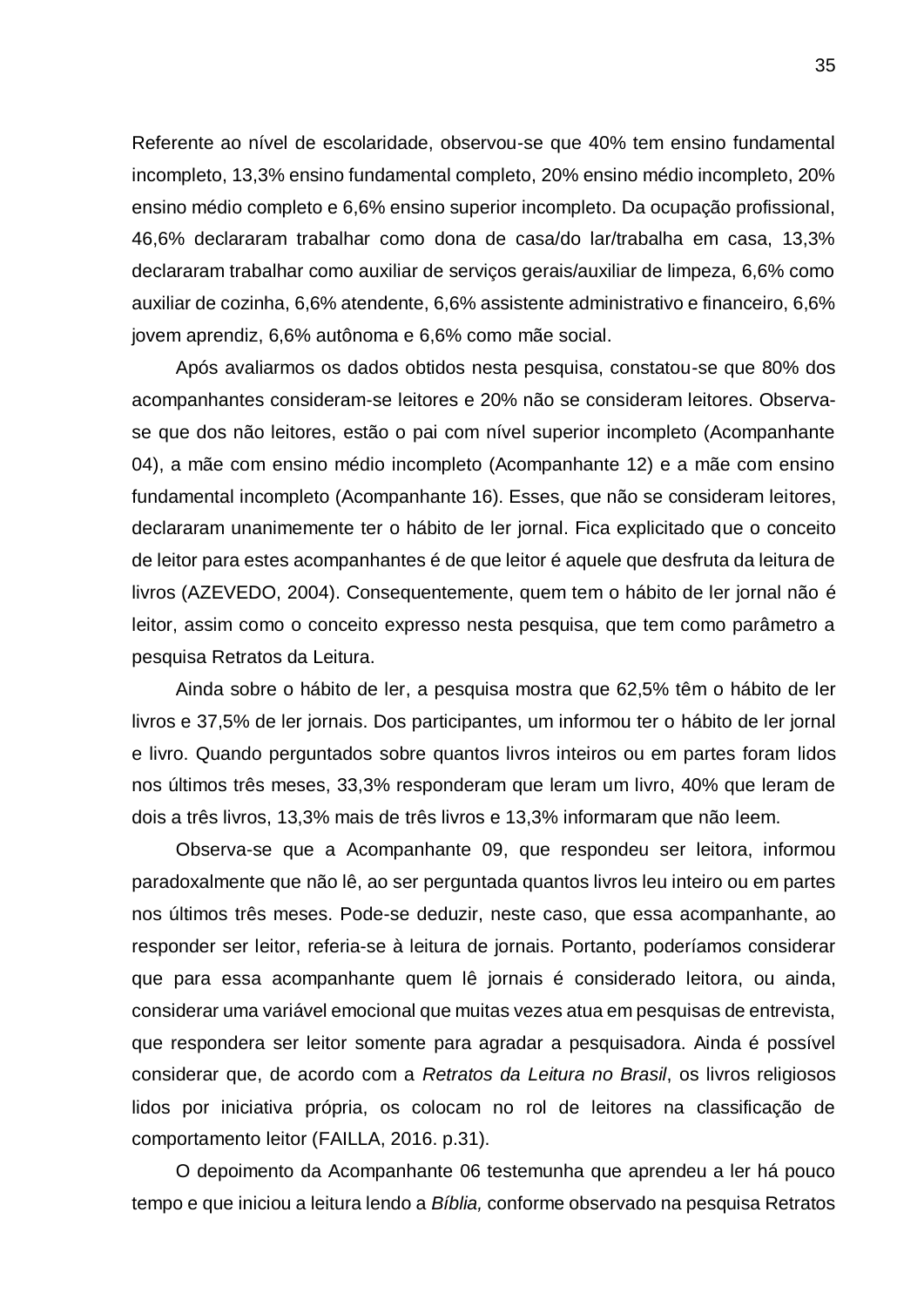da Leitura no Brasil. Reconheceu a importância de ler quando na gestação esperava o nascimento da filha. Declarou que a filha aprendeu a ler aos quatro anos e que ela é quem tem o hábito de ler para a mãe. A acompanhante diz que dá a ela o seu tempo, referindo-se ao tempo do encontro com a leitura. "Quando ela lê não pergunta nada. Deixa entrar em contato com a história." A mãe relatou que sente muita gratificação por ter uma filha leitora e que a filha se destaca muito por ser leitora. Observa-se a importância que a mãe dá a leitura, e a relação de afeto que experimenta com essa atividade e com a leitura da filha, embora tenha construído sua formação leitora tardiamente.

Reys (2010, p. 15) corrobora ao afirmar que "desde o momento em que os pais concebem seus filhos até que estejam prontos para ler de maneira autônoma, há um longo trajeto que requer a presença e o acompanhamento amoroso dos adultos." Ao iniciar a alfabetização durante a gestação da filha, reconhece a relação afetiva que já se constituía entre mãe e filha por meio da leitura. Foi um reconhecer a importância de ler para a filha que estava para chegar.

E nessa via do afeto e da formação de leitores, 66,6% dos acompanhantes revelaram que leem para os seus filhos. No entanto, os acompanhantes declararam que somente 46,6% das crianças hospitalizadas pedem que o acompanhante leia para ela. Do que se pode deduzir que os acompanhantes leem espontaneamente para as crianças, sem que elas peçam. Além disso, 53,3% revelam que as crianças gostam que os pais leiam para eles.

Sobre as atividades de promoção de leitura, 60% dos acompanhantes revelaram que participaram apenas uma vez das contações de histórias no hospital; 20% participaram duas vezes por semana; 13,3% uma vez por semana e 6,66% nunca participou. Quando perguntado quantas vezes as crianças participaram, 66,66% revelaram que só participaram uma vez; 20% que participaram duas vezes por semana e 13,3% uma vez por semana.

Desse modo, a frequência na participação das contações de histórias contribui para legitimar os dados referentes às percepções dos acompanhantes.

Das respostas apresentadas sobre como as crianças se sentiram após a contação de histórias, a expressão "feliz" é mencionada 54,5% nas seguintes variações: *se sente bem feliz*; *se sentiu bem feliz*; *fica feliz*, *bem feliz*; *bem feliz, contente e os pais também*.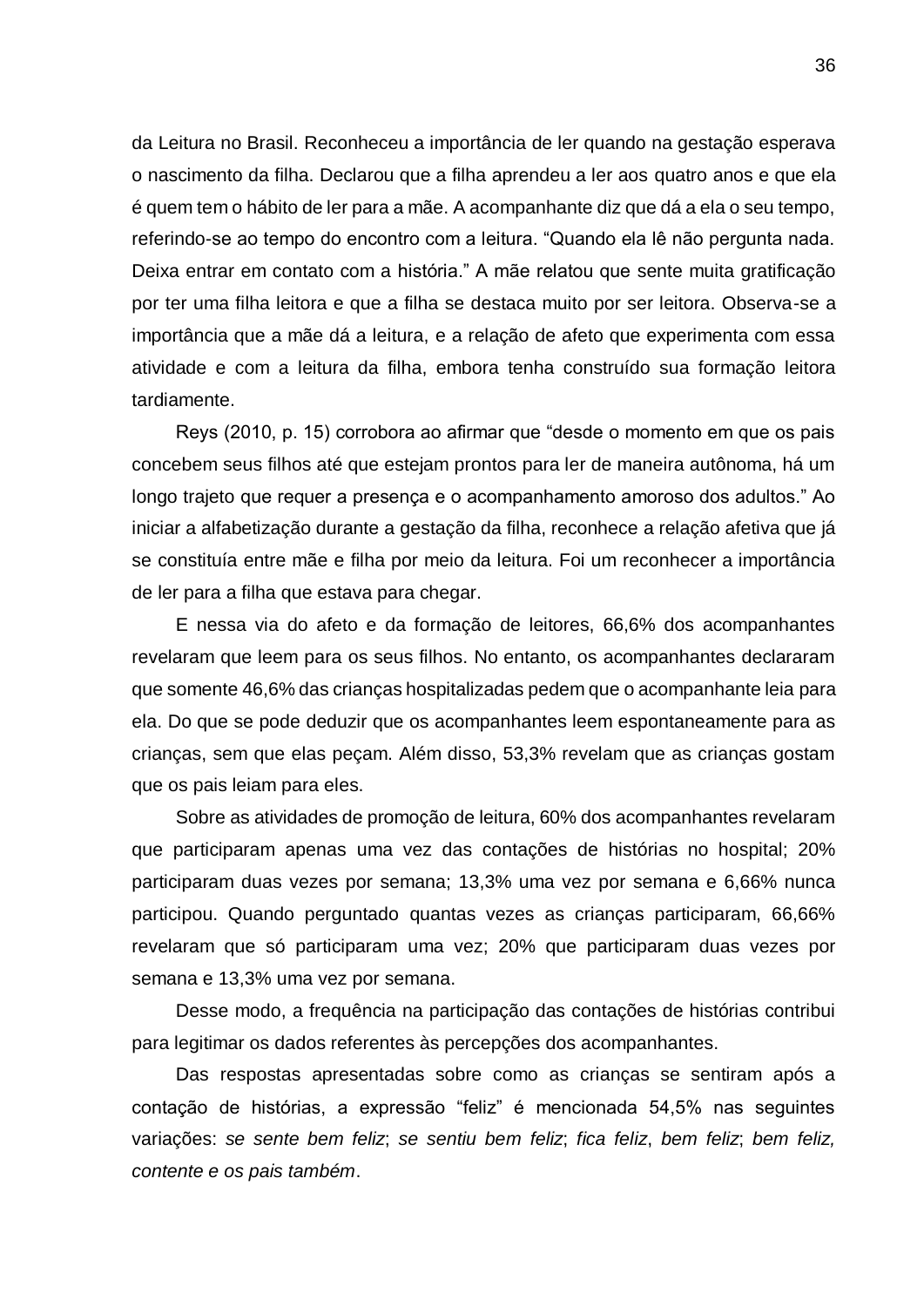Das percepções mais significativas está a da Acompanhante 06 ao responder como ela pensa que a sua filha se sentiu depois da contação de histórias "Vive num mundo de fadas. Ficou surpresa com a atividade no hospital. Não imaginou encontrar livros que ela tanto ama. Não sabia que tinha no hospital." O mundo do imaginário proporcionado pela leitura é reconhecida pela mãe. Além disso, observa-se o espanto ao encontrar uma atividade lúdica e de literatura no ambiente hospitalar.

Sobre os aspectos terapêuticos da leitura, 80% dos acompanhantes responderam que a leitura melhora o humor da criança hospitalizada e 20% responderam não saber.

Ainda sobre o aspecto terapêutico das histórias, a Acompanhante 10 revelou ser leitora de literatura infantil e que sua obra preferida é a *Cinderela*, tanto o livro quanto o filme. Mencionou também em seu depoimento, ter recebido a visita de palhaços, no dia anterior e que isso a deixou com muita alegria. Disse ser bom, porque eles não conhecem ninguém e isso ajuda. Corso e Corso (2006, p.179) afirmam que "uma criança, que esteja se sentindo distante dos pais, pode achar no conto de Cinderela uma ideia que defina sua angústia: acreditar que ela está só e abandonada [...]". Os autores apresentam também a possibilidade dos pais estarem distantes de outros filhos e não por fantasiar ser a filha preterida. Esta fala acompanhante pode revelar angústia e o sofrimento da situações de internação que se encontra com a filha e também a de necessitar afastar-se dos demais filhos, deixando-os na cidade em que reside. "A ligação entre a saúde e as narrativas nunca tinha sido tão forte e clara para mim como naquele momento". (BRENMAN, 2012, p. 97)

Percebe-se claramente que a cada pergunta respondida e analisada, vai sendo revelada com coerência a percepção dos acompanhantes sobre a importância da literatura infantil no ambiente hospitalar, para leitores e não leitores.

Quando perguntado se o acompanhante observou se a criança gostou mais de um livro do que de outro, apenas 30% dos acompanhantes responderam ter percebido que sim, que um livro impactou mais do que outro. O livro mais mencionado foi *Quero Colo.* Observou-se que 40% dos acompanhantes não sabiam ou não tinham pensado a respeito e 30% afirmaram que não observaram se a criança gostou mais de um livro de que de outro.

Ao serem perguntados se a leitura é boa, 100% responderam afirmativamente. Da mesma forma, ao declararem com 100% de frequência que a contação de histórias auxilia no ambiente hospitalar e que deve continuar no HMIPV.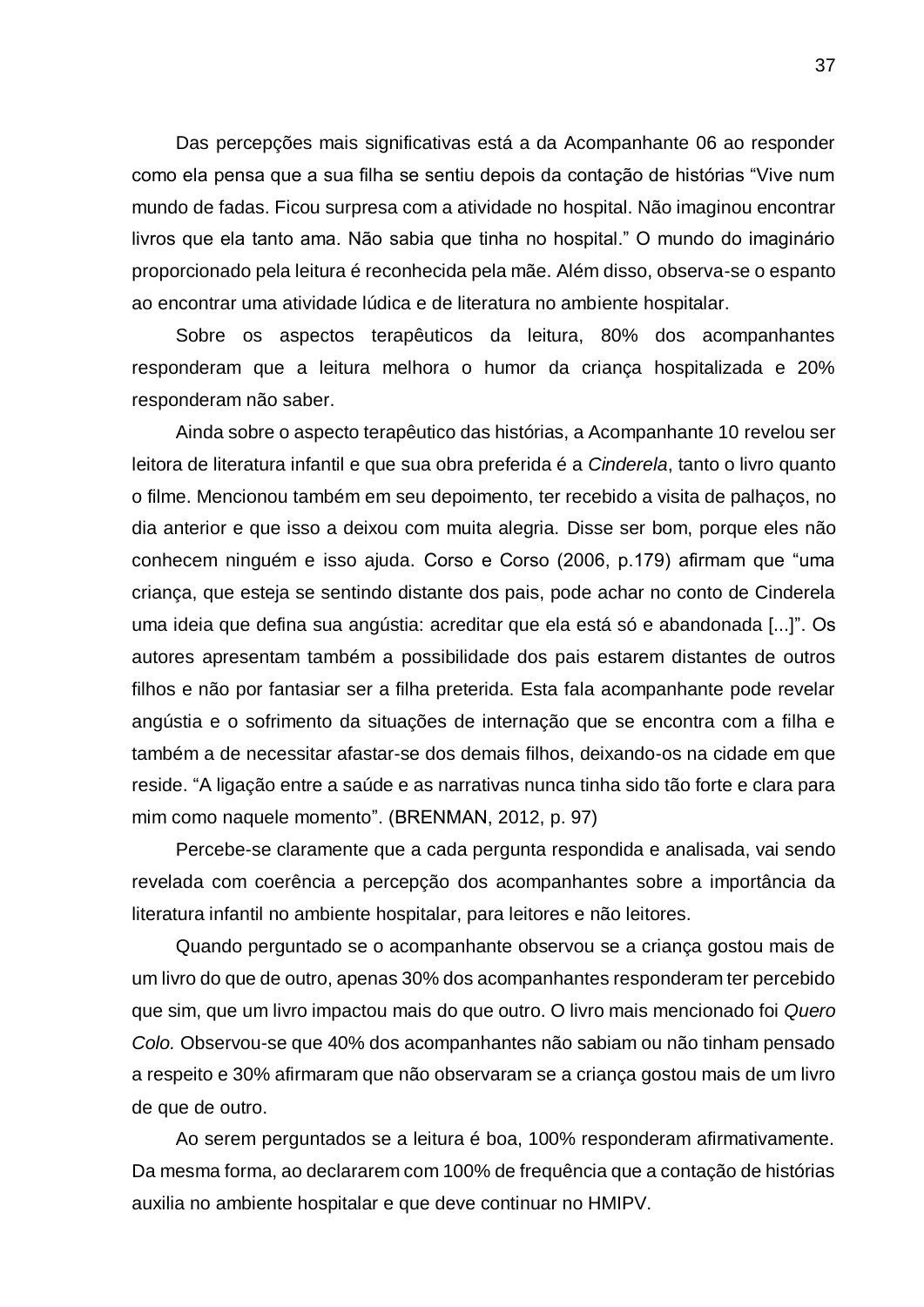Observa-se que os entendimentos de que a leitura é boa, que a contação de histórias auxilia no ambiente hospitalar e que deve continuar no HMIPV também foram compreendidos por aqueles que se declararam não leitores. Se reconhecem que a leitura é boa, por que não leem?. Como questiona Lajolo (2016) sobre os que dizem que gostam, mas não se consideram leitores.

Evidencia-se uma percepção de que a leitura transforma, emociona e humaniza (FAILLA, 2016, p. 21).

# <span id="page-38-0"></span>6.2 A LITERATURA INFANTIL SOB A PERCEPÇÃO DE PROFISSIONAIS DE SAÚDE

Nesta fase do estudo, são explorados os dados obtidos nos questionários destinados aos profissionais de saúde que visam analisar as suas percepções sobre a promoção das atividades de literatura infantil no ambiente hospitalar. O instrumento de pesquisa foi aplicado às profissionais da área de enfermagem em função da presença constante na unidade de internação. Por conseguinte, esses sujeitos são capazes de oferecer informações mais qualificadas, uma vez que participam da rotina diária de crianças e acompanhantes em situação de internação.

Dentre as questões, foram utilizadas intencionalmente as expressões "atividades lúdicas", "leitura", "literatura infantil" e "contação de histórias", sendo que essa usada mais vezes a fim de nominar as atividades de leitura realizadas no estudo. A intencionalidade dá-se por perceber que a expressão "contação de histórias" é compreendida, por meio do senso comum, como toda e qualquer atividade que envolve a leitura em voz alta ou contação de uma história.

Dos participantes que responderam ao questionário, três são enfermeiras, sendo uma chefe do serviço da Unidade de Internação, e quatro técnicas de enfermagem, representando respectivamente 42,8% e 57,1% da amostra estudada.

Observou-se que 57,1% das participantes atuam de 15 anos ou mais no setor da saúde, sendo que cinco anos ou mais somente no HMIPV.

Sobre a frequência com que participam das contações de histórias, 14,2% informaram ter participado duas vezes por semana, 28,5% participaram uma vez por semana, 28,5% menos de uma vez por mês e 28,5% informou ter participado apenas uma vez. Todavia, constata-se que todas as informantes participaram pelo uma vez das contações de histórias, estando aptas para contribuir para este estudo.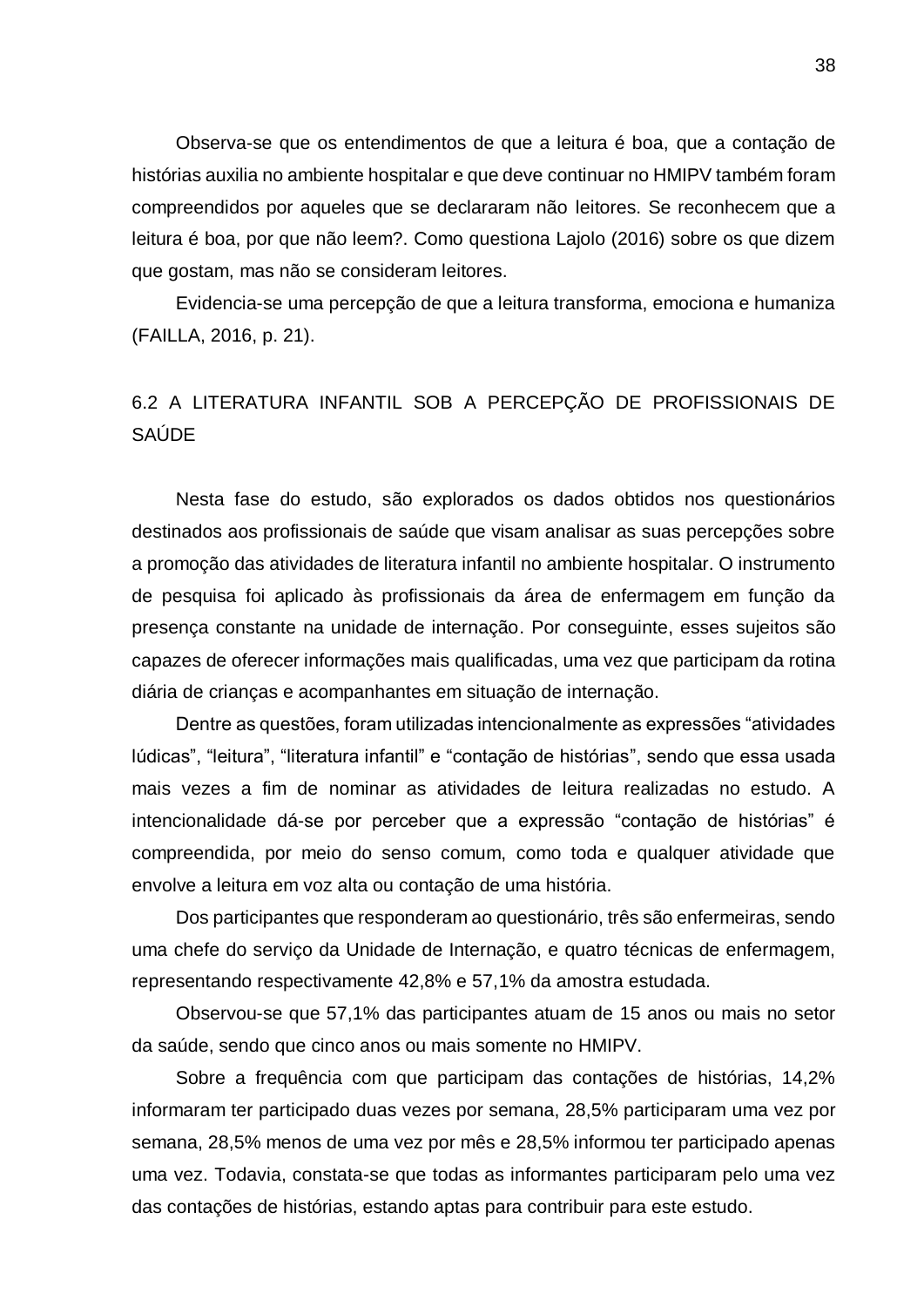Quando perguntadas se têm conhecimento de outras atividades lúdicas no HMIPV, 85,7% informaram ter conhecimento e apenas 14,2% relataram não ter conhecimento. A Brinquedoteca teve 42,8% menções, bem como o grupo de estudantes que atuam como Doutores-Palhaços, sendo que apenas 14,2% mencionou o coral do hospital. Observou-se que 85,7% das participantes identifica ao menos uma atividade realizada no hospital, mas não são capazes de listar todas as atividades desenvolvidas no hospital.

Pode-se problematizar que as atividades que não ocorrem regularmente não são lembradas. A Brinquedoteca, mesmo identificada como atividade lúdica, não oferece acesso disponível aos pacientes. O mesmo ocorre com a visita dos doutores palhaços, que mencionado por uma das profissionais "faz tempo que eles não vêm". A falta de continuidade e regularidade de dias e horários específicos da atividade dos Doutores-Palhaços passa a não ser lembrada e reconhecida como uma atividade regular realizada no hospital.

Como embasamento para as questões pertinentes a este estudo, fez-se necessário estabelecer inicialmente a identificação das atividades lúdicas no hospital e o entendimento dos profissionais de saúde sobre leitura. Com a finalidade de estabelecermos as percepções acerca de leitura no ambiente hospitalar, foram realizadas as seguintes perguntas: '*No seu entendimento a leitura é...", "Você percebe que a contação de histórias auxilia no ambiente hospitalar?"* e "*Você entende que a contação de histórias deve continuar no ambiente hospitalar?".* Para estas perguntas as repostas foram 100% afirmativas. Os profissionais de saúde percebem que a leitura é boa, que a contação de histórias auxilia no ambiente hospitalar e que deve continuar HMIPV.

Observa-se que as atividades de promoção de leitura foram percebidas como contribuição para a formação leitora. Foi observado nos relatos dos profissionais de saúde, em especial da Profissional de Saúde 04, que "*muitos pais passam a ler após as contações de histórias. As crianças pedem"*. Em virtude disso, pode-se dizer que a contação de histórias e a mediação de leitura promovidas no HMIPV são instrumentos auxiliares poderosos no despertar do interesse pela leitura (FAILLA, 2016, p. 25). Os profissionais revelam ainda que a promoção das atividades de literatura infantil no ambiente hospitalar "*provoca interesse em novas histórias*": Profissional de Saúde 03. É um "*estímulo às crianças contarem historias também, lendo livros*" colabora a Profissional de Saúde 06.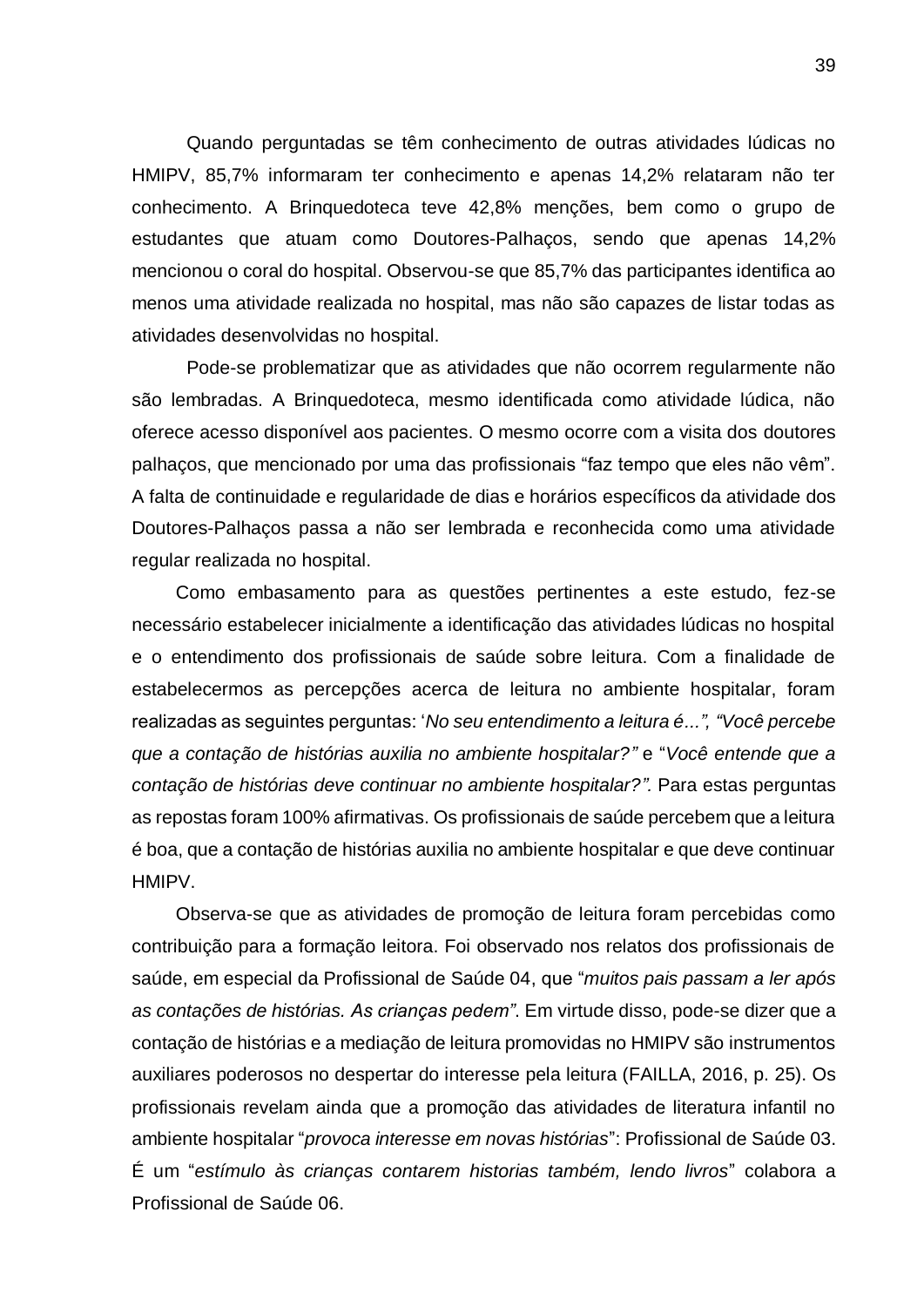Dessa mesma maneira, quando perguntado se a leitura melhora o humor das crianças, as profissionais de saúde revelam que a leitura no ambiente hospitalar melhora o humor das crianças hospitalizadas. Conforme afirmação da Profissional de Saúde 03 *"as crianças ficam mais alegres, auxiliando na recuperação".*

Quando perguntado se os profissionais de saúde percebem mudanças no seu trabalho por conviver em um ambiente com literatura infantil, passamos a ter outras respostas a partir de questões que exigiam que explorassem melhor o que estava sendo perguntado. Apenas uma participante respondeu que a literatura infantil não provoca mudanças no seu trabalho. Dentre as respostas destacam-se "f*icam menos ansiosas, estressadas*"; "*são mais alegre, comunicativos*"; "*alivia o estresse, traz alegria e diversão para todos*"; "*alivia tensões*"; "*as crianças ficam mais alegres*".

Com essas respostas, observamos com clareza que para as profissionais de saúde, a promoção de atividades de leitura auxilia seu trabalho deixando as crianças mais alegres, aliviando tensões, estresses, ansiedades, auxiliando na recuperação das crianças. Importante destacar que uma das entrevistadas mencionou que "*alivia o estresse, traz alegria e diversão para todos*" referindo-se a todos e não somente aos pacientes/crianças.

Sobre o comportamento dos pais, num ambiente hospitalar com literatura infantil, 85,7% dos profissionais de saúde responderam que percebem mudanças nos pais e acompanhantes das crianças hospitalizadas em um ambiente de literatura infantil. Das mudanças percebidas estão: "*diminuição da ansiedade*", "*alívio das tensões e aproximação dos pais com a equipe*"; "*pais mais descontraídos*"; "*crianças mais tranquilas e pais mais alegres"*.

Do mesmo modo, 85,7% dos profissionais percebem mudança na rotina hospitalar com a presença dos contadores de histórias. Como mudanças, percebemse que alegra o ambiente; deixa o ambiente mais leve e divertido; traz alegria e gera expectativa boa à espera do dia e da hora da nova contação de histórias.

A partir das hipóteses desse estudo, pode-se comprovar que a promoção das atividades de literatura infantil no ambiente hospitalar sob a percepção de profissionais de saúde e acompanhantes contribui na melhora do humor da criança hospitalizada; bem como contribui na melhora das relações no ambiente hospitalar.

Quanto à hipótese de que a promoção da literatura infantil no ambiente hospitalar contribui na aderência do tratamento e melhora clínica de crianças hospitalizadas, não foi constatada plenamente, uma vez que tais percepções não foram mencionadas nos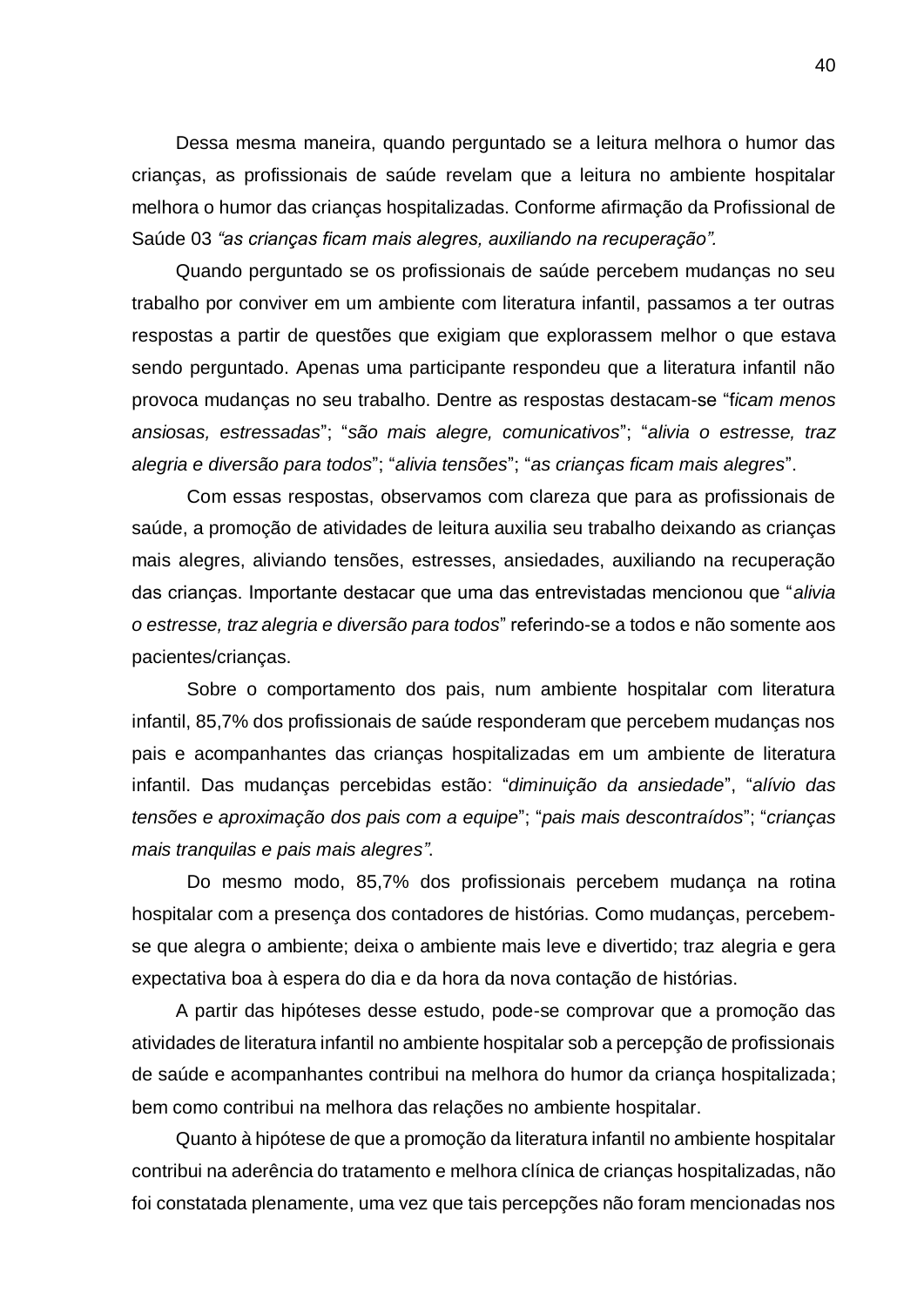dados obtidos. Embora, como resultado, é reconhecida a melhora do humor da criança hospitalizada. Assim, pode-se deduzir uma contribuição na melhora das crianças mesmo que não relatadas pelas informantes.

Contudo, constata-se que apesar dos dados obtidos serem o resultado das ações de um projeto extensão que está em sua fase inicial, foi satisfatória a participação e percepção dos profissionais para a reflexão acerca da contribuição das atividades de literatura infantil promovidas em ambiente hospitalar.

<span id="page-41-0"></span>6.3 BIBLIOTERAPIA: análise da implantação do projeto sob vários pontos de vista

A partir dos dados obtidos no Diário de Campo foi possível identificar as práticas de promoção de leitura promovidas pelo grupo de acadêmicos do curso de Letras: Licenciatura em Língua Portuguesa e Literaturas de Língua Portuguesa, da UERGS.

No início da observação, o objetivo era o de identificar o acervo e as práticas de leitura, mas a importância do encontro com o outro, por meio da narrativa, foi se tornando fundamental para o objeto do presente estudo. O adulto planeja a sua prática de leitura e a história que irá ler, mas, por vezes, não abre espaço para o encontro com o outro. Este comportamento foi exatamente o que foi percebido durante as visitas. A partir dos conhecimentos nas áreas de educação e saúde, percebe-se que os acadêmicos, oriundos de uma área distinta à saúde, têm um desconhecimento desses saberes. O que sabem sobre a criança? O que sabem sobe a criança hospitalizada? O que sabem sobre literatura infantil? O que sabem sobre o encontro com o outro no ambiente hospitalar e de como esse encontro contribui nas relações e transforma o ambiente?

Essas foram as principais indagações durante as visitas que contribuiriam para a análise dos dados coletados nas entrevistas com acompanhantes e profissionais de saúde e na análise da identificação do acervo como peças chaves para as práticas humanizadoras e terapêuticas.

Quanto à abordagem para começar as atividades de leitura, os acadêmicos entravam no quarto perguntando aos acompanhantes e pacientes se desejavam ouvir uma história. A resposta nem sempre vinha, às vezes, via-se um ou dois olhares curiosos, mas na maioria das vezes havia uma permissão que não se sabia se de um sim que era sim ou de um sim que era um não. "É comum a família concordar com as normas e rotinas estabelecidas pelos profissionais atuantes na unidade pediátrica"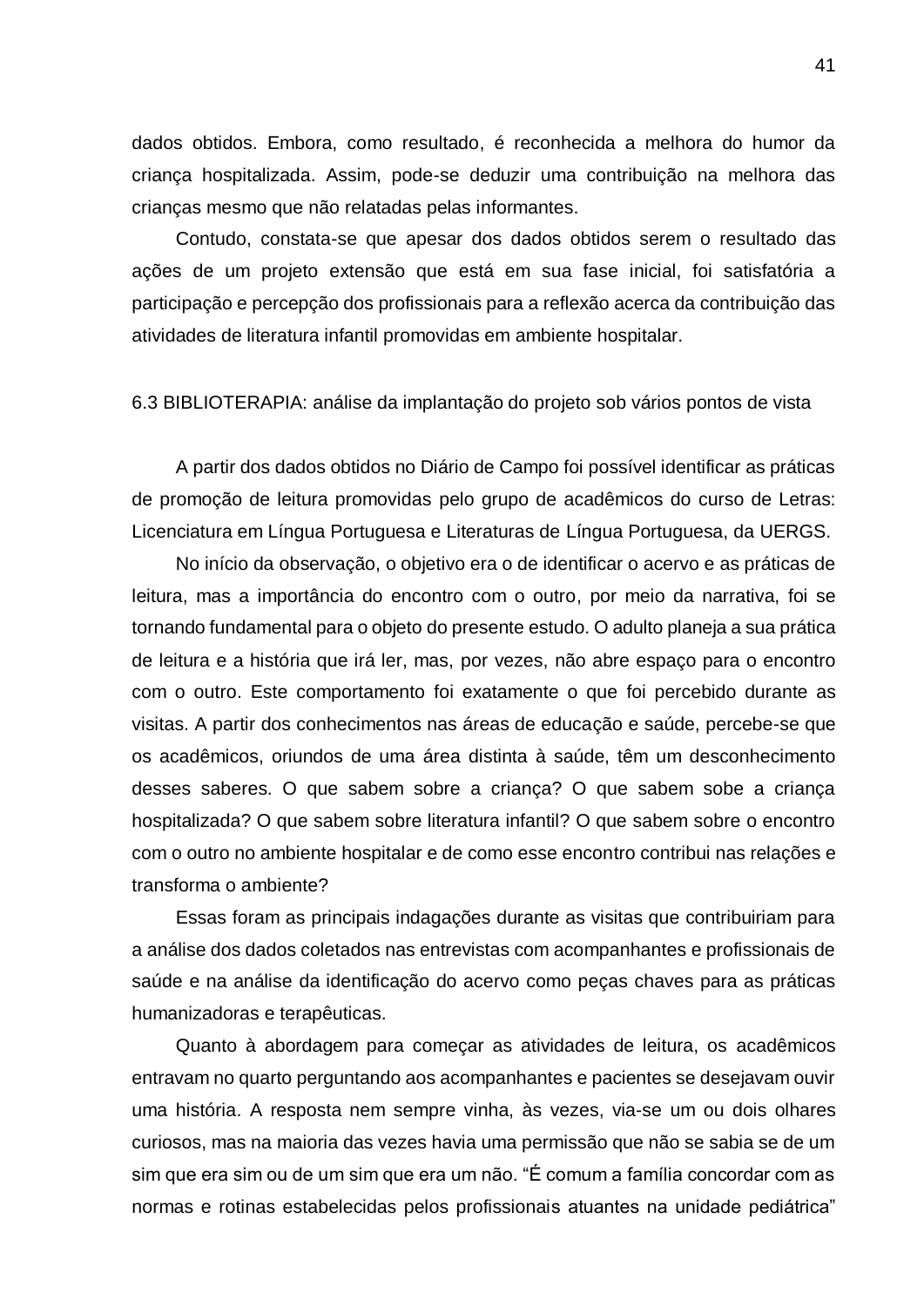(XAVIER et al, 2014, p. 69). Pelo desejo de uma melhora no quadro clinico e no atendimento da criança, as famílias têm suas autonomias afetadas (XAVIER et al, 2014).

Quanto à abordagem da história, quando no início da prática de leitura, era dito o nome da história, normalmente sem a identificação dos autores, e quando dito era apenas a do autor do texto, sem mencionar o ilustrador. Quanto à postura para realizar a atividade: o acadêmico ou a acadêmica ficavam em um ponto fixo no quarto e lia um trecho da história. Passando posteriormente o livro leito por leito para mostrar as ilustrações, voltando para o ponto físico em que estava no início, sucessivamente. Quanto à relação com o paciente, observou-se que não era dado um tempo ao leitor para que esse pudesse dar sentido à narrativa textual e visual, pois havia uma ruptura do tempo entre a história lida e o tempo da leitura das ilustrações, uma vez que o livro circulava na mão do mediador contador rapidamente não possibilitando a leitura no tempo de cada leitor.

Celso Sisto é escritor, contador de histórias e um especialista em literatura infantil, sabe bem sobre a arte de contar. Para ele, "fazer nascer uma história não é uma tarefa fácil ou simples" (SISTO, 2004, p.82). É pensando nessa tarefa nada fácil que precisamos compreender e respeitar o processo de formação dos acadêmicos do projeto "Biblioterapia".

Mesmo com uma formação semanal, observa-se, na prática, a pouca experiência na relação com o outro, nesse caso o leitor/ouvinte no ambiente hospitalar, uma vez que o assunto referente ao desenvolvimento deste projeto não está inserido no contexto acadêmico para o qual os estudantes são formados no curso de licenciatura.

Embora se reconheçam as dificuldades naturais de um projeto em fase inicial, há que se destacar as percepções individuais de alguns dos acadêmicos, quer seja em perceber a necessidade de contar uma história para uma criança que chora, quer seja escolher não contar a história para todos os pacientes e acompanhantes ao mesmo tempo quando há procedimento assistencial em saúde no quarto.

Por vezes, via-se, um empenho individual de fazer uma pré-leitura, mas que não era mantida como prática em todas as visitas e por todos os acadêmicos. Outras vezes, observava-se o equívoco de uma intimidade ou relato da sua vida pessoal como acesso ao outro, como se fosse um encontro. Sisto (2004) refere-se a uma intimidade do narrador, sobre a revelação de um segredo, mas essa revelação e essa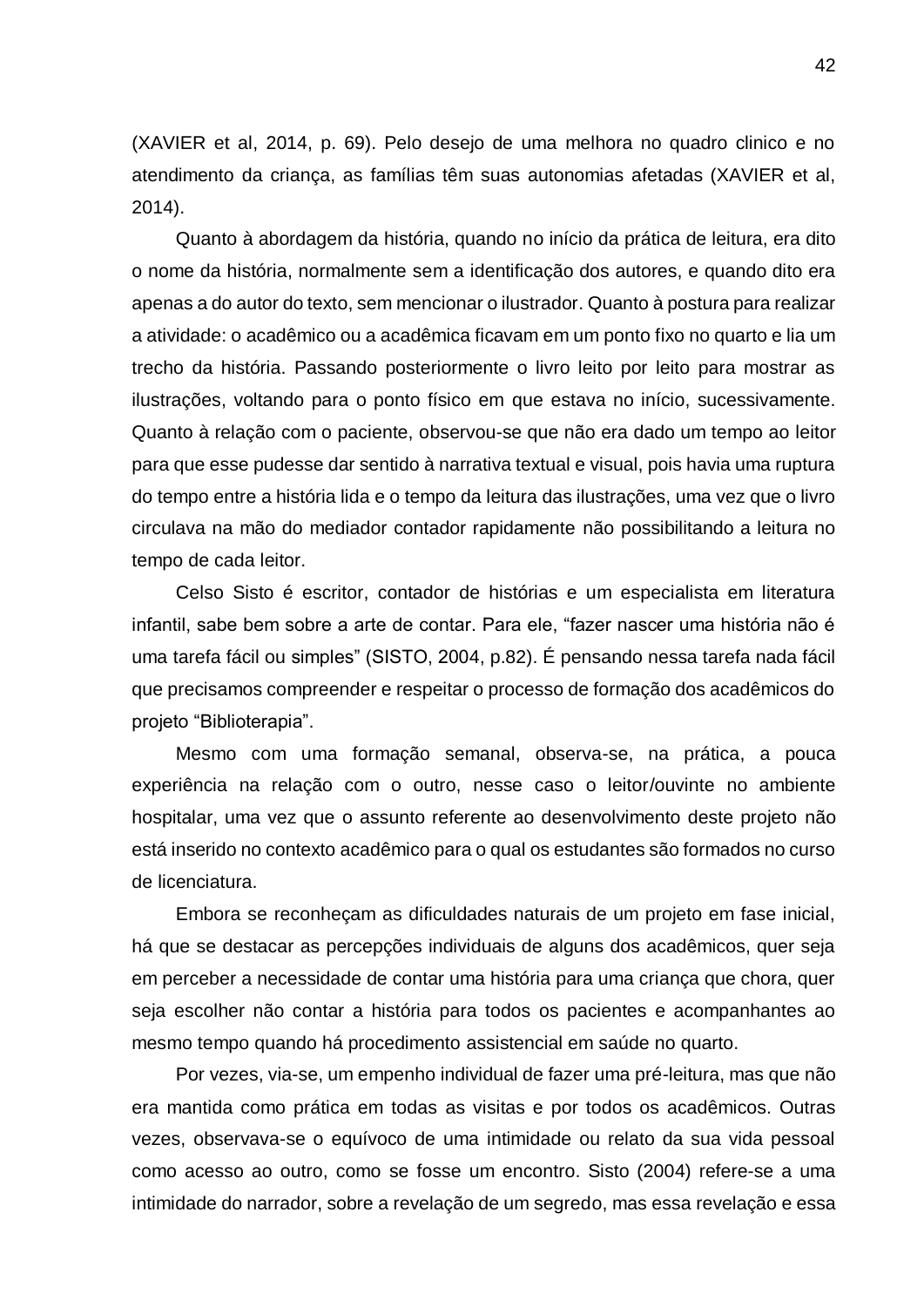intimidade são referentes à base do sensível, do criar mistério da história a ser contada, do imaginário, e não um relato da vida de quem conta.

Além disso, é notória a satisfação dos acadêmicos do projeto "Biblioterapia", que verbalizam que o projeto faz mais bem a eles do que aos pacientes. Estar aberto ao encontro promove mudanças em si e no outro. Para Ceccim (1997) retoma o conceito de atenção à saúde, como um encontro que produz afetos. Para o autor, "todo encontro é afecção, isto é, quando há um encontro afetamos e/somos afetados pelo outro".

Oliveira (1997, p. 42) corrobora ao afirmar que "o mundo da comunicação afetiva é vasto na enfermidade e existem momentos em que a comunicação mais importante se faz sem palavras".

Quando se adentra um quarto há um mistério sobre quem são esses que estão pedindo permissão para contar uma história e que história irão contar. Sisto (2004, p.83), descreve esse momento de forma poética e reflexiva a cerca desse momento:

> O ouvinte enquanto espera vai fazendo o seu traçado de possibilidades. Talvez se pergunte: "- Será que eu vou gostar?" Se ele já conhece o contador, essa pergunta já pode estar respondida. E isso, sem dúvida, cria uma predisposição. Mas, não de forma imutável, já que a cada vez é um "novo" contador que "aparece". O que significa que cada história pede ao contador uma maneira de contar. O ouvinte, enquanto espera, está submerso no mistério. O desconhecido é

> ainda a margem que circunda esse momento. Para onde a história vai levalo? E de que forma? São perguntas que podem ser incluídas na sequência da primeira pergunta. O mistério do antes faz parte desse jogo e imprime sabor ao desvendamento e revelações de uma história!

No hospital, por ser um ambiente em que a rotina não deve ser alterada, é preciso criar o momento do encontro, respeitando o trabalho dos profissionais de saúde. Com isso, saber quando entrar no quarto e com quem se conectar para estabelecer relações e iniciar a leitura da história. Além de se respeitar o trabalho dos profissionais, deve-se levar em conta a apatia das acompanhantes, observada nas suas expressões faciais demonstrando cansaço pelos longos dias de internação e das noites mal dormidas. Nesse sentido, Amodeo (2013, p.36) corrobora ao identificar, quando no ambiente hospitalar, uma plateia apática, diferente da encontrada na sala de aula.

Esta análise busca contribuir para o desenvolvimento do trabalho, tendo em vista que o lúdico no ambiente hospitalar contribui na melhora das relações entre profissionais-pacientes, profissionais-acompanhantes e entre a própria equipe. Desse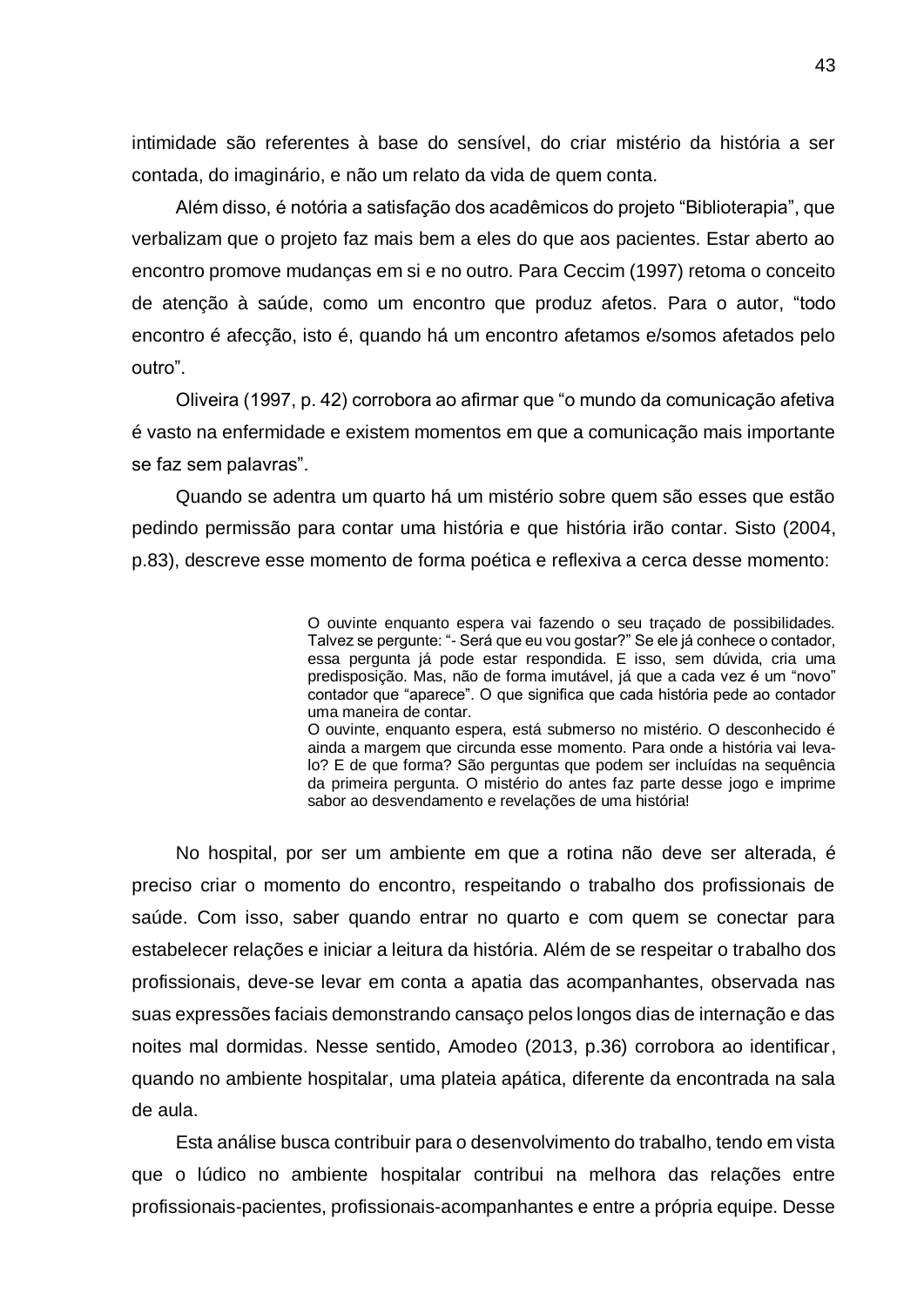modo, o a promoção da leitura no hospital tem beneficiado nas relações, tornando o ambiente mais afetuoso.

#### <span id="page-44-0"></span>6.4 O ACERVO DE LITERATURA INFANTIL

Além de identificar o acervo de literatura infantil utilizado nas atividades de promoção de leitura no Hospital Materno Infantil Presidente Vargas, precisamos contextualizar a partir das práticas de leitura realizadas e o perfil leitor para a análise dessa etapa da pesquisa.

O período de acompanhamento das visitas hospitalares (práticas de leitura) dos acadêmicos de Letras ocorreu entre os dias 03 de novembro a 13 de dezembro de 2018. Foram sete visitas registradas no diário de campo.

Observou-se que quando o trabalho foi iniciado, os acadêmicos não tinham conhecimento de que a maioria dos pacientes seria formado por bebês e crianças pequenas, que compreende a fase que vai do nascimento a 3 anos de idade. A revelação causou surpresa e preocupação na preparação das leituras e escolha de acervo.

Nas duas primeiras visitas de observação, os acadêmicos levavam uma quantidade significativa de livros, cerca de cinco a seis livros, o que possibilitou uma maior flexibilidade na escolha da leitura para pacientes e acompanhantes, bem como a possibilidade de escolha dos leitores. Nas demais visitas observadas, as histórias já estavam pré-selecionadas e eram levados de um a dois livros cuja leitura era oferecida às crianças e acompanhantes.

Destaca-se como importante oferecer um acervo mais variado, a fim de que se possa selecionar de acordo com o perfil do leitor encontrado em cada visita. Além disso, não se pode deixar de lado a importância do livro como objeto artístico, a fim de que os bebês, as crianças pequenas e as de qualquer idade apropriem-se da obra pela configuração estética.

É fundamental também criar espaço para o protagonismo da criança, estimulando a livre escolha dos livros para construção da sua formação leitora.

Nesse sentido Brenmann (2012) reforça sobre a importância da formação leitora a partir de modelos de leitor, como mencionado anteriormente por uma das profissionais de saúde que os acompanhantes ao ouvirem histórias passam a contar também para as crianças a pedido delas ou espontaneamente, passando a serem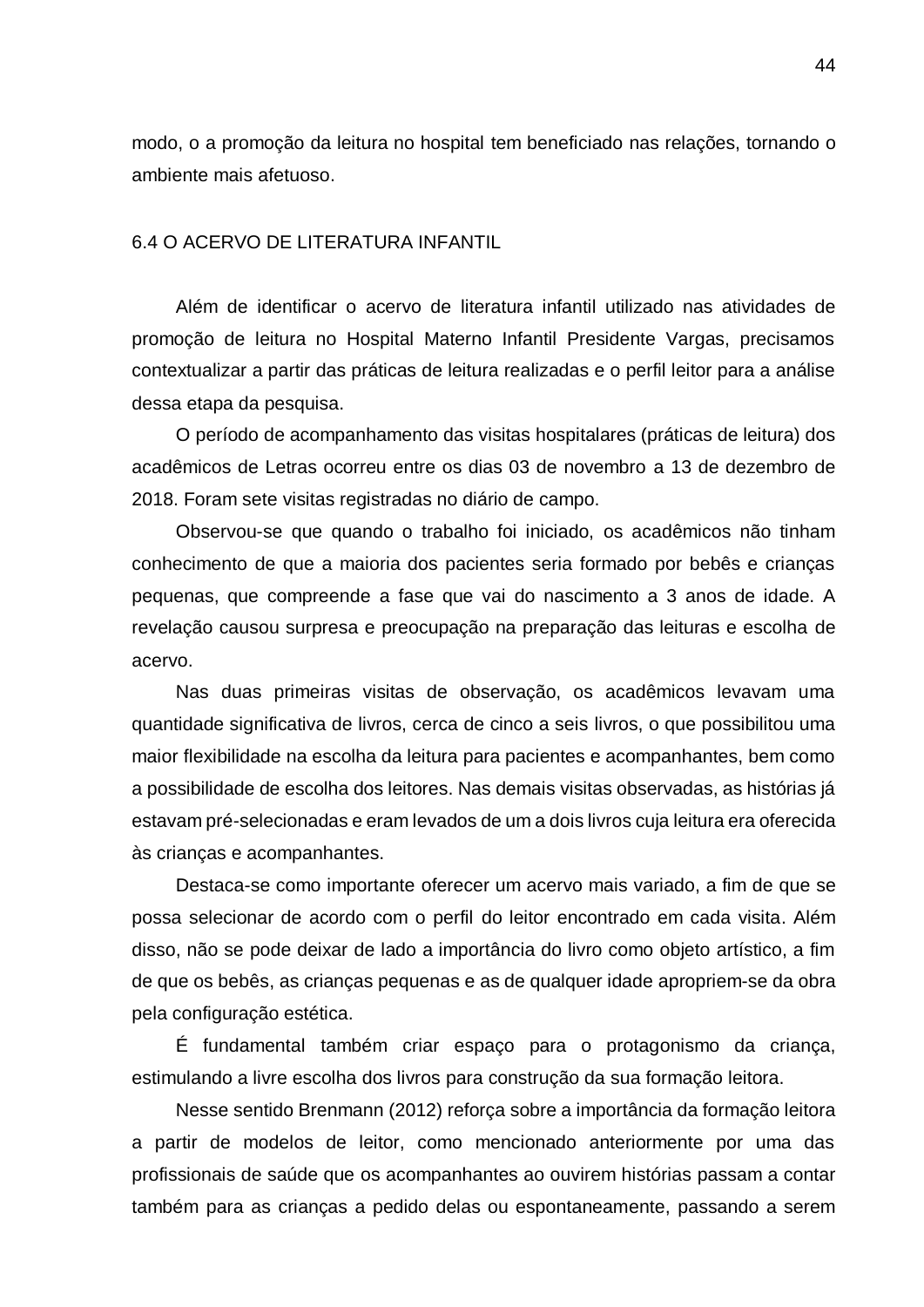mediadores de leitura. Assim, a escolha de um acervo qualificado selecionado pelos acadêmicos se torna duplamente importante e necessário.

Dos livros apresentados pelos acadêmicos aos pacientes crianças e acompanhantes, identificou-se que os títulos publicados no século XXI foram mais lidos (61%) do que os do século XX (38,9%).

| <b>Títulos</b>            | Autor(es)                              | <b>Editora</b>   | Séc. |                |
|---------------------------|----------------------------------------|------------------|------|----------------|
| Fogo no céu               | Mary França e Eliardo França           | Ática            | XX   |                |
| O barco                   | Mary França e Eliardo França           | Ática            | XX   |                |
| O vento                   | Mary França e Eliardo França           | Ática            | XX   |                |
| O pote de melado          | Mary França e Eliardo França           | Ática            | XX   | 2              |
| <b>Títulos</b>            | Autor(es)                              | <b>Editora</b>   | Séc. |                |
| A Margarida friorenta     | Fernanda Lopes de Almeida              | Atica            | XХ   | 2              |
| As férias da bruxa Onilda | Enric Larreula e Roser Capdevila       | Scipione         | XXI  |                |
| Quem tem medo de escuro?  | Melanie Joyce e David Creighton-Pester | Ciranda Cultural | XXI  |                |
| Quero colo                | Stela Barbieri e Fernando Vilela       | <b>SM</b>        | XXI  | 4              |
| Pedro vira porco-espinho  | Janaina Tokitaka                       | Jujuba           | XXI  | 2              |
| Chapeuzinho Vermelho      | Léia Cassol e Janaina Cecin            | Cassol           | XXI  | $\overline{2}$ |
| A caixa de Jéssica        | <b>Peter Carnavas</b>                  | <b>FTD</b>       | XXI  |                |

Tabela 2 - Comparativo de títulos x frequência de leitura

Fonte: Autor (2019)

Os identificados como do século XX, são: *Fogo no céu*; *O barco*; *O vento; O pote de melado* e *A Margarida friorenta*, no total de 5 títulos (45,4%). Os publicados no século XXI representam 54,5% dos livros apresentados para pacientes e acompanhantes. Os livros são: *As férias da bruxa Onilda*; *Quero colo*; *Quem tem medo de escuro?*;*Chapeuzinho Vermelho*; *Pedro vira porco-espinho*; *A caixa de Jéssica*, no total de 6 títulos.

Observa-se, num primeiro momento, que a preferência dos títulos da Coleção Gato e Rato, dos autores Mary e Eliardo França, foram escolhidos para um perfil de público bebê e crianças pequenas, uma vez que o texto apresenta frases curtas, cheias de ritmos e linguagem poética e, muitas ilustrações como em *O vento*, de França e França (1982, p.1 -4):

> O vento soprou de leve. Balançou as flores pra lá e pra cá.

O vento soprou frio no rosto dos meninos.

O vento soprou forte. Levou o chapéu do seu Juca. Levantou a saia de dona Sônia.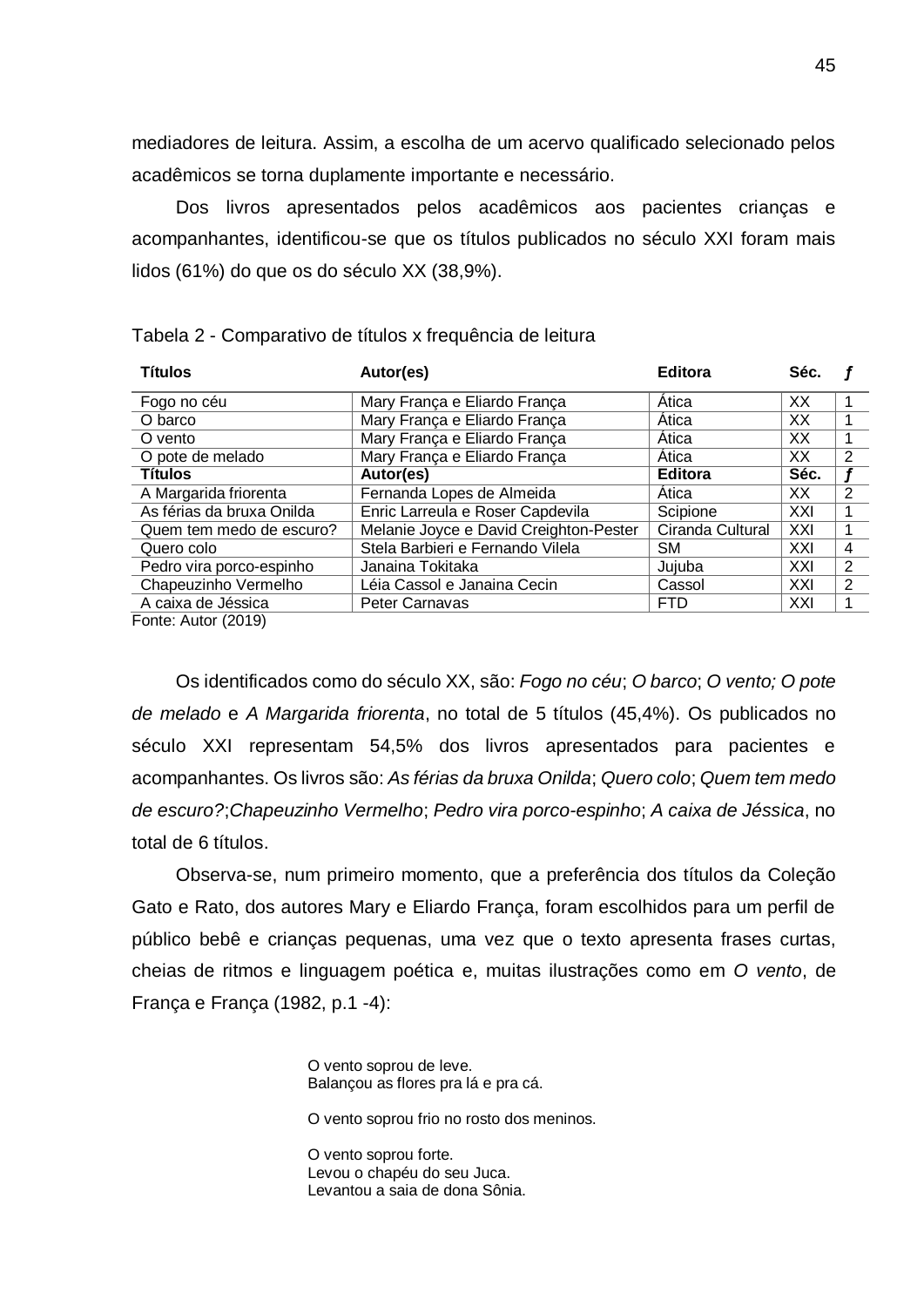Embora estes tenham sido os títulos escolhidos para contemplar os bebês e crianças bem pequenas, observou-se que *Pedro vira porco-espinho,* publicação contemporânea*,* foi o livro que um dos bebês pegava toda vez que o livro circulava no quarto quando as ilustrações eram mostradas aos leitores ouvintes. O bebê reconhece o ritmo das palavras e o colorido das ilustrações, por isso demonstra excitação ao ver o objeto livro, o pega e, por um desses momentos em que o livro circulava, não queria soltá-lo.

Yolanda Reys, escritora e educadora dedicada à promoção da leitura, inicia uma reflexão acerca da identidade leitora dos bebês. "Como conjugar o verbo ler na presença de alguém que nem se quer fala?" (REYS, 2010, p. 18). A autora nos faz ficar atentos aos estímulos dos bebês perante o objeto livro ao desejar tocar, morder e até mesmo comer os livros na qualidade de construtores de significado, reconhecendo o ser humano como leitor pleno e completo, desde o início de seus dias. (REYS, 2010)

Reyes (2010, p. 47) destaca a importância do adulto na produção de afeto e de novas descobertas a partir da leitura ao revelar que o livro sozinho pode ser "esse conjunto de manchas, cores e traços não podia significar nada para o bebê sem a voz adulta que oficia o trânsito para a outra ordem do simbólico".

Tendo foco nessa literatura contemporânea para bebês, crianças pequenas e de todas as idades, observamos que a obra *Quero Colo*, de Stela Barbieri e Fernando Vilela, foi a mais foi citada pelos acompanhantes.

Quando perguntado às acompanhantes e pacientes qual livro desejavam que fosse lido, *Quero Colo* era o escolhido. Observa-se que este livro causava interesse pelas mães e bebês. Suas ilustrações coloridas e o ritmo das palavras os mantinha atentos. As mães interagiam com os seus bebês, nessa narrativa que mostra colos de diferentes culturas e formas de afeto. "Livros que se estendem diante de seus olhos com as primeiras 'representações' do mundo" (REYS, 2010, p. 44).

Sem dúvida que a obra *Quero colo* agradou tanto as crianças quanto os acompanhantes. Esse livro-imagem encanta com o seu colorido e o respeito com a multiplicidade, trazendo representações de colo em diversas culturas. Assim, como nesta pesquisa, foi destacado o afeto, a escolha dessa obra é acertada, pois apresenta proteção e carinho observados pelas mães e profissionais de saúde no hospital.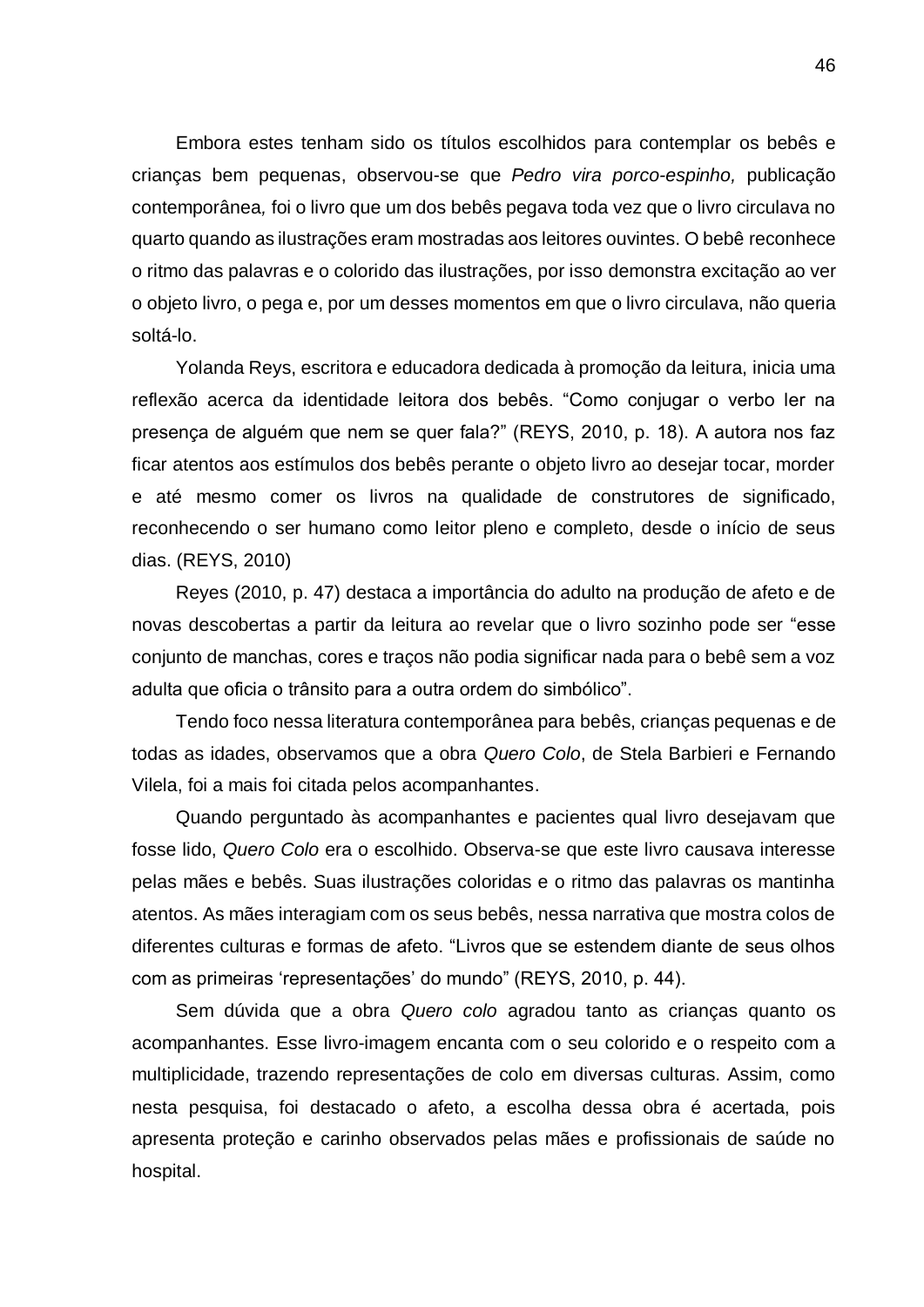Sobre a seleção de acervo, Sisto (2018) atesta a importância do narrador que deve ser um leitor. Ao ser leitor, terá um cuidado na preparação prévia tanto na contação oral, sem o uso do livro, tanto quanto na mediação de leitura, ao ler a história com comprovada qualidade literária e estética.

Sobre a qualidade literária, Robledo (2018) apresenta a ideia de duração. Para a autora, não se trata do tempo da obra ou do quanto um leitor demora para lê-las, mas como a história habita o íntimo de cada leitor, algo que permanece, e a isto está relacionada também à qualidade estética.

A autora ainda argumenta que não é possível selecionar os livros sem considerar os contextos, as realidades. A isto se aplica o ambiente hospitalar e em especial o da Unidade de Internação Pediátrica do Hospital Materno Infantil Presidente Vargas, reforçando neste sentido a importância de o mediador conhecer profundamente os livros do seu acervo a fim de conseguir transformar o leitor e os grupos com quem se relacionam.

Sobre esta seleção Reyes (2019) incentiva os mediadores a selecionarem livros que sejam ousados, transgressores, irreverentes, sutis, inteligentes, tristes ou assustadores, a fim de dar conta de todas as nuances que constituem a experiência humana.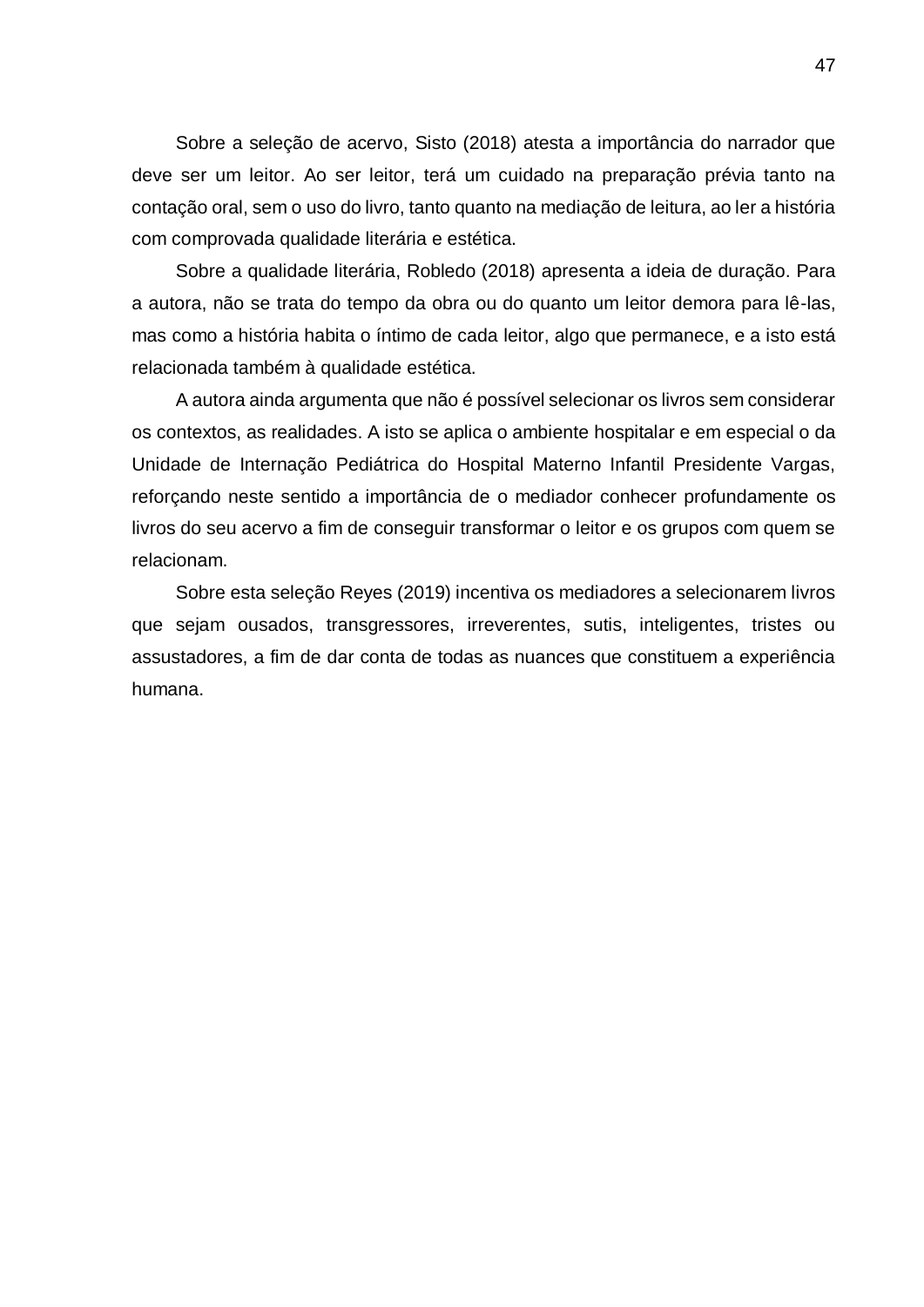#### <span id="page-48-0"></span>**7 CONSIDERAÇÕES FINAIS**

Esta pesquisa apresenta evidências da percepção de profissionais de saúde e de acompanhantes da criança hospitalizada sobre a promoção das atividades com literatura infantil.

Comprovou-se que, embora seja um estudo em fase inicial, os acompanhantes da criança hospitalizada e os profissionais de saúde do Hospital Materno Infantil Presidente Vargas entendem que a contação de histórias devem continuar no ambiente hospitalar por contribuir na melhora do humor da criança hospitalizada.

A construção de um espaço lúdico, que tem como instrumento a promoção da leitura, é reconhecida por auxiliar no ambiente hospitalar diminuindo estresse e ansiedade das crianças e dos acompanhantes. Além de apresentar mudanças no trabalho dos profissionais de saúde por conviverem em um ambiente com literatura infantil

Neste sentido, os resultados apresentados revelam a percepção de acompanhantes e profissionais de saúde acerca do entendimento da leitura e de um espaço de formação leitora ao perceberem a sua importância e seus benefícios.

Como continuidade deste estudo, talvez seja necessário uma pesquisa mais ampla para obter os resultados referentes à percepção dos profissionais de saúde quanto ao papel terapêutico da leitura e literatura no ambiente hospitalar. Mas, em nada diminui o reconhecimento na melhora do humor da criança como transformadora no ambiente hospitalar. Assim sendo, é possível dizer que os resultados deste estudo, embora satisfatórios, apresentam uma conclusão provisória.

Observa-se como necessário uma revisão no instrumento de pesquisa a fim de obter dados conclusivos acerca da aderência ao tratamento e evidencias de melhora clínica. Tal revisão não foi possível no transcorrer deste estudo, uma vez que o tempo exíguo para a sua execução impossibilitava corrigir o problema e reformulá-lo em tempo hábil para a execução do trabalho de conclusão.

A partir dos dados obtidos no diário de campo, percebe-se como necessário o aprofundamento de estudo dos acadêmicos envolvidos no projeto "Biblioterapia" nas áreas de saber que envolvem a criança e as atividades de promoção de leitura no ambiente hospitalar, a fim de que possam contribuir efetivamente na melhora terapêutica das crianças hospitalizadas. Ressalta-se também como importante a frequência das atividades em dias e horários estabelecidos não apenas para o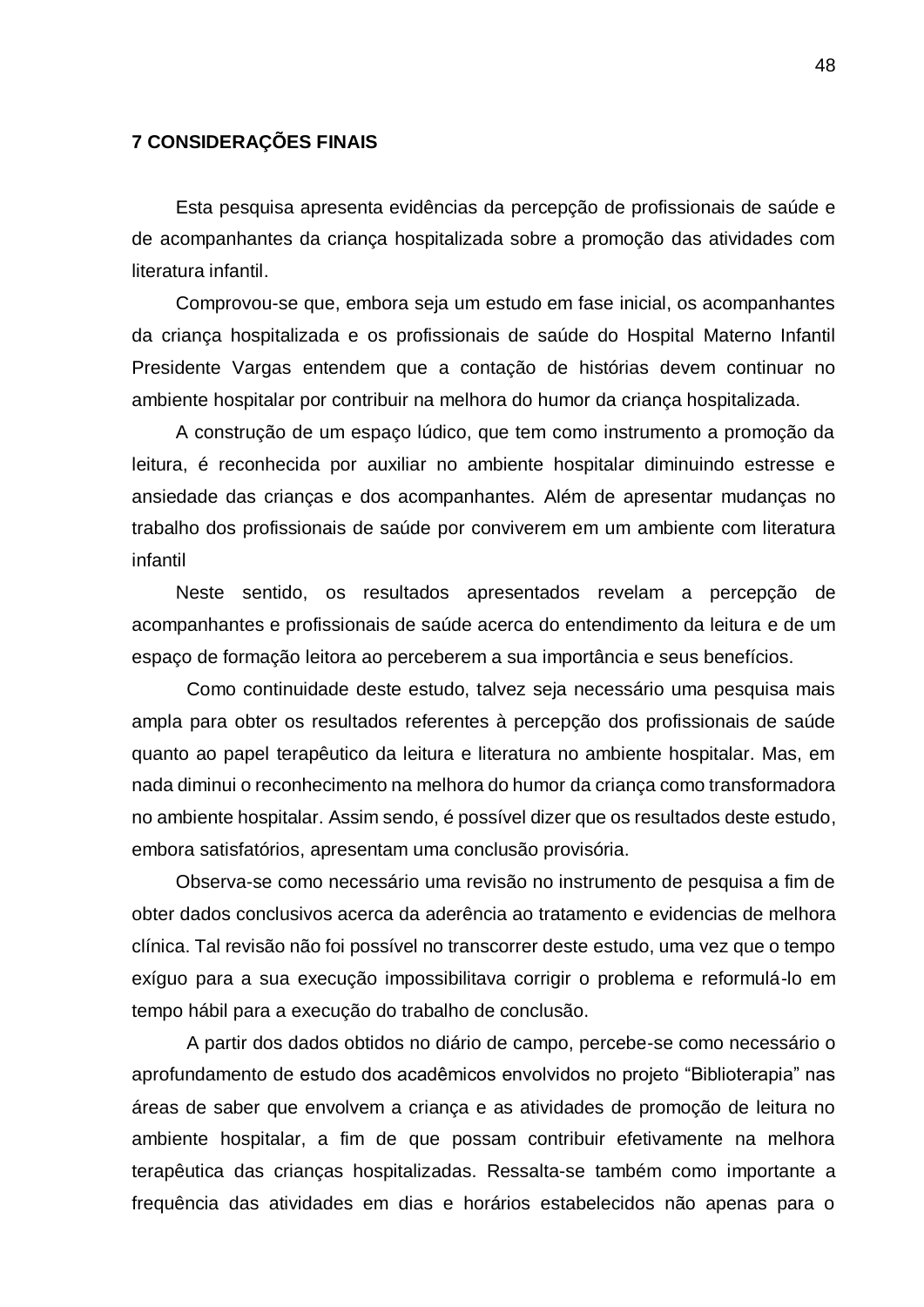reconhecimento do trabalho no hospital, mas principalmente para estabelecer vínculos com os profissionais de saúde, pacientes e acompanhantes.

<span id="page-49-0"></span>Como resultado, este estudo apresenta relevância científica e social porque analisa a promoção das atividades com literatura infantil no ambiente hospitalar. Essa temática que abrange as áreas da literatura, psicanálise e saúde se faz necessária no campo da pesquisa a fim de proporcionar a qualidade nas ações de promoção da literatura infantil e o fortalecimento do debate.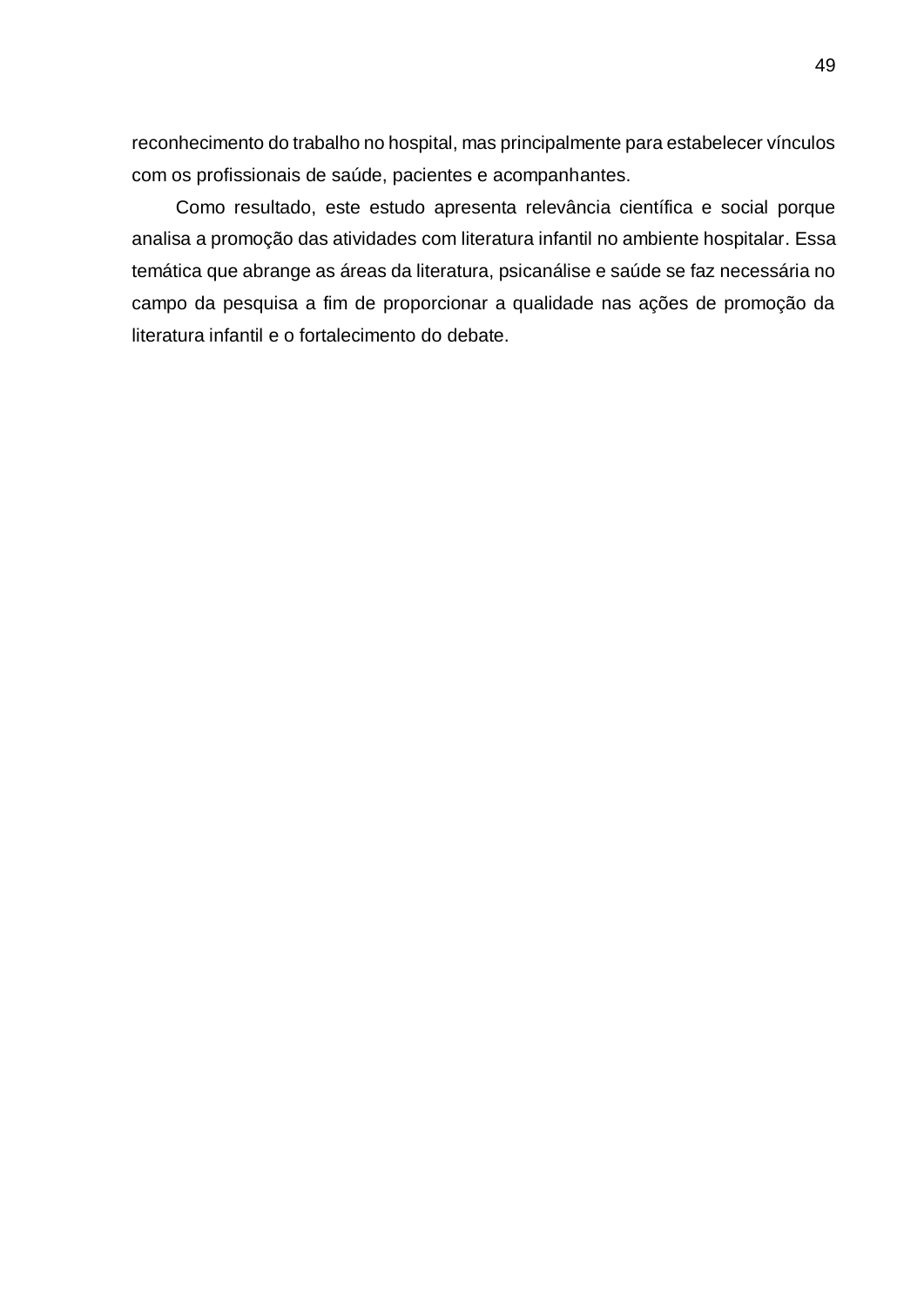## **REFERÊNCIAS**

AMODEO, MARIA TEREZA. Histórias e gentes: uma experiência multicultural. In: KETZER, Solange M. et al. (Orgs.). **No mundo hospitalar, história também tem lugar**. Porto Alegre: EDIPUCRS, 2013. p.25-38

ARIÈS, Philippe. **História social da criança e da família**: Phillipe Ariès; tradução: Dora Flaksman.2. ed. Rio de Janeiro: LTC, 2014.

AZEVEDO, Ricardo. Formação de leitores e razões para a literatura. In: JUNQUEIRA, Renata de Souza (Org.). **Caminhos para a formação do leitor**. 1. ed. São Paulo: DCL,2004. p.38-47.

BARDIN, Laurence. **Análise de Conteúdo**. Lisboa: Edições 70, 1979.

BETTELHEIM, Bruno. **A psicanálise dos contos de fada**: Bruno Bettelheim; tradução: de Arlene Caetano. Rio de Janeiro: Paz e Terra, 1980.

BRASIL. LEI Nº 8.080, DE 19 DE SETEMBRO DE 1990. **Condições para a promoção, proteção e recuperação da saúde**. Brasília, 1990. Disponível em: < [http://www.planalto.gov.br/ccivil\\_03/leis/L8080.htm>](http://www.planalto.gov.br/ccivil_03/leis/L8080.htm). Acesso em: 02 fev. 2019.

\_\_\_\_\_\_. LEI Nº 13.257, DE 8 DE MARÇO DE 2016. **Políticas públicas para a primeira infância**, Brasília, 2016 Disponível em: < [http://www.planalto.gov.br/ccivil\\_03/\\_Ato2015-2018/2016/Lei/L13257.htm>](http://www.planalto.gov.br/ccivil_03/_Ato2015-2018/2016/Lei/L13257.htm). Acesso em: 08 jan. 2019.

\_\_\_\_\_\_. Ministério da Educação. Secretaria de Educação Básica. **Base Nacional Comum Curricular:** Educação é a Base. Brasília, 2018. Disponível em: [http://basenacionalcomum.mec.gov.br/abase/.](http://basenacionalcomum.mec.gov.br/abase/) Acesso em: 08 jan. 2019.

CADEMARTORI, Ligia. **O professor e a literatura**: para pequenos, médios e grandes. 2 ed. Belo Horizonte: Autêntica Editora, 2012.

CALDIN, Clarice Fortkamp. A aplicabilidade terapêutica de textos literários para crianças. **Encontros Biblioteconomia**: revista eletrônica de biblioteconomia e ciência da informação, Florianópolis, v. 9, n. 18, p. 72-89, jan. 2004. Disponível em: [<https://periodicos.ufsc.br/index.php/eb/article/view/1518-2924.2004v9n18p72>](https://periodicos.ufsc.br/index.php/eb/article/view/1518-2924.2004v9n18p72). Acesso em: 07 fev. 2019.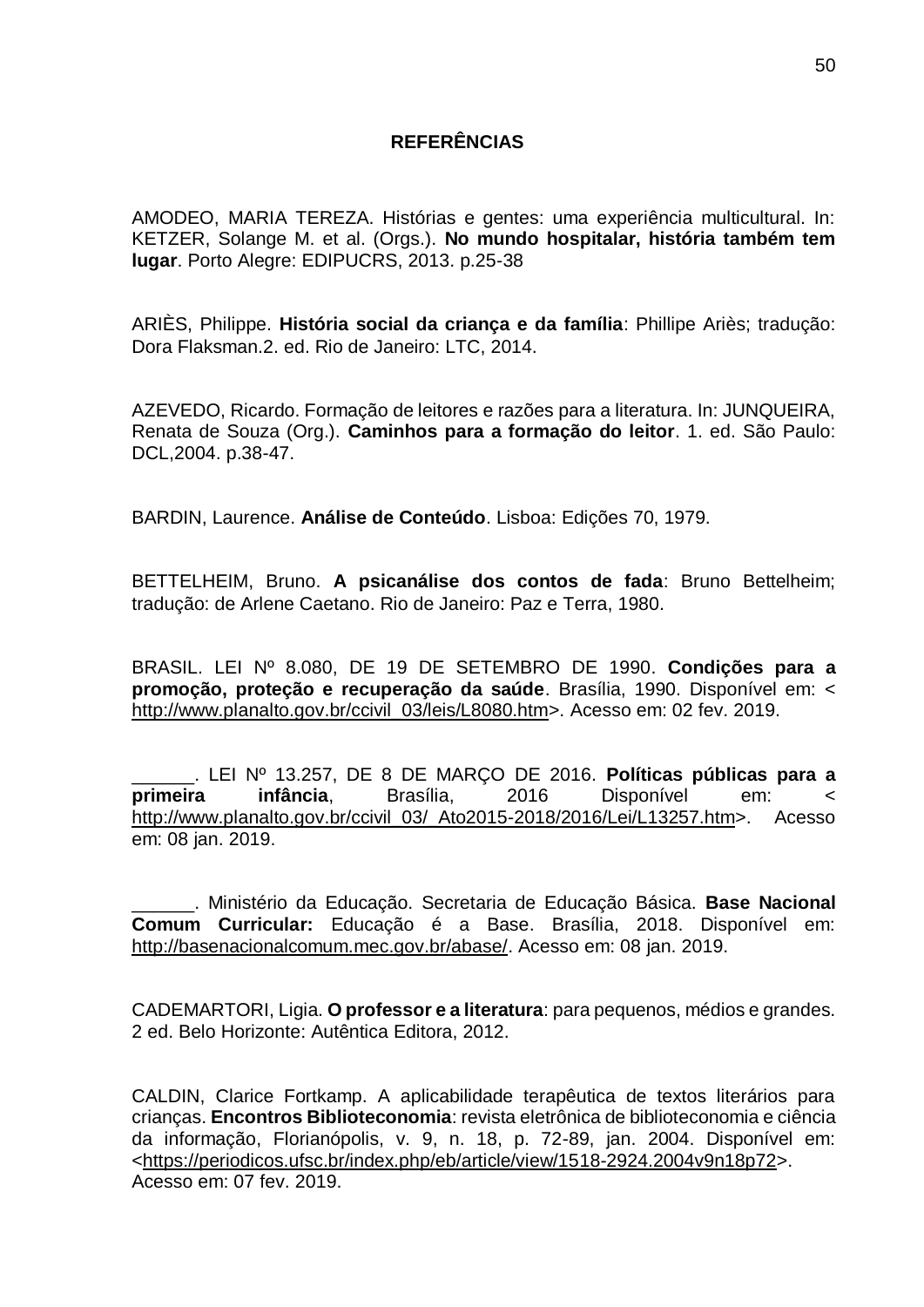CANDIDO, Antonio. O direito à literatura. In: \_\_\_\_\_\_. **Vários escritos**. 3. ed. São Paulo: Duas Cidades, 1995. p. 169-191.

CECCIM, Ricardo Burg. Criança hospitalizada: a atenção integral como uma escuta à vida. In: \_\_\_\_\_\_; CARVALHO, Paulo Roberto Antonacci (Orgs.). **Criança hospitalizada:** atenção integral com escuta à vida**.** Porto Alegre: Editora da Universidade/UFRGS, 1997.p. 27-41.

\_\_\_\_\_\_; PALOMBINI, Analice de Lima. **Imagens da infância, devir-criança e uma formulação à educação do cuidado**. Psicologia & Sociedade, Florianópolis, v. 21, n. 3, p. 301-312, 2009. Disponível em: [<http://www.scielo.br/scielo.php?script=sci\\_arttext&pid=S0102-](http://www.scielo.br/scielo.php?script=sci_arttext&pid=S0102-71822009000300003&lng=en&nrm=iso) [71822009000300003&lng=en&nrm=iso>](http://www.scielo.br/scielo.php?script=sci_arttext&pid=S0102-71822009000300003&lng=en&nrm=iso) Acesso em: 23 out. 2018.

CHISTÉ, Bianca Santos. Vestígios de infância. In: **Infância, imagens e vertigens**. São Paulo: Editora UNESP; São Paulo: Cultura Acadêmica, 2015. p. 53-83. Disponível em: [<http://books.scielo.org/id/zdx9x/epub/chiste-9788579837081.epub>](http://books.scielo.org/id/zdx9x/epub/chiste-9788579837081.epub). Acesso em: 23 out. 2018.

COELHO, Nelly Novaes. A literatura infantil/juvenil brasileira no século XX. **Literatura Infantil**: teoria, análise, didática. 1. ed. São Paulo. Moderna, 2000a.

\_\_\_\_\_\_. A crítica da literatura infantil no limiar do século XXI. In:\_\_\_\_\_\_. **Literatura: arte, conhecimento e vida**. São Paulo: Petrópolis, 2000b.

COLOMER, Teresa. **A formação do leitor literário**: narrativa infantil e juvenil atual/Teresa Colomer; tradução: Laura Sandroni. São Paulo: Global, 2003.

\_\_\_\_\_\_. **Introdução à literatura infantil e juvenil atual**: Teresa Colomer; tradução: Laura Sandroni. 1.ed. São Paulo: Global, 2017.

CORSO, D. L.; CORSO, M. **Fadas no divã**: psicanálise nas histórias infantis. Porto Alegre: Artmed, 2006.

DOUTORES DA ALEGRIA. **Sobre os doutores**. Disponível em: [<https://www.doutoresdaalegria.org.br/conheca/sobre-os-doutores>](https://www.doutoresdaalegria.org.br/conheca/sobre-os-doutores). Acesso em: 20 mai. 2018.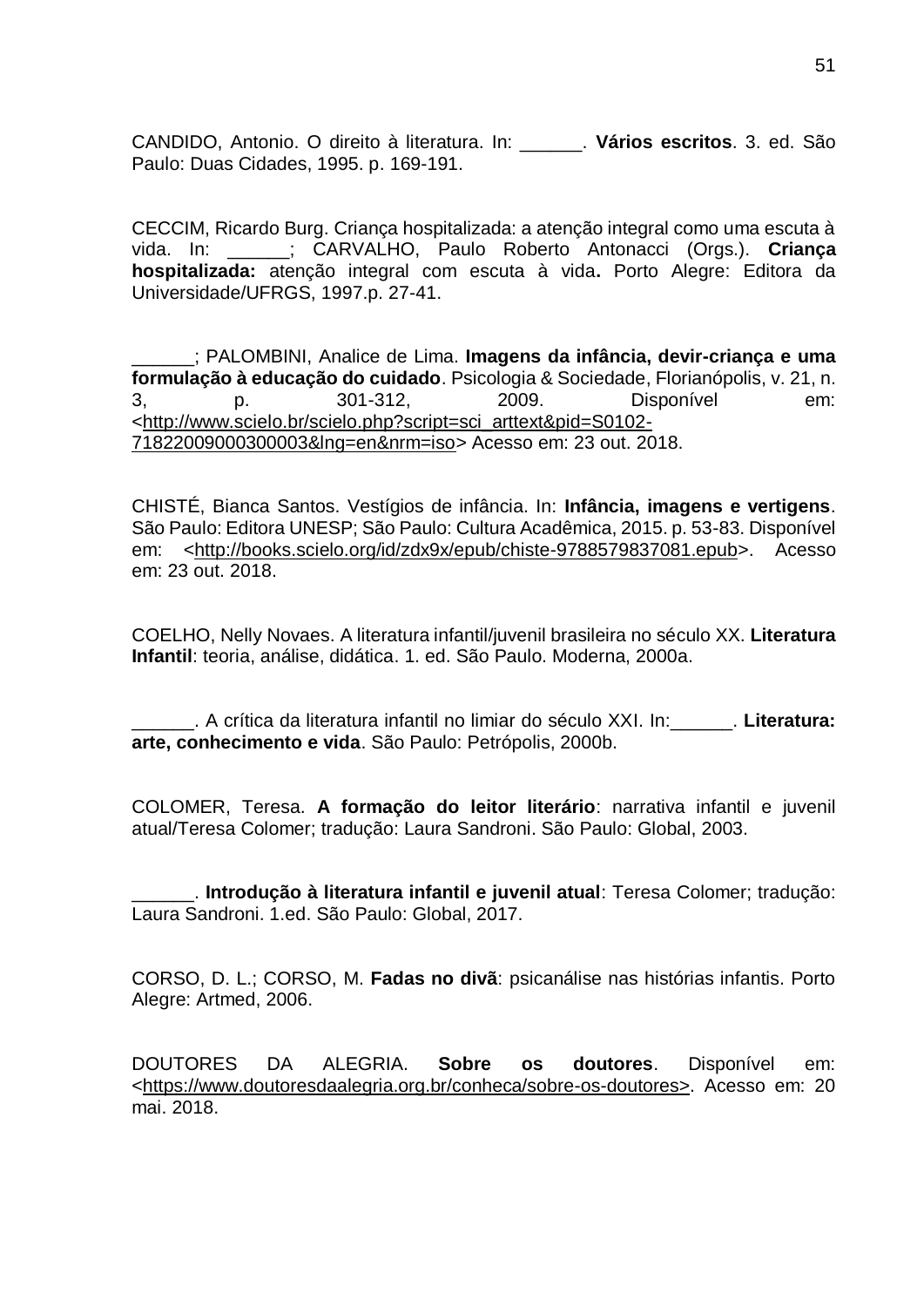FAILLA, Zoara. Retratos: leituras sobre o comportamento leitor do brasileiro. In: \_\_\_\_\_\_. (Org.). **Retratos da Leitura no Brasil 4**. Rio de Janeiro: Sextante, 2016.p. 19-42.

FOUCAULT, Michel. O nascimento do Hospital**.** In: \_\_\_\_\_\_. **Microfísica do poder**: Michel Foucault; tradução: Roberto Machado.4.ed. Rio de Janeiro: Edições Graal, 1984.

FRANÇA, Mary; FRANÇA, Eliardo. **O vento**. Editora Ática: São Paulo,1982.

GOMES, Gabriela L.L. et al. Ansiedade da hospitalização em crianças: análise conceitual. **Revista Brasileira de Enfermagem**, Brasília, v. 69, n. 5, p. 940-945, 2016. Disponível em: <http://www.scielo.br/scielo.php?script=sci\_arttext&pid=S0034-71672016000500940&lng=pt&nrm=iso>. Acesso em: 26 dez. 2018.

GUTFREIND, Celso. **A infância através do espelho**: a criança no adulto, a literatura na psicanálise. Porto Alegre, Artmed, 2014.

HALFON, Daniel Goldin. **Os dias e os livros**: Daniel Goldin Halfon; tradução: Carmem Cacciacario. São Paulo: Editora Pulo do Gato, 2012.

HOSPITAL MATERNO INFANTIL PRESIDENTE VARGAS. **História**. Disponível em: [<http://www2.portoalegre.rs.gov.br/hmipv/default.php?p\\_secao=4>](http://www2.portoalegre.rs.gov.br/hmipv/default.php?p_secao=4). Acesso em: 17 nov. 2018.

HUNT, Peter. **Crítica, teoria e literatura infantil**: Peter Hunt; tradução: Cid Knipel. São Paulo: Cosac Naify, 2010.

JUNQUEIRA, Maria de Fatima Pinheiro da Silva. A mãe, seu filho hospitalizado e o brincar: um relato de experiência. **Estudos de Psicologia**, Natal, v. 8, n. 1, p. 193- 197, 2003. Disponível em: <http://www.scielo.br/scielo.php?script=sci\_arttext&pid=S1413- 294X2003000100022&lng=en&nrm=iso>. Acesso em: 24 dez. 2018.

KOCH, I. V.; ELIAS, V. M. **Ler e Compreender**: os sentidos do texto. São Paulo: Contexto, 2006.

LAJOLO, Marisa. Números e letras no mundo dos livros. In: FAILLA, Zoara (Org.). **Retratos da Leitura no Brasil 4**. Rio de Janeiro: Sextante, 2016.p. 113-126.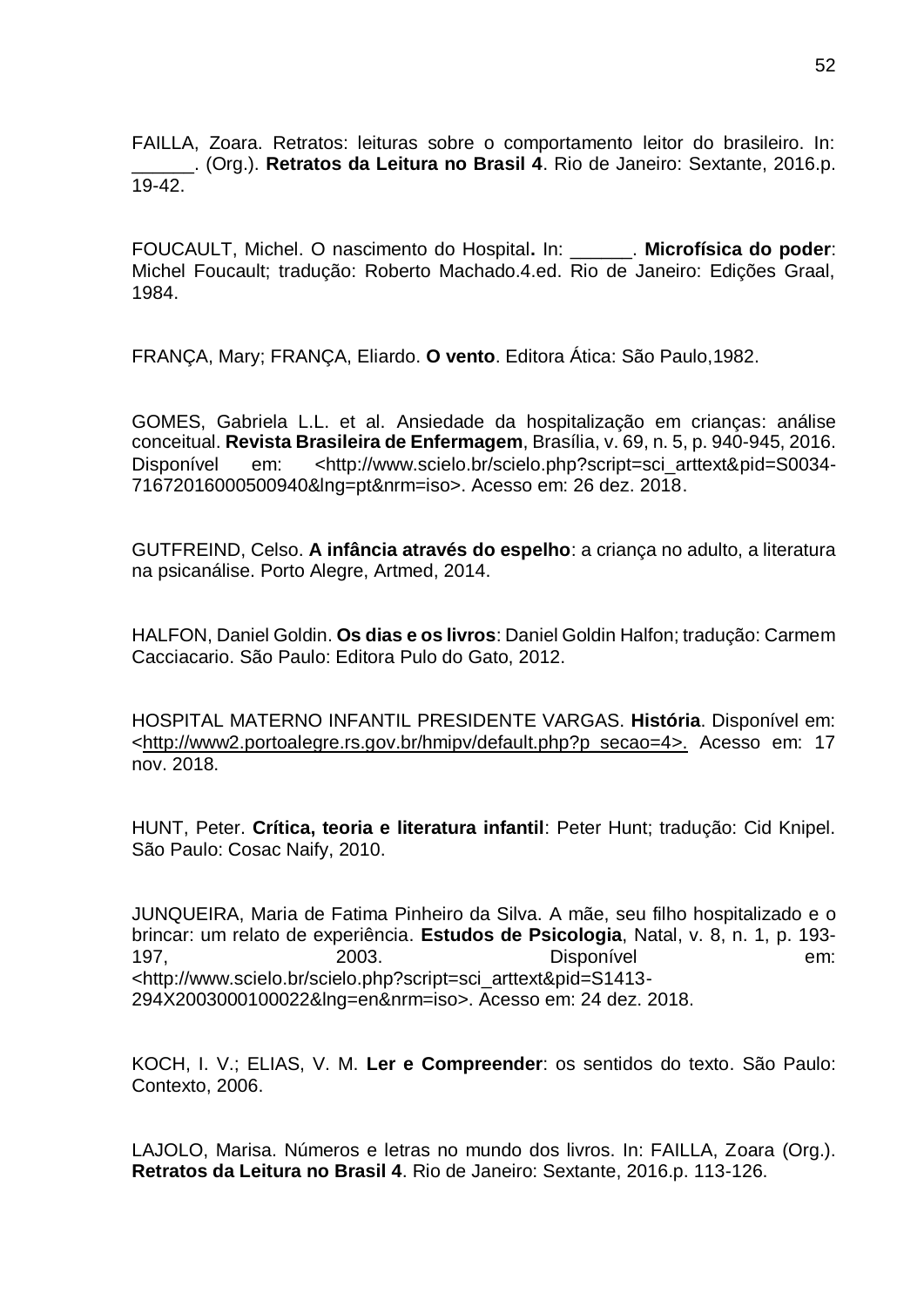LAPA, Danielle de Freitas; SOUZA, Tania Vignuda. A percepção do escolar sobre a hospitalização: contribuições para o cuidado de enfermagem. **Revista da Escola de Enfermagem da USP**, São Paulo, v. 45, n. 4, p. 811-817, Ago. 2011. Disponível em: [<http://www.scielo.br/pdf/reeusp/v45n4/v45n4a03.pdf>](http://www.scielo.br/pdf/reeusp/v45n4/v45n4a03.pdf). Acesso em: 03 fev. 2019.

MACHADO, Ana Maria. Livros sobre livros. IN: HALFON, Daniel. G. **Os dias e os livros**; tradução: Carmem Cacciacario. São Paulo: Editora Pulo do Gato, 2012.

MIGUEL, Adilson. Literatura infantil. **Revista Emília**, São Paulo, 2012. Disponível em: <http://revistaemilia.com.br/literatura-infantil/>. Acesso em: 04 fev. 2019.

MORAES, Roque. Análise de conteúdo. **Educação**, Porto Alegre, v. 22, n.37, p. 7-31, 1999.

OLIVEIRA, Gislene F. et al. O impacto da hospitalização em crianças de 1 a 5 anos de idade. **Revista da Sociedade Brasileira de Psicologia Hospitalar**, Rio de Janeiro, v. 7, n. 2, p. 37-54, dez. 2004 . Disponível em: <http://pepsic.bvsalud.org/scielo.php?script=sci\_arttext&pid=S1516- 08582004000200005&lng=pt&nrm=iso>. Acesso em: 24 dez. 2018.

OLIVEIRA, Helena. Ouvindo a criança sobre a enfermidade e a hospitalização. In: CECCIM, Ricardo Burg; CARVALHO, Paulo Roberto Antonacci (Orgs.). **Criança hospitalizada**: atenção integral com escuta à vida. Porto Alegre: Editora da Universidade/UFRGS, 1997. p. 42-55.

OLIVEIRA, R.R.; OLIVEIRA, I. C.S. Os Doutores da Alegria na Unidade de Internação Pediátrica: experiências da equipe de enfermagem. **Escola Anna Nery Revista de Enfermagem**, Rio de Janeiro, v. 12, n. 2, p. 230-236, 2008. Disponível em: <http://www.scielo.br/scielo.php?script=sci\_arttext&pid=S1414- 81452008000200005&lng=en&nrm=iso>. Acesso em: 24 dez. 2018.

ORNELLAS, Cleuza Panisset. Os hospitais: lugar de doentes e de outros personagens menos referenciados. **Revista Brasileira de Enfermagem**, Brasília, v. 51, n. 2, p. 253- 262, Junho, 1998. Disponível em: [<http://www.scielo.br/pdf/reben/v51n2/v51n2a07.pdf>](http://www.scielo.br/pdf/reben/v51n2/v51n2a07.pdf). Acesso em: 02 fev. 2019.

PENNAC, Daniel. **Como um romance**: Daniel Pennac; tradução: Leny Werneck. Rio de Janeiro: Rocco, 1993.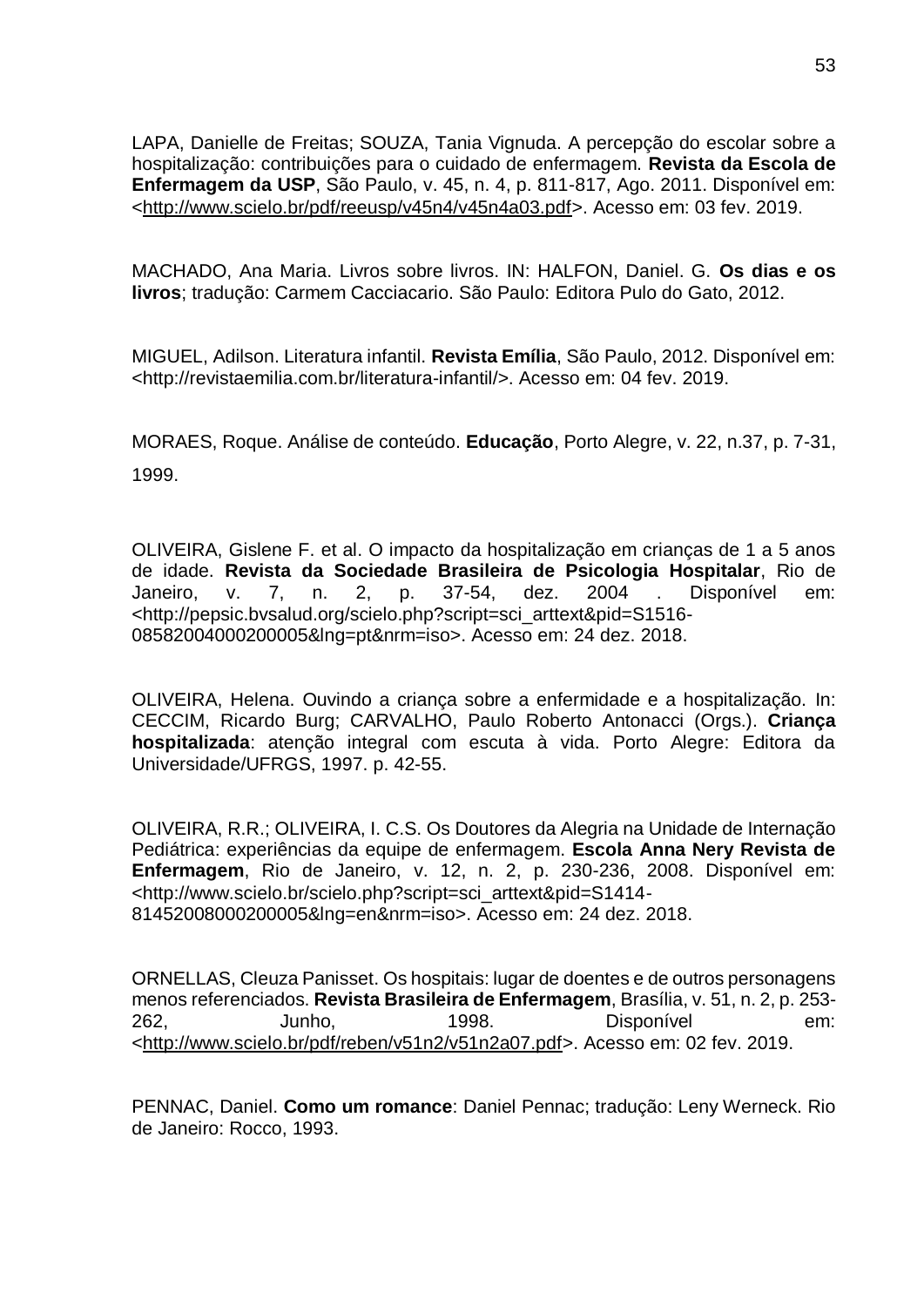PEREIRA, Isabel Brasil; LIMA, Júlio César França (Orgs.). **Dicionário da Educação Profissional em Saúde** 2.ed. Rio de Janeiro: EPSJV, 2008. Disponível em: [<http://www.epsjv.fiocruz.br/sites/default/files/l43.pdf>](http://www.epsjv.fiocruz.br/sites/default/files/l43.pdf). Acesso em: 20 mai. 2018.

REYS, Yolanda. **A casa imaginária**: leitura e literatura na primeira infância. Yolanda Reyes; tradução: Marcia Frazão e Ronaldo Periassu. 1.ed. São Paulo: Global, 2010.

\_\_\_\_\_\_. **Ler e brincar, tecer e cantar** - literatura, escrita e educação: Yolanda Reyes; tradução: Rodrigo Petronio. São Paulo: Editora Pulo do Gato, 2012.

\_\_\_\_\_\_. ¿Cómo escoger buena literatura para niños? **Espantapajaros**. Disponível em: [<http://espantapajaros.com/2014/08/escoger/>](http://espantapajaros.com/2014/08/escoger/). Acesso em: 07 abr. 2019.

ROBLEDO, Beatriz Helena. A literatura infantil ou a cultura da infância. Robledo; tradução: Thais Albieri. **Revista Emília**, São Paulo, 2012. Disponível em: <http://revistaemilia.com.br/a-literatura-infantil-ou-a-cultura-da-infancia>. Acesso em: 04 fev. 2019.

\_\_\_\_\_\_. Avaliação e seleção de livros: Beatriz Helena Robledo; tradução: Thais Albieri. **Revista Emília**, São Paulo, 2018. Disponível em: <http://revistaemilia.com.br/avaliacao-e-selecao-de-livros>. Acesso em: 20 mai. 2018.

SIKILERO, Regina. H.A.S, et al. Recreação: uma proposta terapêutica. In: CECCIM, Ricardo Burg; CARVALHO, Paulo Roberto Antonacci (Orgs.). **Criança hospitalizada**: atenção integral com escuta à vida. Porto Alegre: Editora da Universidade/UFRGS, 1997. p.59-65.

SISTO, Celso. O misterioso momento: a história do ponto de vista de quem ouve (e também vê). In: GIRARDELO, Gilka (org.). **Baús e chaves da narração de histórias**. Florianópolis, SESC-SC, 2004. Disponível em: <http://www.celsosisto.com/ensaios/O%20misterioso%20momento.pdf>. Acesso em: 16 dez. 2018.

\_\_\_\_\_\_. Contar histórias, uma arte maior. In: MEDEIROS, F. H. N.; MORAES, T. M. R. (Orgs,). **Memorial do Proler**: Joinville e resumos do Seminário de Estudos da Linguagem. Joinville: UNIVILLE, 2007. Disponível em: [<http://www.celsosisto.com/ensaios/Contar%20Hist%C3%B3rias.pdf>](http://www.celsosisto.com/ensaios/Contar%20Hist%C3%B3rias.pdf). Acesso em: 14 out. 2018.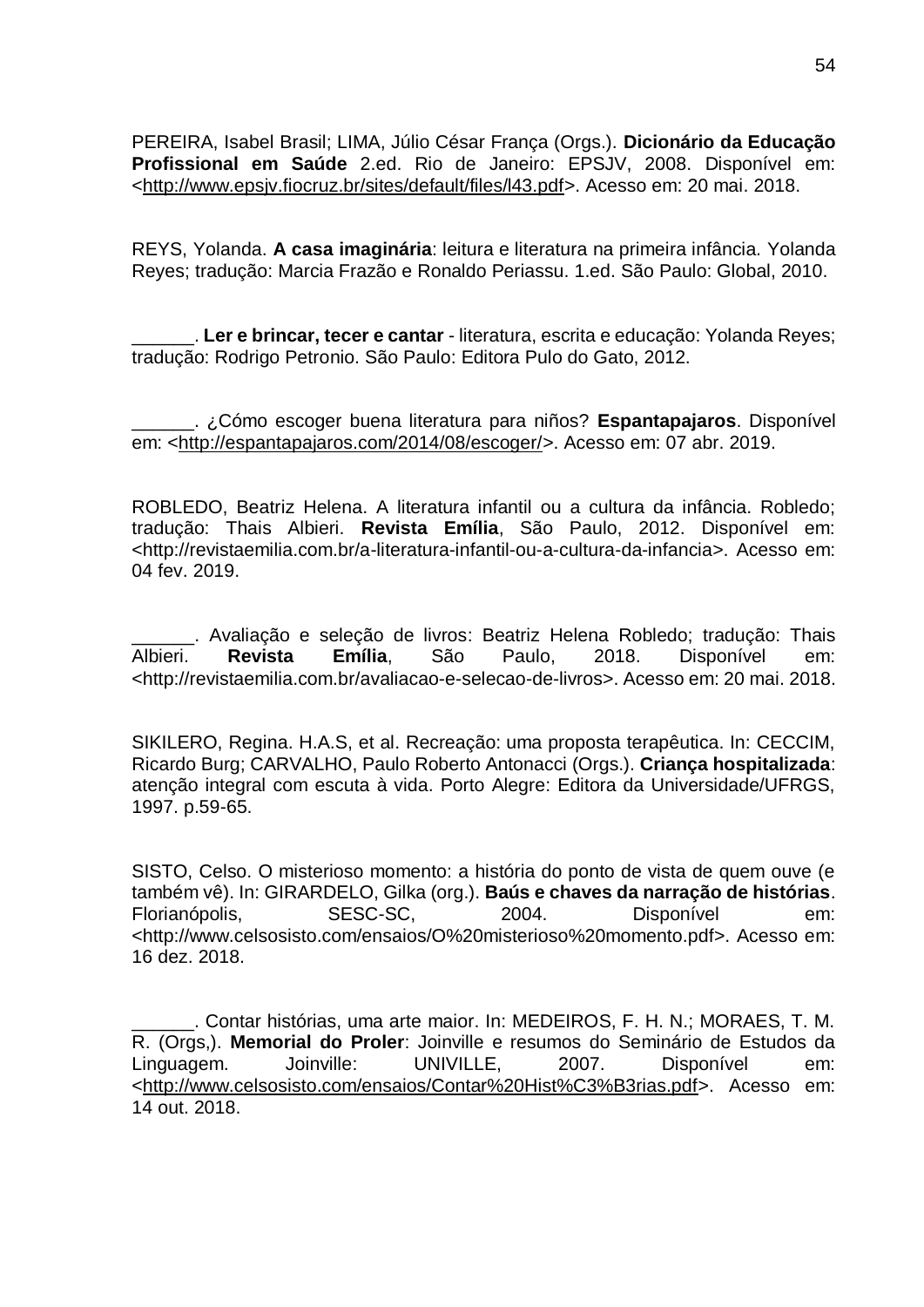\_\_\_\_\_\_. Contos e pespontos: a arte de ler e contar história para trançar o tempo e brincar de ser feliz. In: KETZER, Solange M. et al. (Orgs.). **No mundo hospitalar, história também tem lugar**. Porto Alegre: EDIPUCRS, 2013. p.39-51.

\_\_\_\_\_\_. **A arte de contar histórias e sua importância no desenvolvimento infantil**. 2018. Disponível em: [<http://www.artistasgauchos.com.br/celso/ensaios/artecontarhist.pdf>](http://www.artistasgauchos.com.br/celso/ensaios/artecontarhist.pdf). Acesso em: 11 jan. 2019.

SOCIEDADE BRASILEIRA DE PEDIATRIA. **Direitos da criança e do adolescente hospitalizados**. **Disponível em: hospitalizados**. <http://www.sbp.com.br/fileadmin/user\_upload/img/documentos/doc\_criancas\_hosp. pdf>. Acesso em: 07 fev. 2019.

VIVA E DEIXA VIVER. **Quem somos**. Disponível em: [<http://www.vivaedeixeviver.org.br/home/apresentacao>](http://www.vivaedeixeviver.org.br/home/apresentacao). Acesso em: 20 mai. 2018.

XAVIER, Daiani M. et al. **O familiar cuidador durante a hospitalização da criança**: convivendo dom normas e rotinas. Esc. Anna Nery, Rio de Janeiro, v. 18, n. 1, p. 68- 74, Mar. 2014. Disponível em: <http://www.scielo.br/scielo.php?script=sci\_arttext&pid=S1414- 81452014000100068&lng=en&nrm=iso>. Acesso em: 26 dez. 2018.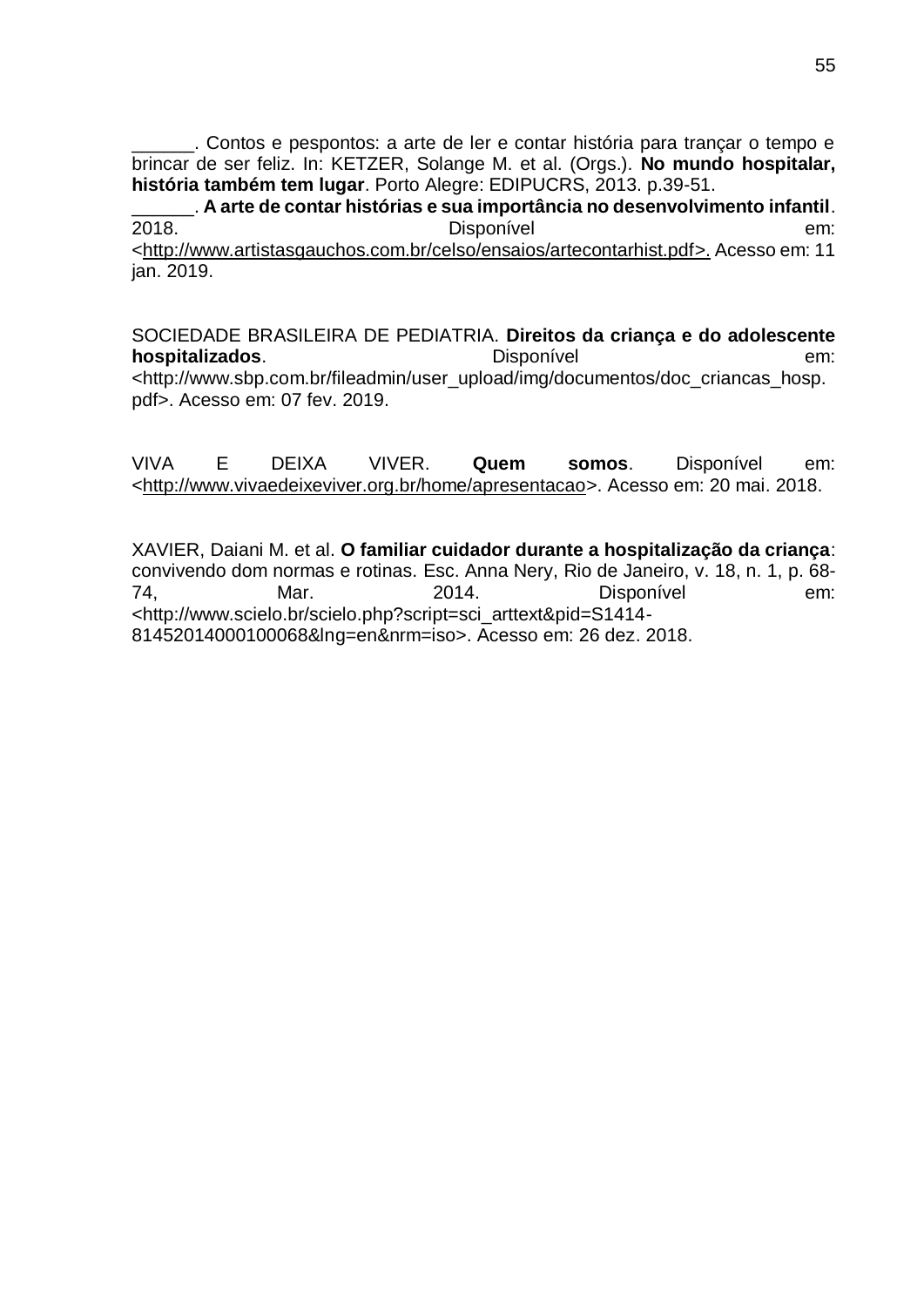<span id="page-56-0"></span>**APÊNDICE A –** Questionário: Roteiro de entrevista com acompanhantes

| Roteiro de Entrevista com Acompanhantes da Criança Hospitalizada<br>ID:                                                                                                                                                                                                                                                          |  |  |  |
|----------------------------------------------------------------------------------------------------------------------------------------------------------------------------------------------------------------------------------------------------------------------------------------------------------------------------------|--|--|--|
| 1. Qual a sua idade? _________                                                                                                                                                                                                                                                                                                   |  |  |  |
| 2. Onde você mora?<br>() Porto Alegre () Região Metropolitana () Interior. Qual cidade?                                                                                                                                                                                                                                          |  |  |  |
| 3. Qual o seu nível de escolaridade?<br>( ) Ensino Fundamental incompleto<br>( ) Ensino Médio incompleto<br>(  ) Ensino Médio incompleto<br>(  ) Ensino Médio completo<br>(  ) Ensino Superior incompleto<br>(  ) Ensino Superior completo<br>(  ) Ensino Superior completo<br>() não tenho escolaridade/nunca frequentei escola |  |  |  |
|                                                                                                                                                                                                                                                                                                                                  |  |  |  |
| 5. Qual o seu nível de parentesco com o paciente?<br>() mãe () pai () avó () avô () tio(a)/primo(a) () madrasta () padrasto                                                                                                                                                                                                      |  |  |  |
| 6. Você se considera leitor?<br>( ) sin<br>$( )$ não                                                                                                                                                                                                                                                                             |  |  |  |
| 7. Você tem o hábito de ler?<br>() revista () jornal () livro () outro: _______ () não lê                                                                                                                                                                                                                                        |  |  |  |
| 8. Quantos livros você leu inteiro ou em partes nos últimos 3 meses?<br>( )1 livro<br>( )2 a 3 livros<br>() mais de 3 livros<br>() não lê () não pensei                                                                                                                                                                          |  |  |  |
| 9. Você lê para o seu filho/sua filha/familiar (criança hospitalizada)?<br>( ) sin<br>$( )$ não                                                                                                                                                                                                                                  |  |  |  |
| 10. Seu filho/filha/familiar (criança hospitalizada) pede que você leia para ele/ela?<br>( ) sin<br>$( )$ não                                                                                                                                                                                                                    |  |  |  |
| 11. Seu filho/filha/familiar (criança hospitalizada) gosta que você leia para ele/ela?<br>( ) não sei<br>( ) sin<br>( ) não                                                                                                                                                                                                      |  |  |  |
| 12. Qual a frequência com que você participa das contações de história no hospital?<br>9 2 vezes por semana (1) 1 vez por mês<br>1 vez por semana (1) só participou uma vez<br>1 vez a cada quinze dias (1) nunca                                                                                                                |  |  |  |
| 13. Qual a frequência com que seu filho/filha/familiar (criança hospitalizada) participa das contações de<br>história no hospital?<br>) 2 vezes por semana<br>() 1 vez por mês<br>1 vez por semana () só participou uma vez<br>1 vez a cada quinze dias                                                                          |  |  |  |
| 14. Como seu filho/filha/familiar (criança hospitalizada) reage depois da contação de histórias?<br>Comente.                                                                                                                                                                                                                     |  |  |  |

15. Você percebe que a leitura melhora o humor filho/sua filha (criança hospitalizada)?<br>
( ) sim ( ) não  $($  ) não sei ( ) não pensei

( ) não ( ) não sei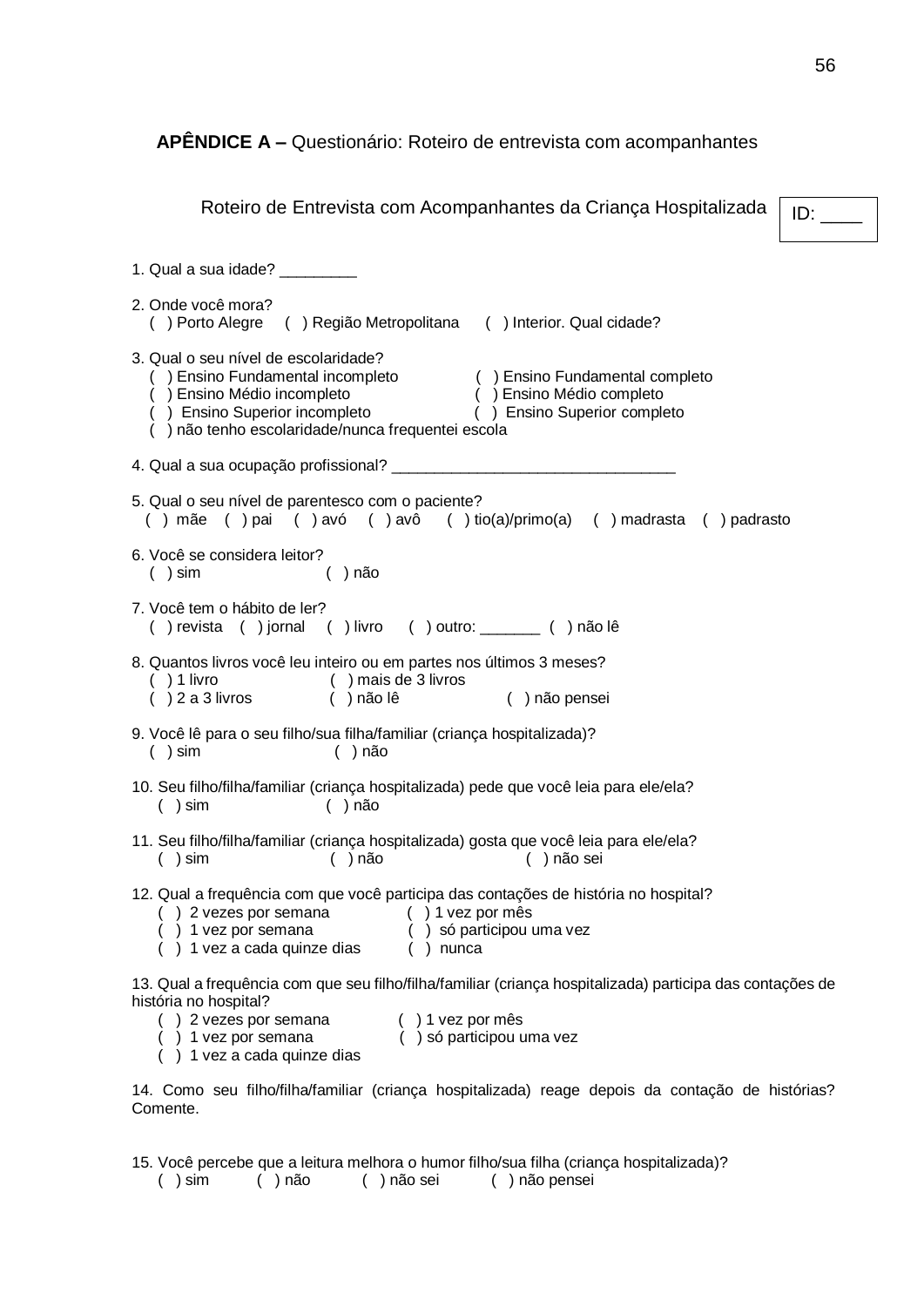16. Você observou que filho/filha/familiar (criança hospitalizada) gostou mais de um livro do que de outro?

- ( ) sim. Você lembra qual? ( ) não ( ) não sei ( ) não pensei
	-

17. No seu entendimento a leitura é:<br>
( ) boa ( ) ruim Se você

- ( ) boa ( ) ruim Se você respondeu que a leitura é ruim, justifique sua resposta. \_\_\_<br>( ) não sei ( ) tanto faz ( ) não pensei
- ( ) tanto faz ( ) não pensei
- 18. Você percebe que a contação de histórias auxilia no ambiente hospitalar? ( ) auxilia ( ) não auxilia ( ) não sei ( ) não pensei
- 19. Você entende que a contação de histórias deve continuar no ambiente hospitalar? ( ) sim ( ) não ( ) não sei ( ) não pensei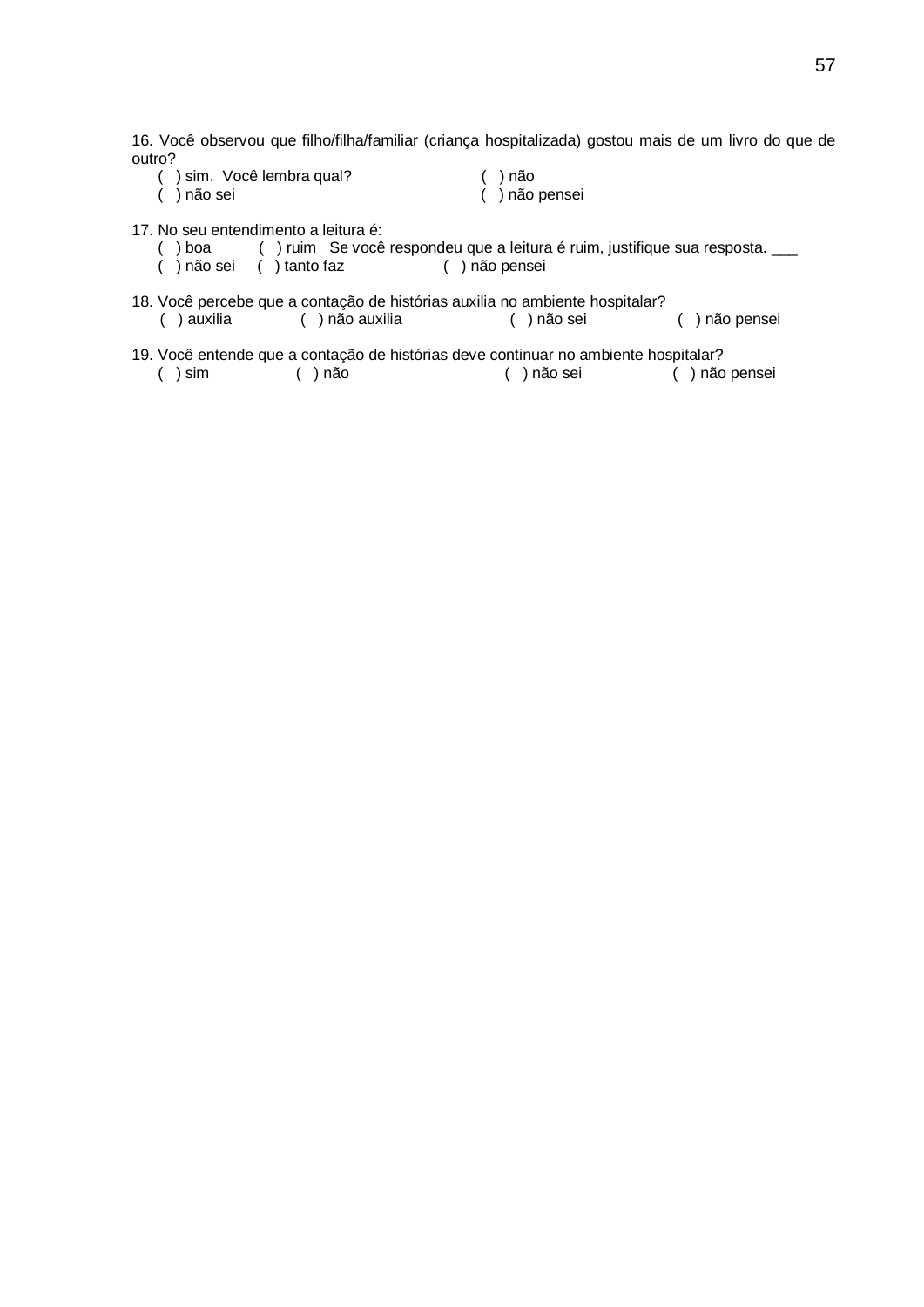# <span id="page-58-0"></span>**APÊNDICE B –** Questionário: Roteiro de entrevista com profissionais de

saúde

<span id="page-58-1"></span>

|                                                                                                                                           | Roteiro de Entrevista com Profissionais de Saúde                                                                                                                     |                                                                                                        | ID: |  |  |
|-------------------------------------------------------------------------------------------------------------------------------------------|----------------------------------------------------------------------------------------------------------------------------------------------------------------------|--------------------------------------------------------------------------------------------------------|-----|--|--|
| 1. Qual o seu cargo/profissão neste hospital? __________________________________                                                          |                                                                                                                                                                      |                                                                                                        |     |  |  |
| 2. Qual o tempo em que trabalha na área da saúde?<br>() menos de 2 anos<br>() 2 a 4 anos () 15 anos ou mais<br>( ) 4 a 8 anos             |                                                                                                                                                                      |                                                                                                        |     |  |  |
| 3. Há quanto tempo você trabalha neste hospital?<br>() menos de 1 ano () 3 a 4 anos<br>() 1 a 2 anos () 5 anos ou mais                    |                                                                                                                                                                      |                                                                                                        |     |  |  |
| 4. Qual a frequência com que você participa das contações de história no hospital?<br>) 1 vez por mês                                     | () 2 vezes por semana () menos de 1 vez por mês<br>() 1 vez por semana () só participou uma vez<br>() 1 vez a cada quinze dias () nunca                              |                                                                                                        |     |  |  |
| 5. Você tem conhecimento de outras atividades lúdicas neste hospital?<br>( ) sin. Qual?<br>$( )$ não                                      | () não sei                                                                                                                                                           |                                                                                                        |     |  |  |
|                                                                                                                                           | 6. No seu entendimento a leitura é:<br>() bom () ruim. Se você respondeu que a leitura é ruim, justifique sua resposta. ____<br>) não sei () tanto faz () não pensei |                                                                                                        |     |  |  |
| 7. Você entende que a contação de histórias auxilia no ambiente hospitalar?<br>() auxilia () não auxilia () não sei () não pensei         |                                                                                                                                                                      |                                                                                                        |     |  |  |
|                                                                                                                                           | 8. Você percebe que a leitura melhora o humor criança hospitalizada?<br>() sim () não () não sei () não pensei                                                       |                                                                                                        |     |  |  |
| ) sim. Como?                                                                                                                              |                                                                                                                                                                      | 9. Você percebe mudanças no seu trabalho por conviver em um ambiente com literatura infantil?          |     |  |  |
| ) não                                                                                                                                     | () não sei                                                                                                                                                           | () não pensei                                                                                          |     |  |  |
| 10. Você percebe mudanças nos pais e acompanhantes das crianças hospitalizadas em um ambiente<br>com literatura infantil?<br>) sim. Como? |                                                                                                                                                                      |                                                                                                        |     |  |  |
| ) não                                                                                                                                     | () não sei                                                                                                                                                           | () não pensei                                                                                          |     |  |  |
|                                                                                                                                           | 11. Você percebe mudança na rotina hospitalar com a presença dos contadores de histórias?                                                                            |                                                                                                        |     |  |  |
| ) sim. Quais?<br>) não                                                                                                                    | () não sei                                                                                                                                                           | () não pensei                                                                                          |     |  |  |
| para a formação de leitores? Comente.<br>() não () não sei<br>( ) sin                                                                     | () não pensei                                                                                                                                                        | 12. Você entende que a promoção das atividades de literatura infantil no ambiente hospitalar contribui |     |  |  |
| 13. Você entende que a contação de histórias devem continuar no ambiente hospitalar?<br>() não () não sei<br>)sim                         | () não pensei                                                                                                                                                        |                                                                                                        |     |  |  |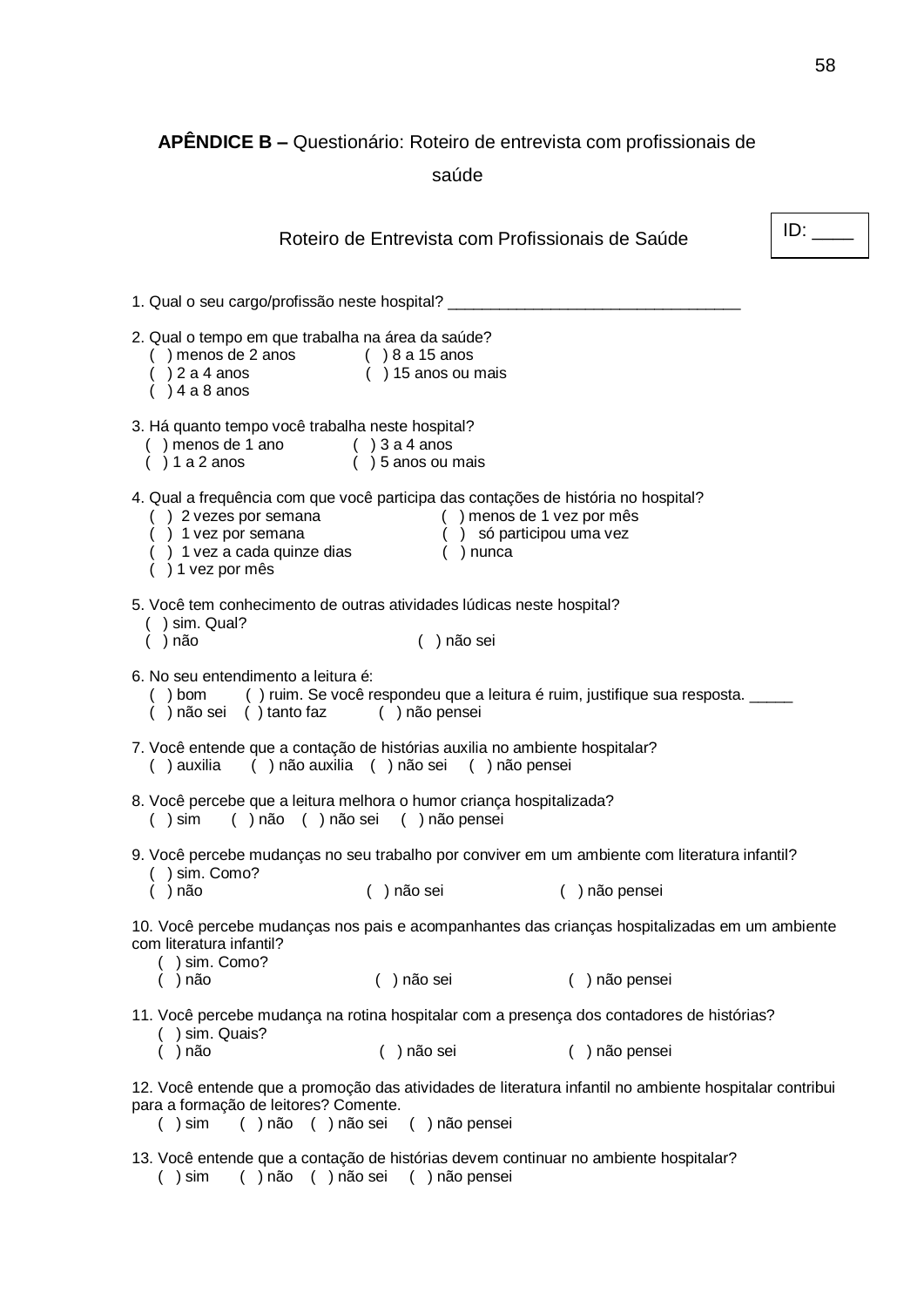#### **APÊNDICE C –** Termo de Consentimento Livre e Esclarecido

#### **TERMO DE CONSENTIMENTO LIVRE E ESCLARECIDO – TCLE**

Você/Sr./Sra. está sendo convidado(a) a participar, como voluntário(a), da pesquisa de conclusão de curso de Especialização em Teoria e Prática da Formação do Leitor intitulada "Para além do livro: a literatura infantil sob a percepção de profissionais de saúde e acompanhantes da criança hospitalizada no ambiente hospitalar".

As pesquisadoras responsáveis por essa pesquisa são a estudante Rosangela Meyer Neibert e a profª. Draª. Ana Maria Bueno Accorsi, que podem ser contatadas no telefone (51 981778499), endereço Avenida Bento Gonçalves, 8855 e e-mail [rosangelameyer@hotmail.com.](mailto:rosangelameyer@hotmail.com)

Será realizada entrevista, tendo como objetivo geral analisar a percepção de profissionais de saúde e acompanhantes da criança hospitalizada sobre a promoção das atividades de literatura infantil no ambiente hospitalar. A justificativa dessa pesquisa é de que esse estudo apresenta relevância científica e social porque busca analisar, a partir da ótica dos sujeitos de pesquisa, a promoção das atividades de literatura infantil no Hospital Materno Infantil Presidente Vargas(HMIPV). Essa temática que abrange as áreas da literatura, psicanálise e saúde se faz necessária no campo da pesquisa a fim de proporcionar a qualidade dessas ações no ambiente hospitalar e em especial no HMIPV.

Poderão ser previamente agendados a data e horário para perguntas para a realização de entrevista individual, a qual solicitamos a utilização de gravador para transcrição e análise posterior, respeitando a fidedignidade das suas respostas. Esses procedimentos ocorrerão no Hospital Materno Infantil Presidente Vargas.

Os riscos destes procedimentos serão mínimos por envolver o desconforto que possa acarretar pelo tempo exigido para a entrevista e a eventual interferência na rotina hospitalar, a fim de minimizar os danos, as entrevistas serão agendadas.

Os benefícios e vantagens em participar deste estudo serão o de participar de uma pesquisa social que visa qualificar as atividades de literatura infantil promovidas no Hospital Materno Infantil Presidente Vargas.

A pessoa que estará acompanhando os procedimentos será a pesquisadora Rosangela Meyer Neibert.

Todas as despesas decorrentes de sua participação nesta pesquisa, caso haja, serão ressarcidas. Danos decorrentes da pesquisa serão indenizados.